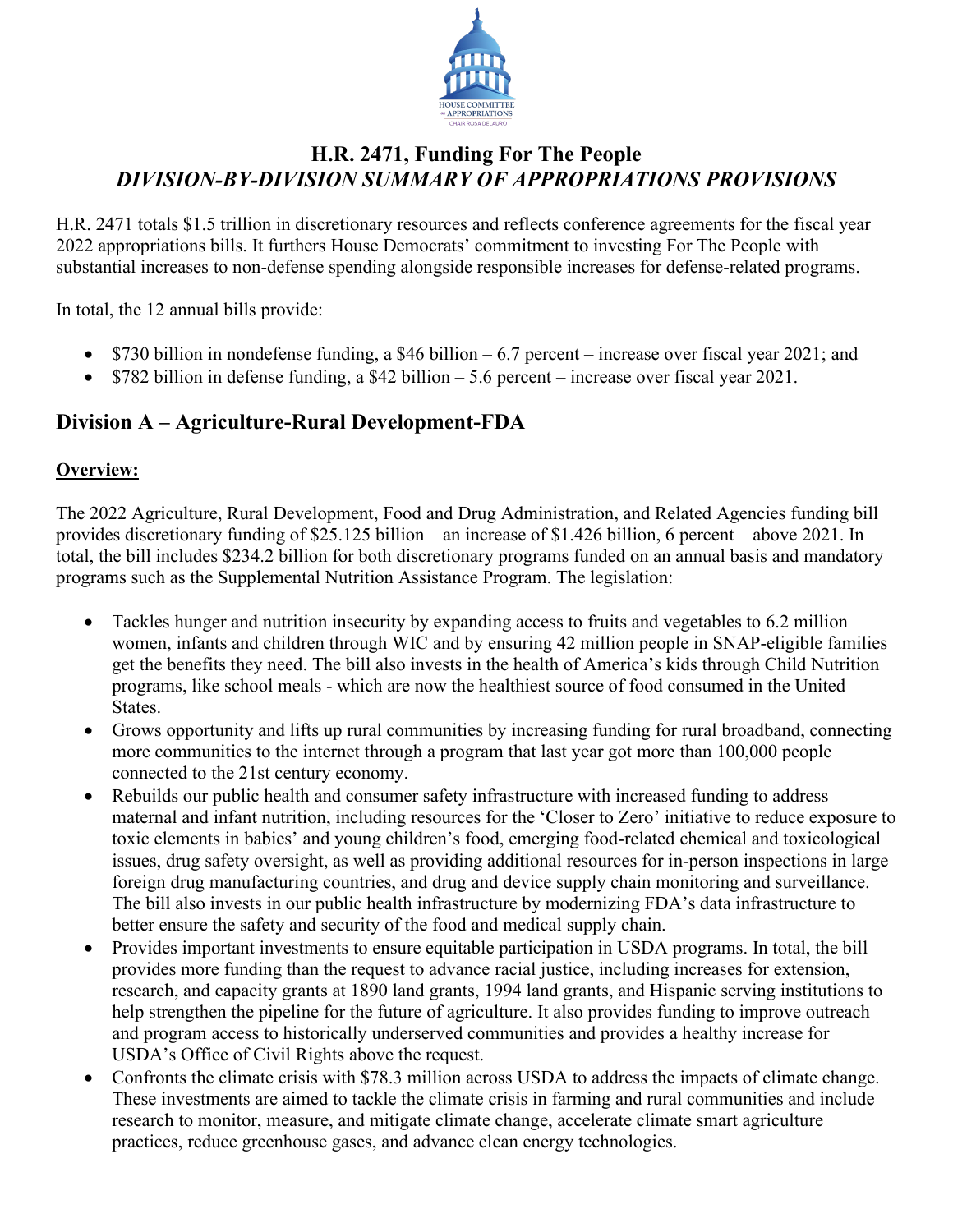#### **Bill Summary:**

**Rural Development and Infrastructure** – The bill provides a total of nearly \$4 billion for rural development programs. These programs help create an environment for economic growth by providing business and housing opportunities and building sustainable rural infrastructure for the modern economy.

- **Rural Broadband**  The legislation invests over \$550 million in the expansion of broadband service to provide economic development opportunities and improved education and healthcare services, including an additional \$450 million for the ReConnect program. This is in addition to the \$2 billion provided in Infrastructure Investment and Jobs Act. These significant investments in broadband reflect a commitment to enabling Americans in rural communities to access digital tools necessary to improve health, educational, and economic outcomes. Since 2019, more than 200,000 rural residents have gained access to broadband through these programs.
- **Critical Infrastructure**  The legislation includes responsible investments in infrastructure to help rural areas of the country access basic utilities. This includes \$1.45 billion for rural water and waste program loans, and over \$653 million in water and waste grants for clean and reliable drinking water systems and sanitary waste disposal systems, which will provide safe drinking water to millions of rural residents. An additional \$7.9 billion in loan authority is provided for rural electric and telephone infrastructure loans.
- **Rural Housing Loans and Rental Assistance**  The bill provides a total of \$30 billion in loan authority for the Single Family Housing Guaranteed Loan Program. The bill includes \$1.25 billion in direct single family housing loans, meeting the estimated need for these loans, which provide home loan assistance to low-income rural families, many of whom would have few loan options for purchasing a home because of their geographical location. In addition, a total of \$1.495 billion is provided for rental assistance and rental vouchers for affordable rental housing for low-income families and the elderly in rural communities to renew all existing rental assistance contracts. In FY 2020, Rural Development housing programs provided affordable housing to 138,331 rural homeowners and over 250,000 rental units.
- **Business and Industry Loan Program –** The bill includes \$1.250 billion for the Business and Industry loan program, a 25% increase over fiscal year 2021. This will enable additional lending opportunities to business and non-profits in rural areas.

**Food and Nutrition Programs** – The legislation contains discretionary funding, as well as mandatory funding required by law, for food and nutrition programs within the Department of Agriculture. This includes funding for the Special Supplemental Nutrition Program for Women, Infants, and Children (WIC), the Supplemental Nutrition Assistance Program (SNAP), and child nutrition programs.

- **Women, Infants, and Children (WIC)**  The bill provides \$6 billion in discretionary funding for WIC, including \$834 million to increase the amounts of fruits and vegetables in the WIC Food Package. In FY 2022, WIC will serve an estimated 6.2 million women, infants, and children.
- **Supplemental Nutrition Assistance Program (SNAP)** The bill provides \$140.4 billion in required mandatory spending for SNAP, including \$3 billion for the SNAP reserve fund, which will serve more than 42 million people. This fully funds participation, as well as the SNAP enhanced allotments authorized by the Families First Coronavirus Response Act.
- **Child nutrition programs**  The bill provides \$26.9 billion in funding for child nutrition programs. This is an increase of \$1.77 billion above the FY 2021 enacted level. As kids return to the classroom, this funding will support more than 5.2 billion school lunches and snacks. In addition, the bill provides \$45 million for the Summer EBT program, \$30 million for school kitchen equipment grants, and \$6 million for school breakfast expansion grants.

**International Food Assistance Programs** – The legislation contains \$2.2 billion for international food aid and to promote U.S. agricultural exports overseas. This includes \$1.74 billion for Food for Peace grants and \$237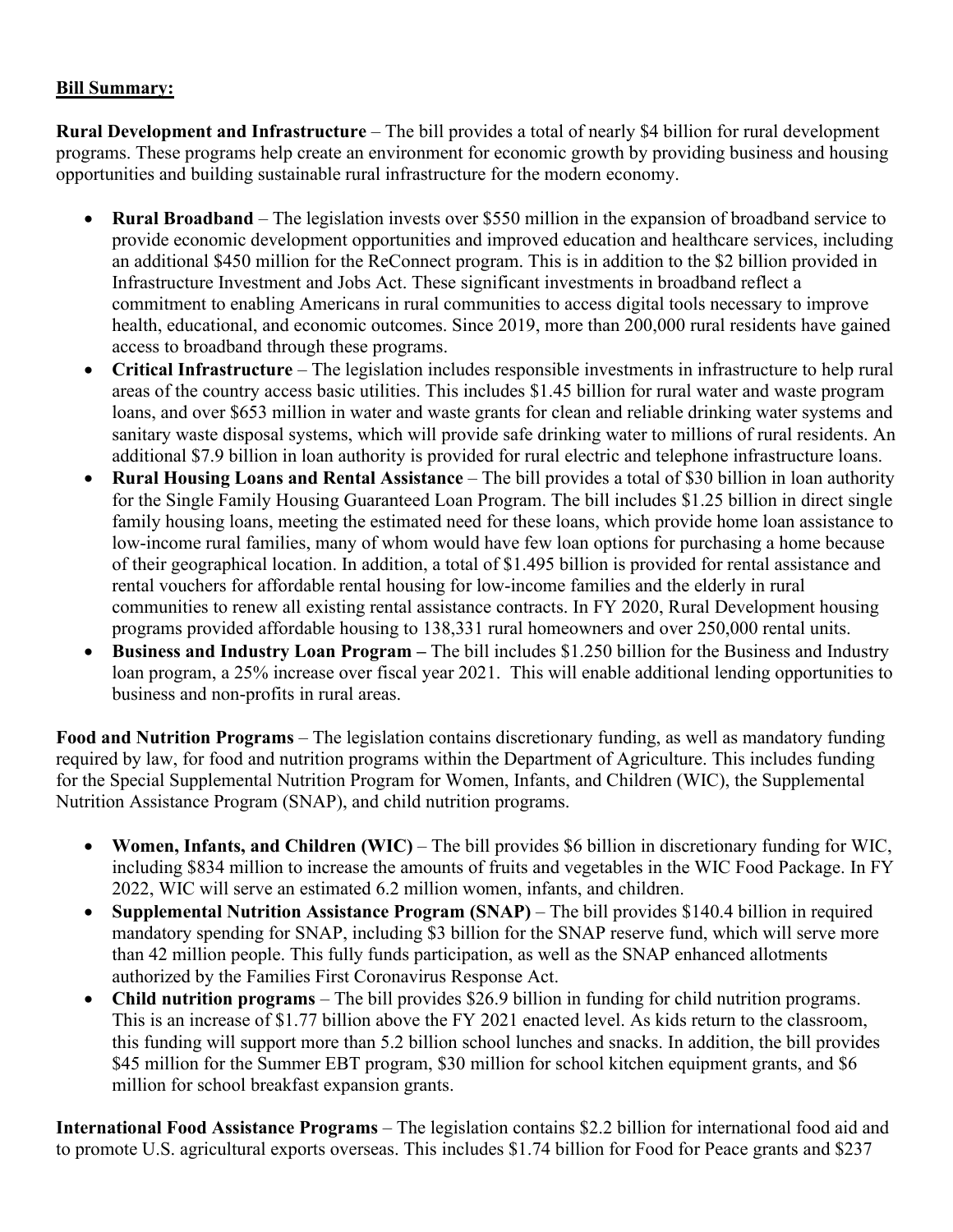million for the McGovern-Dole International Food for Education and Child Nutrition program. In 2021, these programs, which work to reduce famine and increase food security overseas, provided food assistance across six continents.

**Marketing Programs** – The bill provides \$228 million, \$39 million above the FY 2021 enacted level and \$14 million above the request, to facilitate the movement of agriculture products and open market opportunities. This includes \$20.3 million for the National Organic Program to protect the integrity of the USDA Organic label and \$25.6 million for the oversight and enforcement of the Packers and Stockyards Act. The bill also provides \$20.4 million in discretionary funds to the Agricultural Marketing Service and Rural Development for the Local Agriculture Market Program to continue supporting local food and value-added agriculture. In addition, the bill provides \$25 million to support dairy business innovation initiatives.

**Agricultural Research** – The bill provides \$3.5 billion – \$217 million above the FY 2021 enacted level – for agriculture research programs, including the Agricultural Research Service (ARS) and the National Institute of Food and Agriculture (NIFA). This funding will support research at all ARS facilities to help mitigate and stop devastating livestock and crop diseases, improve food safety and water quality, increase production, and combat antimicrobial resistance. This funding also includes important research investments in U.S. land-grant colleges and universities, including a significant increase for the 1890 institutions, and for the Agriculture and Food Research Initiative, the U.S. Department of Agriculture's premier competitive research program.

**Farm Programs** – The legislation provides \$1.87 billion for farm programs, which is \$44 million above the FY 2021 enacted level. This includes \$61 million to resolve ownership and succession of farmland issues, also known as heirs' property issues. This funding will continue support for various farm, conservation, and emergency loan programs, and help American farmers and ranchers. It will also meet estimates of demand for farm loan programs.

**Animal and Plant Health** – The legislation includes \$1.113 billion – \$46 million above the FY 2021 enacted level – for the Animal and Plant Health Inspection Service. This funding will support programs to help control or eradicate plant and animal pests and diseases that can be crippling to U.S. producers. The funding level provides increases that will help address harmful pests and diseases such as cotton pests, spotted lanternfly, and chronic wasting disease, and support the growing needs of veterinary biological products such as vaccines and diagnostic tests while maintaining increases from past years for citrus greening. The bill also provides \$250 million for the Agriculture Quarantine and Inspection Services Program to continue activities at the U.S. borders and ports of entry to intercept any foreign agricultural pests and diseases that could affect U.S. agriculture, trade and commerce.

**Conservation Programs** – The bill provides \$1.005 billion to help farmers, ranchers, and other private landowners conserve and protect their land. This includes \$101 million for infrastructure for watershed and flood prevention and watershed rehabilitation projects, \$8.5 million for the Urban Agriculture and Innovative Production Program, and \$7 million for the Healthy Forests Reserve Program.

**Food Safety and Inspection Service** – The legislation includes \$1.109 billion for food safety and inspection programs. These mandatory inspection activities help ensure the safety and productivity of the country's meat and poultry industry, and keep safe, healthy food on American tables. The funding provided will maintain more than 8,700 frontline inspection personnel for meat, poultry, and egg products at more than 6,500 facilities across the country.

**Food and Drug Administration (FDA)** – FDA receives a total of \$3.3 billion in discretionary funding in the bill, an increase of \$102 million above the FY 2021 enacted level. Total funding for FDA, including revenue from user fees, is \$6.2 billion. Within this total, the Committee provides a targeted increase of \$29 million to address the opioid crisis, medical supply chain surveillance, rare cancers, and increasing and strengthening in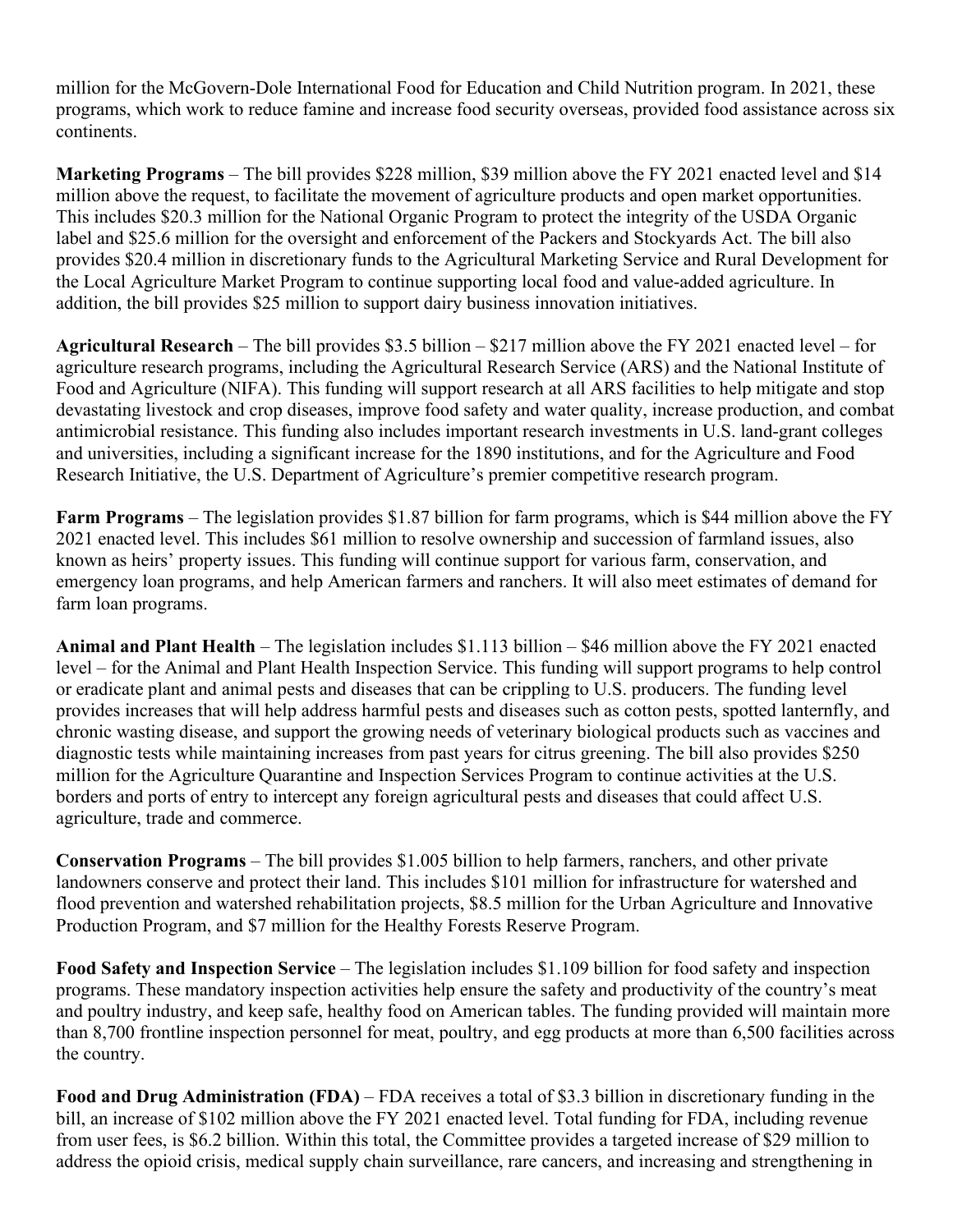person inspections of foreign drug manufacturers. It also includes a \$29.5 million increase to better avoid or more quickly respond to food outbreaks, improve the animal food inspection system, and addresses heavy metals in baby food. The bill also appropriates \$50 million to accelerate medical product development as authorized in the 21st Century Cures Act.

**Commodity Futures Trading Commission (CFTC)** – The bill provides \$382 million for the CFTC – \$78 million above the FY 2021 enacted level.

# **Division B – Commerce-Justice-Science**

## **Overview:**

The 2022 Commerce, Justice, Science, and Related Agencies funding bill provides \$75.8 billion. The legislation:

- Creates good-paying American jobs with investments in economic development in distressed communities with support for small businesses, including small and medium sized American manufacturers
- Strengthens communities by supporting local law enforcement while bolstering police and criminal justice reform and expanding gun violence prevention efforts
- Addresses gender-based violence with strong increases for Violence Against Women Act prevention and prosecution programs, as well as efforts to reduce the backlog of unprocessed rape kits
- Confronts the climate crisis with strong funding for climate resilience and research at NASA, the National Oceanic and Atmospheric Administration, and the National Science Foundation

## **Bill Summary:**

**U.S. Department of Commerce –** \$9.9 billion in net discretionary funding for the Department of Commerce, an increase of \$989 million above the FY 2021 enacted level.

- **International Trade Administration (ITA)** \$570 million, \$29 million above the FY 2021 enacted level. The total includes no less than the fiscal year 2021 level for ITA Global Markets to help create jobs here at home by increasing U.S. exports and no less than \$105.5 million for ITA Enforcement and Compliance to protect U.S. industries against unfair foreign trade practices.
- **Bureau of Industry and Security (BIS) –** \$141 million, an increase of \$8 million above FY 2021 to advance U.S. national security through effective export control.
- **Economic Development Administration (EDA)** \$373.5 million, an increase of \$27.5 million above FY2021. This includes \$120.5 million for EDA's Public Works program, which supports brick-andmortar projects in distressed communities across the nation, \$41.5 million for Assistance to Coal Communities, an increase of \$8 million and \$45 million for the Regional Innovation Program, an increase of \$7 million, to help create jobs by establishing and expanding region-focused innovative technology business endeavors. Additionally, \$2 million is provided for STEM Apprenticeships to help align the skills of workers and the needs of employers.
- Minority Business Development Agency (MBDA) \$55 million, an increase of \$7 million above FY 2021, is provided for MBDA to support minority businesses around the country.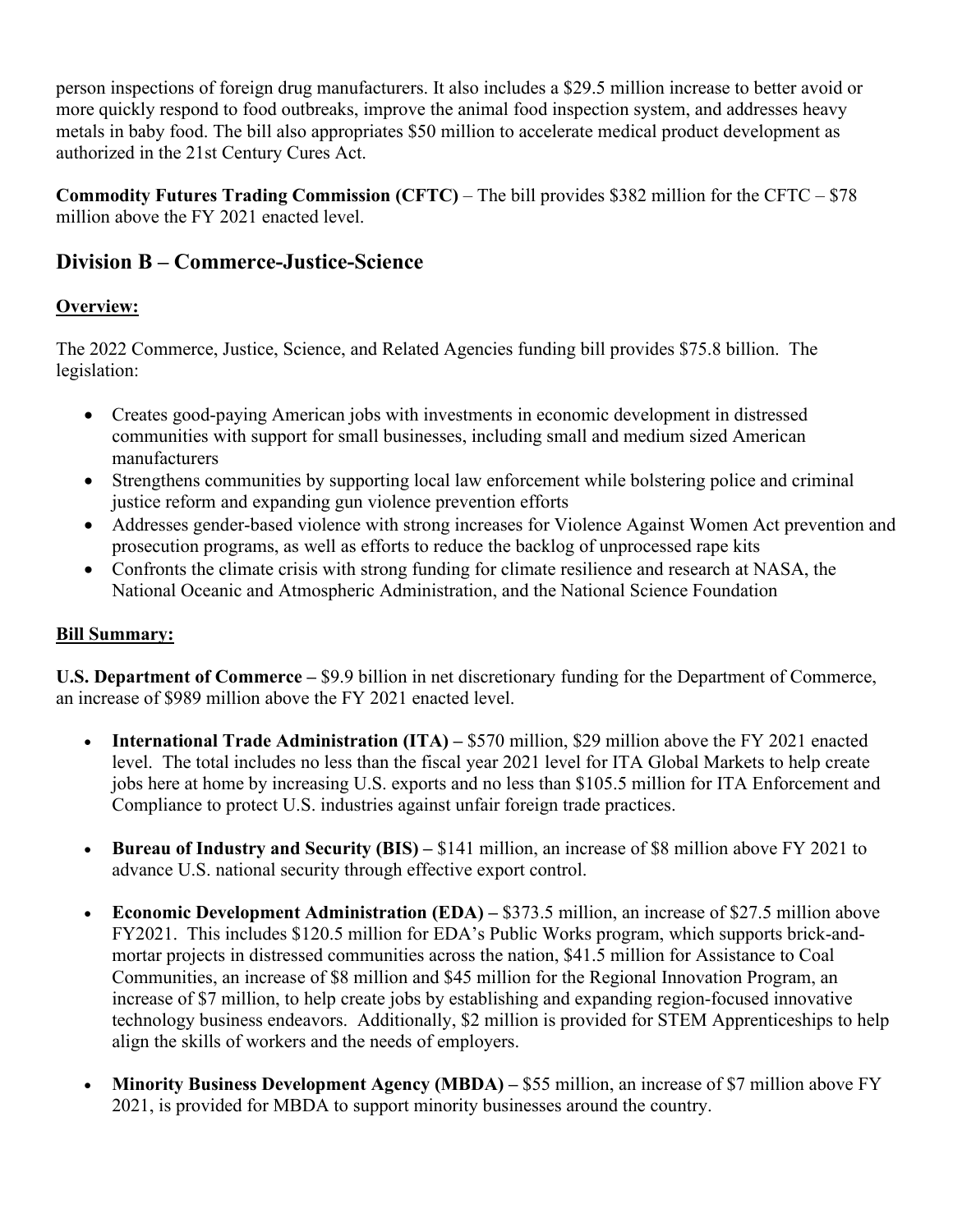- **U.S. Patent and Trademark Office (PTO) –** \$4.1 billion, an increase of \$363.1 million above FY 2021, to help protect new ideas and investments in American innovation and creativity, and to promote technological progress and achievement.
- **Manufacturing Extension Partnership (MEP) Program –** \$158 million, \$8 million above FY 2021 to help small and medium sized American manufacturers create and preserve jobs.
- **National Oceanic and Atmospheric Administration (NOAA)** \$5.88 billion, an increase of \$447 million above FY 2021, including:
	- o **Climate Research –** \$200 million, an increase of \$18 million above FY 2021, including an increase of \$10 million to provide actionable climate information to inform Americans' decisions about how to adapt to the changing climate.
	- o **NOAA's National Marine Fisheries Service (NMFS) –** \$1.02 billion for NMFS operations, an increase of \$51 million above FY 2021, including a \$6 million increase to support the President's initiative to build more offshore wind farms and an increase of \$16 million to support efforts to protect the critically endangered North Atlantic right whale.
	- o **National Weather Service –** \$1.17 billion for operating expenses, an increase of \$74 million above FY 2021. In addition, this Act provides an increase of \$70 million over FY 2021 to procure future weather satellites, which are essential for accurate weather forecasting.

**U.S. Department of Justice (DOJ) –** \$35.2 billion overall for the Department of Justice, which is \$1.4 billion above the FY2021 enacted level.

- **Emmett Till Unsolved Civil Rights Crimes Reauthorization Act of 2016 –** \$14.5 million is provided, as authorized, including: \$5 million within the Civil Rights Division; \$5 million within the Federal Bureau of Investigation; \$1.5 million within the Community Relations Service; and \$3 million within State and Local Law Enforcement Assistance.
- **Executive Office for Immigration Review --** \$760 million, an increase of \$26 million above FY 2021, including \$24 million for the Legal Orientation Program.
- **Federal Bureau of Investigation** \$10.77 billion, an increase of \$454 million above the FY 2021 enacted level and \$492.5 million above the President's budget request.
- **Bureau of Alcohol, Tobacco, Firearms and Explosives (ATF) –** \$1.53 billion, an increase of \$47.2 million above the FY 2021 enacted level.
- **Federal Bureau of Prisons (BOP)** \$8.1 billion, an increase of \$265 million above the FY 2021 enacted level and \$251 million above the President's budget request.
- **First Step Act** The agreement fully funds the requested \$409.5 million for programs and activities authorized by the First Step Act of 2018, including medication-assisted treatment.
- **Task Force on Law Enforcement Oversight–** The agreement reminds the Attorney General to comply with congressional direction and use the \$5 million provided in fiscal year 2021 to establish a Task Force on Law Enforcement Oversight, comprised of representatives from multiple Justice Department components, in consultation with law enforcement, labor, and community-based organizations to coordinate the detection and referral of complaints regarding incidents of alleged law enforcement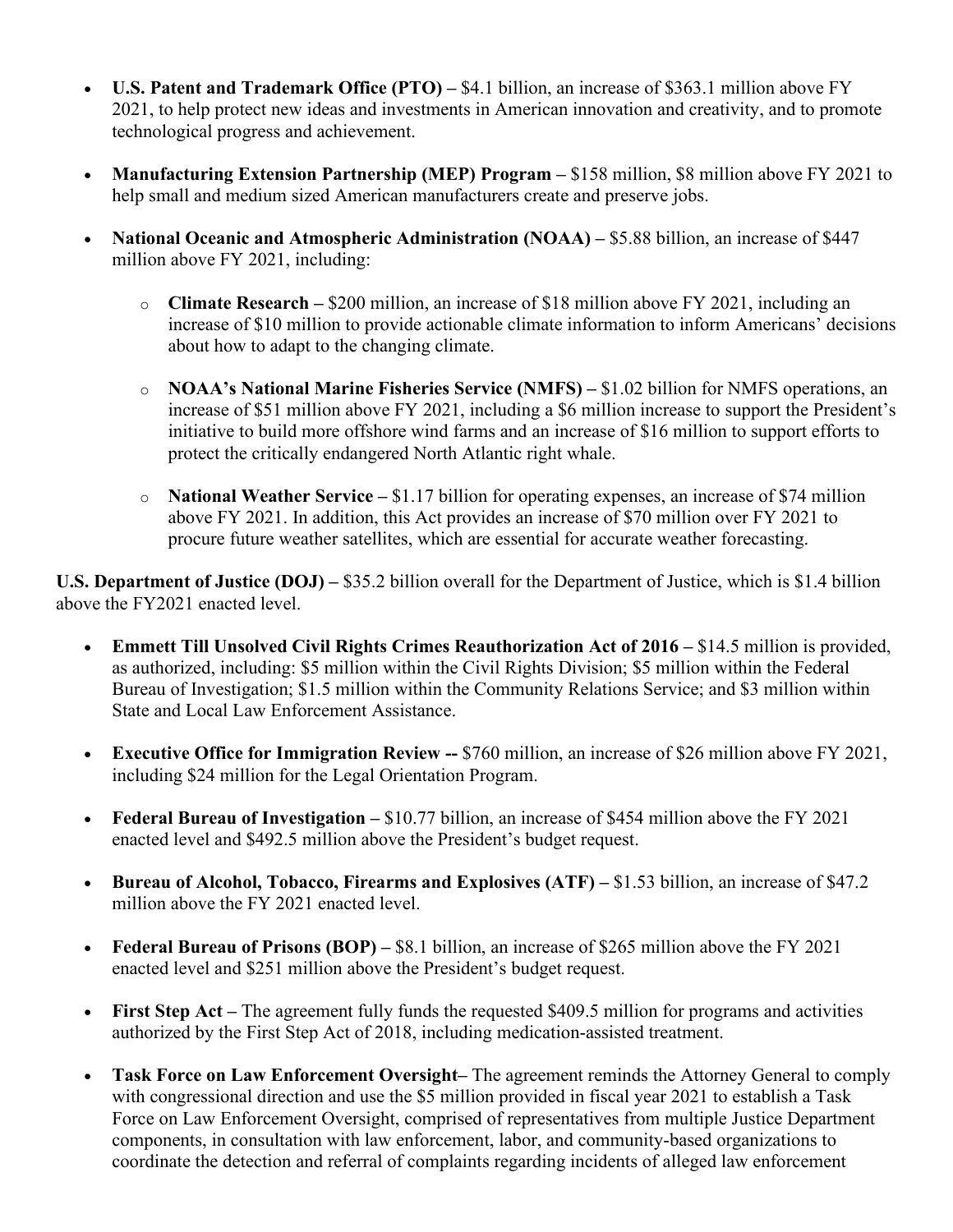misconduct.

- **Database on Use of Force and Officer Misconduct –** The agreement reminds the Attorney General to comply with congressional direction and use the \$5 million appropriated in fiscal year 2021 for the development and deployment of databases to track excessive use of force and officer misconduct, to be developed in consultation with State and local law enforcement agencies, community organizations, and advocacy groups, including those that advocate for the preservation of civil liberties and civil rights.
- **Grants to State and Local Law Enforcement –** \$3.9 billion is provided, an increase of \$506.4 million above FY 2021. This includes: \$674.5 million for Byrne JAG; \$512 million for Community Oriented Policing Services (COPS) programs; \$201 million to address sexual assault kit and other DNA evidence backlogs; \$115 million for Second Chance Act programs; \$572.5 million for grant programs to address substance use disorders; \$135 million for the STOP School Violence Act; \$575 million for Violence Against Women Act (VAWA) prevention and prosecution programs; \$95 million for grants to improve the NICS firearms background check system; \$50 million for a new Community Violence Intervention and Prevention initiative; and nearly \$300 million in community projects to fight crime and improve public safety in communities across the country.

**National Aeronautics and Space Administration (NASA)** – \$24 billion is provided, an increase of \$770 million above the FY 2021 enacted level, including:

- \$7.6 billion for NASA's **Science Mission Directorate**, an increase of \$313.4 million above the FY2021 enacted level, to enable better scientific information about the Earth and its changing climate, as well as to further our understanding of our solar system and beyond. These funds include support for the James Webb Space Telescope, which launched in December and will soon begin taking pictures of parts of the universe never previously observed.
- \$880.7 million for **Aeronautics research**, an increase of \$52 million above FY 2021, to continue efforts to improve environmental sustainability of air travel through increased fuel efficiency and electric flight, as well to improve passenger safety.
- \$137 million for **NASA's STEM Engagement education initiatives**, an increase of \$10 million above FY 2021, to enable NASA to inspire young people to pursue future careers in science and engineering. This amount includes funding significant increases for the Space Grant consortium, which benefits all 50 states, and the Minority University Research and Education Project.
- Funding to jumpstart development of commercial low-Earth orbit **space station design and development**. Funding will help NASA promote new, private space stations to replace the International Space Station, which is scheduled for retirement in 2031.

**National Science Foundation (NSF) –** \$8.84 billion, an increase of \$351 million above the FY 2021 enacted level to support cutting edge research including:

- **NSF Research and Related Activities –** \$7.2 billion is provided, an increase of \$250 million above FY 2021.
- **Education and Human Resources -- \$1.01 billion is provided, an increase of \$38 million above FY** 2021.

Legal Services Corporation – \$489 million, \$24 million above the FY 2021 enacted level to provide legal assistance to underserved communities.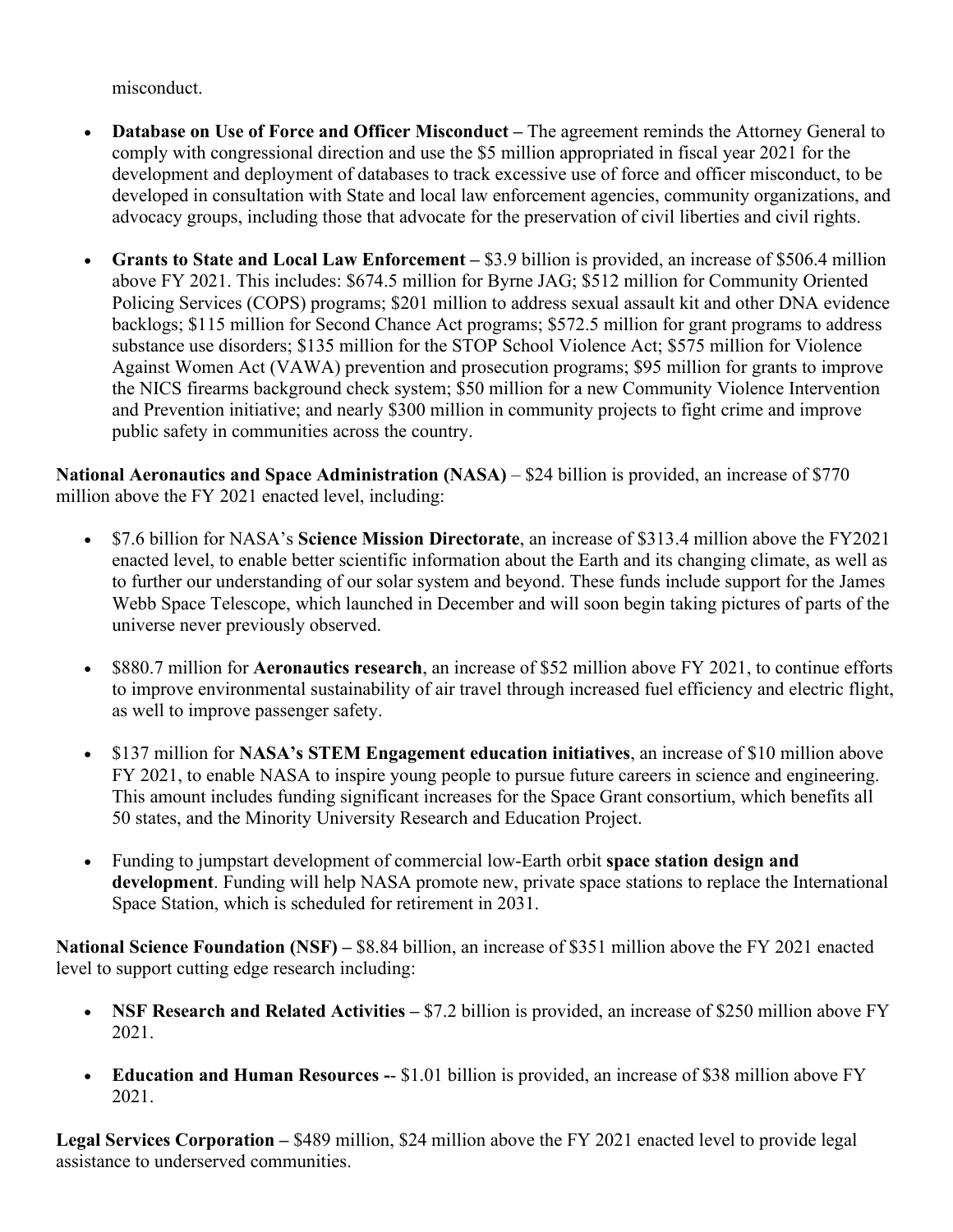**Equal Employment Opportunity Commission –** \$420 million, \$15.5 million above the FY 2021 enacted level.

**International Trade Commission (ITC) –** \$110 million, \$7 million above the FY 2021 enacted level.

# **Division C – Defense**

## **Overview:**

For 2022, the bill provides \$728.5 billion in discretionary spending, an increase of \$32.5 billion above 2021. The legislation:

- Protects our national security, preserves our domestic advanced manufacturing base to support jobs and economic growth, and invests heavily in research and development.
- Eliminates the Overseas Contingency Operations budget gimmick.
- Promotes democracy by countering China with strong funding to protect a free and open Indo-Pacific.
- Supports working families by funding the President's executive order of a \$15 minimum wage for Department of Defense personnel.
- Confronts the climate crisis with historic investments for clean energy and climate adaptation to protect facilities, readiness, and global security.
- Addresses gender-based violence with funding to tackle sexual assault in the military and directs DoD to report on extremist activities.

To respond to Russian aggression in Ukraine, the bill includes \$300 million for the Ukraine Security Assistance Initiative and \$300 million for allies and partners in the region, including \$180 million for the Baltic Security Initiative, \$30 million for Poland, \$30 million for Romania, \$20 million for Bulgaria, and \$40 million for Georgia.

## **Bill Summary:**

#### **Military Personnel**

Total: \$166.8 billion

The FY 2022 Military Personnel recommendation is \$166.8 billion in funding for active, reserve and National Guard military personnel, a decrease of \$569 million below the budget request and an increase of \$8.9 billion above the FY 2021 enacted level.

- Provides full funding necessary to support the proposed 2.7 percent military pay raise.
- Increases funding by \$151.5 million above the President's request for the Department and Services' Sexual Assault Prevention and Response programs, for a total of \$539.7 million. This includes \$97 million for implementation of the Independent Review Commission on Sexual Assault in the Military, \$47 million for the Special Victims' Counsel, and an increase of \$7.5 million above the request for the Department's Sexual Assault Prevention and Response Office.
- Funds active duty end strength of 1,348,040, a decrease of 335 below current year and equal to the authorized level. Funds reserve component end strength of 799,500, a decrease of 2,500 below current year and equal to the request and the authorized level.
	- o Army totals: 485,000 active duty, a decrease of 900 below current year and equal to the request; 189,500 reserve, a decrease of 300 below current year and equal to the request; and 336,000 Guard, a decrease of 500 below current year and equal to the request.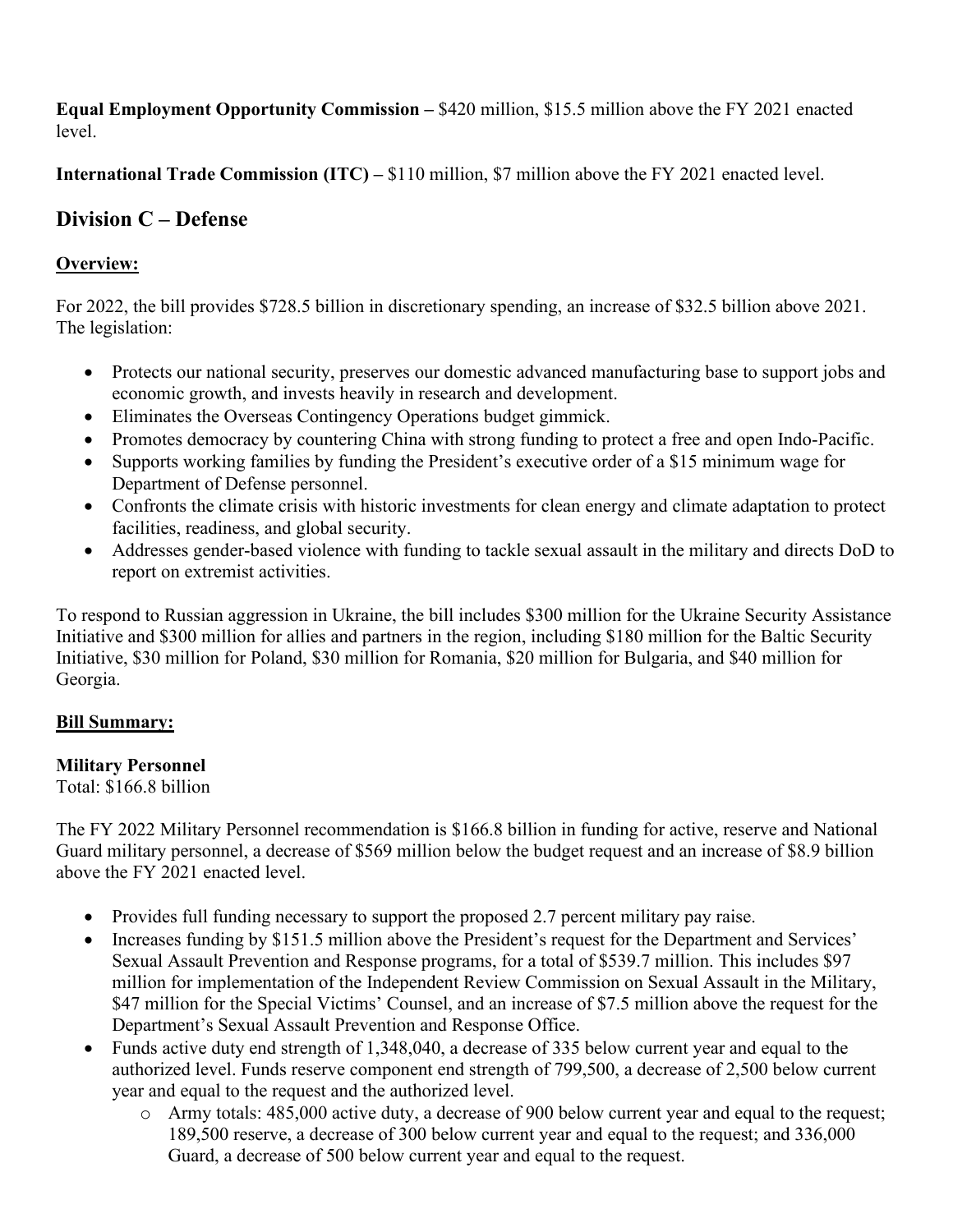- o Navy totals: 346,920 active duty, a decrease of 880 below current year and equal to the authorized level; and 58,600 reserve, a decrease of 200 below current year and equal to the request.
- $\circ$  Marine Corps totals: 178,500 active duty, a decrease of 2,700 below current year and equal to the request; and 36,800 reserve, a decrease of 1,700 below current year and equal to the request.
- o Air Force totals: 329,220 active duty, a decrease of 4,255 below current year and equal to the authorized level; 70,300 reserve, equal to current year and the request; and 108,300 Guard, an increase of 200 above current year and equal to the request.
- o Space Force totals: 8,400 active duty, equal to the authorized level and to the request.

### **Operation and Maintenance**

Total: \$256.3 billion

The FY 2022 Operation and Maintenance recommendation is \$256.3 billion, an increase of \$2.6 billion above the budget request and an increase of \$64 billion above the FY 2021 base enacted level.

- Provides \$30.7 billion to the Departments of the Army, Navy, Marine Corps, and Air Force for depot maintenance.
- Provides \$1.5 billion for Environmental Restoration activities, \$486.5 million above the request and of which \$210 million are for costs associated with PFOS/PFOA cleanup. In addition, provides \$15 million for study and assessment of health implications of PFOS/PFOA contamination in drinking water.
- Provides an increase of \$1.6 billion in Facilities Sustainment, Repair and Modernization programs across Active, Reserve and Guard components.
- Provides an additional \$120 million for climate infrastructure programs.
- Provides \$264 million in added funds for the Navy's Shipyard Infrastructure Optimization Program (SIOP).
- Provides \$9.4 billion to fund SOCOM's operation and maintenance requirements.
- Provides \$1 million to the Army for the renaming of installations, facilities, roads and streets that bear the name of confederate leaders and officers.
- Provides increases for National Guard Youth Challenge (\$210m); and Starbase (\$42 million).
- Provides an additional \$40 million for the Office of Defense Local Community Cooperation for the Defense Community Infrastructure Program.
- Provides \$50 million for Impact Aid and \$20 million for Impact Aid for those with disabilities.
- Provides \$8.6 million for gender advisor programs.
- Provides \$50 million for the Procurement Technical Assistance Program.
- Provides \$345 million for the Cooperative Threat Reduction Program.
- Provides \$75 million for noise mitigation tools for communities.
- Provides \$5 million for ex-gratia payments, including for families of the victims of the August 29, 2021, air strike in Kabul, Afghanistan.

## *Security Cooperation Programs*

- \$300 million for the Ukraine Security Assistance Initiative.
- \$1.3 billion for International Security Cooperation Programs, including:
	- o \$300 million to shore up the defenses of U.S. allies and partners facing of Russian aggression, including \$180 million for Estonia, Latvia, and Lithuania through the Baltic Security Initiative; \$30 million for Poland; \$30 million for Romania; \$20 million for Bulgaria; and \$40 million for Georgia.
	- o \$165 million for programs with countries in the Africa Command area of responsibility, \$60 million above the request.
	- o \$90 million for programs with Jordan.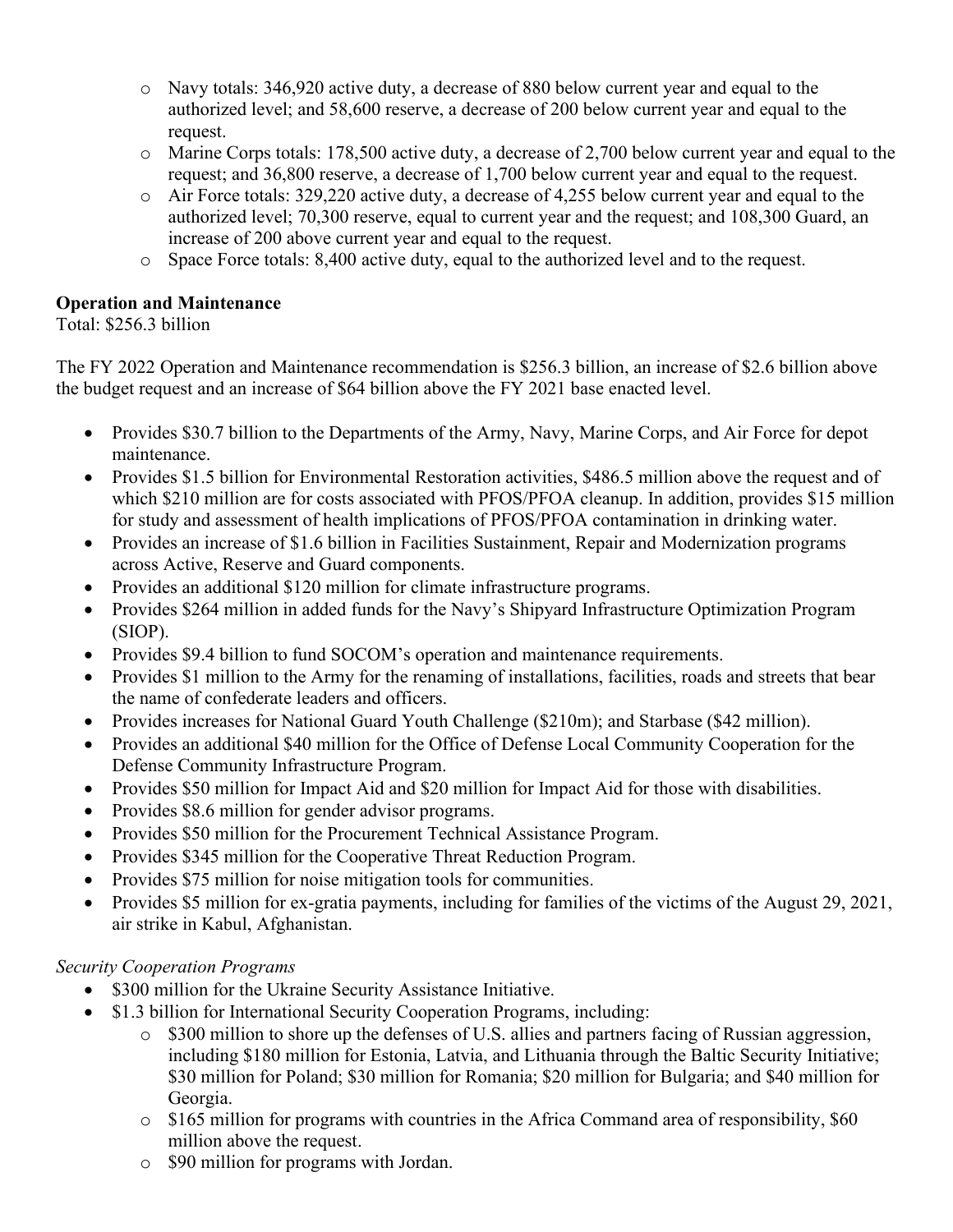- o Supports international security cooperation programs with countries in Indo-Pacific Command, including Maritime Security Programs.
- Requires the Secretary of Defense, in coordination with the Secretary of State, to provide integrated security cooperation strategies for key U.S. partner nations.
- Up to \$500 million for Jordan, including not less than less than \$150 million for reimbursements for enhanced border security.
- \$50 million for Coalition Support Funds, including support for U.S. allies and partners who fought in Afghanistan.

#### *Counter-ISIS Train and Equip Fund*

- \$500 million to support the Iraqi Security Forces, Kurdish Peshmerga, and the Syrian Democratic Forces counter ISIS.
- Requires the Secretary of Defense to ensure elements are appropriately vetted and receiving commitments to promote respect for human rights and the rule of law.
- No funds may be used with respect to Iraq or Syria in contravention of the War Powers Resolution.
- No funds to establish any military base for the purpose of providing for the permanent stationing of U.S. Armed Forces in Iraq.
- No funds to exercise U.S. control over any oil resource of Iraq or Syria.

## *Overseas Humanitarian, Disaster, and Civic Aid*

• Provides \$160 million for foreign disaster relief, humanitarian assistance, and the humanitarian mine action program, \$50 million above the budget request.

#### **Procurement**

Total: \$144.9 billion

For FY 2022, the bill provides \$144.9 billion, an increase of \$12.4 billion above the budget request and an increase of \$8.4 billion above the FY 2021 base enacted level.

• Provides \$12.4 billion above the total funding request for increased investments in ground vehicles, aircraft, ships, munitions, and other equipment.

#### *Aircraft*

- Funds 12 F/A-18E/F Super Hornet aircraft (\$977 million).
- Funds the request of 85 F-35 aircraft (\$8.5 billion).
- Funds 12 F-15EX aircraft to recapitalize the F-15C/D fleet (\$1.1 billion).
- Funds the request of 14 KC-46 tankers (\$2.3 billion).
- Funds the request of 14 HH-60W combat rescue helicopters (\$744 million).
- Funds 29 C/KC/MC-130J aircraft, 20 more than the request (\$3.1 billion), including 16 C-130J aircraft for the Air National Guard and 4 C-130J aircraft for the Air Force Reserve.
- Funds 12 MQ-9 Reaper air vehicles for the Marine Corps and Air Force, six more than the request (\$365) million).
- Funds the second lot of CH-47F Block II Chinook aircraft and long-lead funding for the third lot to ensure that the Army stays on schedule with the program of record (\$170 million).
- Provides \$211.5 million above the request to fund a total of 33 UH/HH-60M Blackhawk helicopters (\$842 million).
- Funds the requested 30 remanufactured AH-64 Apache helicopters (\$469 million).
- Funds the request of five E-2D Advanced Hawkeye aircraft (\$749.6 million).
- Funds 11 CH-53K helicopters, two more than the request (\$1.5 billion).
- Funds 12 V-22 helicopters, four more than the request (1.1 billion).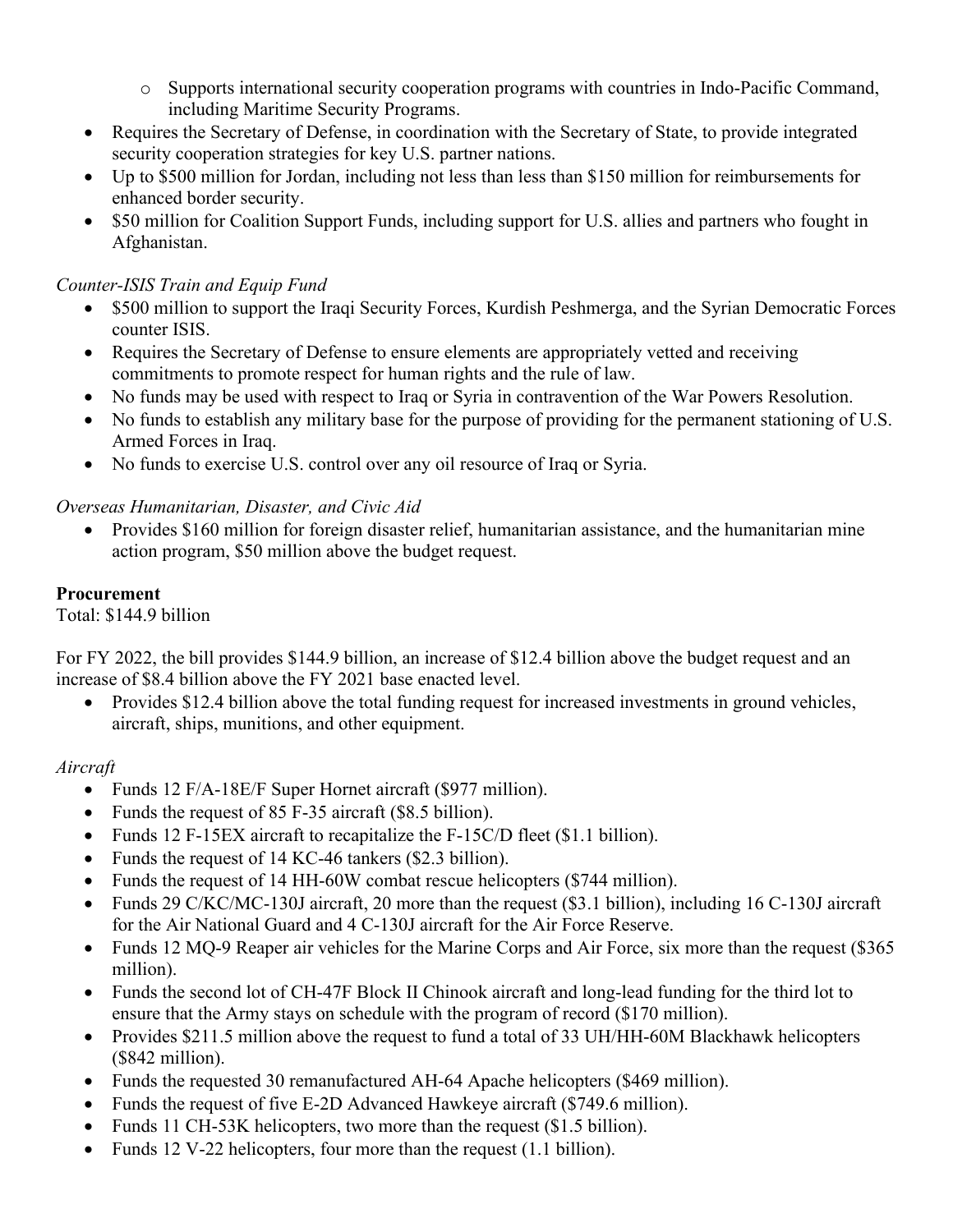- Provides \$166 million for SOCOM's Armed Overwatch Program.
- Provides \$29 million for a SOCOM MH-60 resulting from a battle loss.

## *Shipbuilding*

- Provides \$26.7 billion to procure 13 Navy ships, \$4.1 billion above the request.
- Funds are provided for two DDG-51 guided missile destroyers, two SSN-774 attack submarines, one Frigate, two TAO Fleet Oiler, two towing, salvage, and rescue ships, one T-AGOS(X) auxiliary general ocean surveillance ship, one expeditionary sea base, one expeditionary medical ship, and one expeditionary fast transport.

## *Vehicles/Force Protection*

- Provides \$139 million above the request to procure an additional 41 Stryker A1 combat vehicles for a total of 228 vehicles (\$1.08 billion).
- Provides \$175 million above the request to upgrade a total of 90 Abrams tanks to the M1A2 SEPv3 tank variant (\$1.15 billion).
- Provides \$227 million above the request for an additional 23 Paladin Integrated Management selfpropelled howitzers (\$663 million).
- Provides an additional \$100 million for Army National Guard HMMWV modernization.
- Provides \$183 million above the request to install Anti-lock Brake System/Electronic Stability Control (ABS/ESC) kits on existing Army HMMWV vehicles for improved safety.
- Provides \$374 million above the request to accelerate fielding of Counter-Small Unmanned Aerial System equipment (\$434 million).
- Fully funds the Army's request for production of 23 Mobile Protected Firepower systems (\$287) million).
- Fully funds the Army's request for 2,744 Joint Light Tactical Vehicle trucks and trailers (\$574 million).
- Provides \$78 million above the request for autonomous, lightweight Counter Unmanned Aerial Systems for Special Operations Forces.

# *Other*

- Provides \$47 million above the request for Defense Production Act Purchases to ensure the timely availability of domestic industrial base capabilities essential for the national defense (\$388 million).
- Provides \$1,327 million to procure five National Security Space Launch services.
- Provides \$853 million to procure three GPS IIIF spacecraft.
- Provides \$200 million to fully support Israeli Cooperative procurement programs (Iron Dome, David's Sling, and Arrow).
- Includes \$950 million for the National Guard and Reserve Equipment Account (NGREA).

# **Research, Development, Test and Evaluation (RDT&E)**

Total: \$119.2 billion

For FY 2022, the bill provides \$119.2 billion, an increase of \$7.2 billion above the budget request and an increase of \$12.1 billion above the FY 2021 base enacted level.

• Invests in basic and applied scientific research, development, test and evaluation of new technologies and equipment, and supports the research community so forces will have the systems and equipment for tomorrow's challenges.

# *Aircraft*

- Fully funds the continued development and modernization of the F-35 Joint Strike Fighter (\$2.1 billion).
- Fully funds the continued development of the Air Force's B-21 bomber (\$2.9 billion).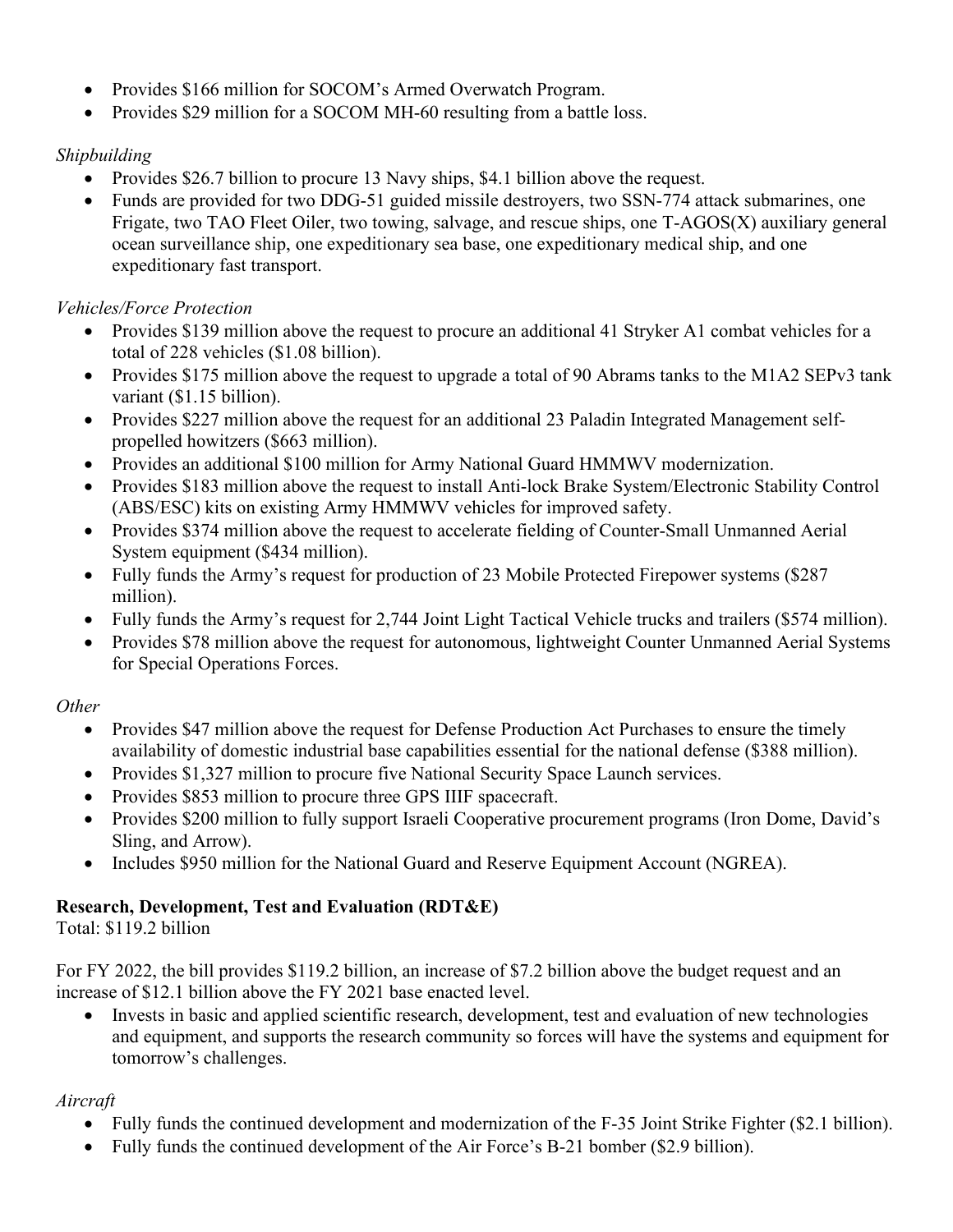- Fully funds the Air Force's Next Generation Air Dominance program (\$1.5 billion).
- Provides \$77.5 million above the request for the Army's Future Long Range Assault Aircraft (\$521) million).
- Fully funds the continued development and testing of the CH-53K helicopter (\$257 million).

#### *Vehicles and Ground Forces*

- Provides \$15 million above the request to support the Army's Long Range Hypersonic Weapon (\$315 million).
- Fully funds the Army's Mobile Medium Range Missile (\$286 million).
- Fully funds the Army's Precision Strike Missile (\$188 million).

#### *Defense Advanced Research Project Agency (DARPA)*

• Provides \$3.87 billion for DARPA research programs.

#### *Other*

- Provides an additional \$30 million for PFAS remediation and disposal technology.
- Provides an additional \$28.7 million for PFAS destruction technologies.
- Provides an additional \$20 million for AFFF replacement, disposal, and cleanup technology.
- Provides \$300 million for the Israeli cooperative research and development programs, including David's Sling and Arrow-3.
- Provides \$246million for the Global Positioning System IIIF program.
- Provides \$402 million for the Global Positioning System III Operational Control Segment.
- Provides \$434 million for Global Positioning System user equipment.
- Provides \$202 million for National Security Space Launch.
- Provides \$2.34 billion for Next Generation Overhead Persistent Infrared.
- Provides \$2.5 billion for the Ground Based Strategic Deterrent and \$599 million for the Long Range Standoff Weapon.
- Provides \$1.3 billion for the Navy's Conventional Prompt Strike program.

## **Revolving and Management Funds**

Total: \$2.017 billion

The FY 2022 Revolving and Management Funds recommendation is \$2.017 billion in base funding, which is \$115 million above the budget request and an increase of \$544 million above the FY 2021 enacted level.

• Fully funds the Defense Commissary Agency to ensure servicemembers and their families receive continued savings for food and household goods as part of the military pay and benefits package.

#### **Other Department of Defense Programs**

#### *Defense Health Programs*

- \$37.35 billion for medical and health care programs of the Department of Defense. Within this total, adds \$577.5 million for cancer research. The total amount is distributed as follows:
	- o \$150 million for the breast cancer research program;
	- o \$110 million for the prostate cancer research program;
	- o \$50 million for the kidney cancer research program;
	- o \$45 million for the ovarian cancer research program;
	- o \$20 million for the lung cancer research program;
	- o \$40 million for the melanoma research program;
	- o \$15 million for the pancreatic cancer research program;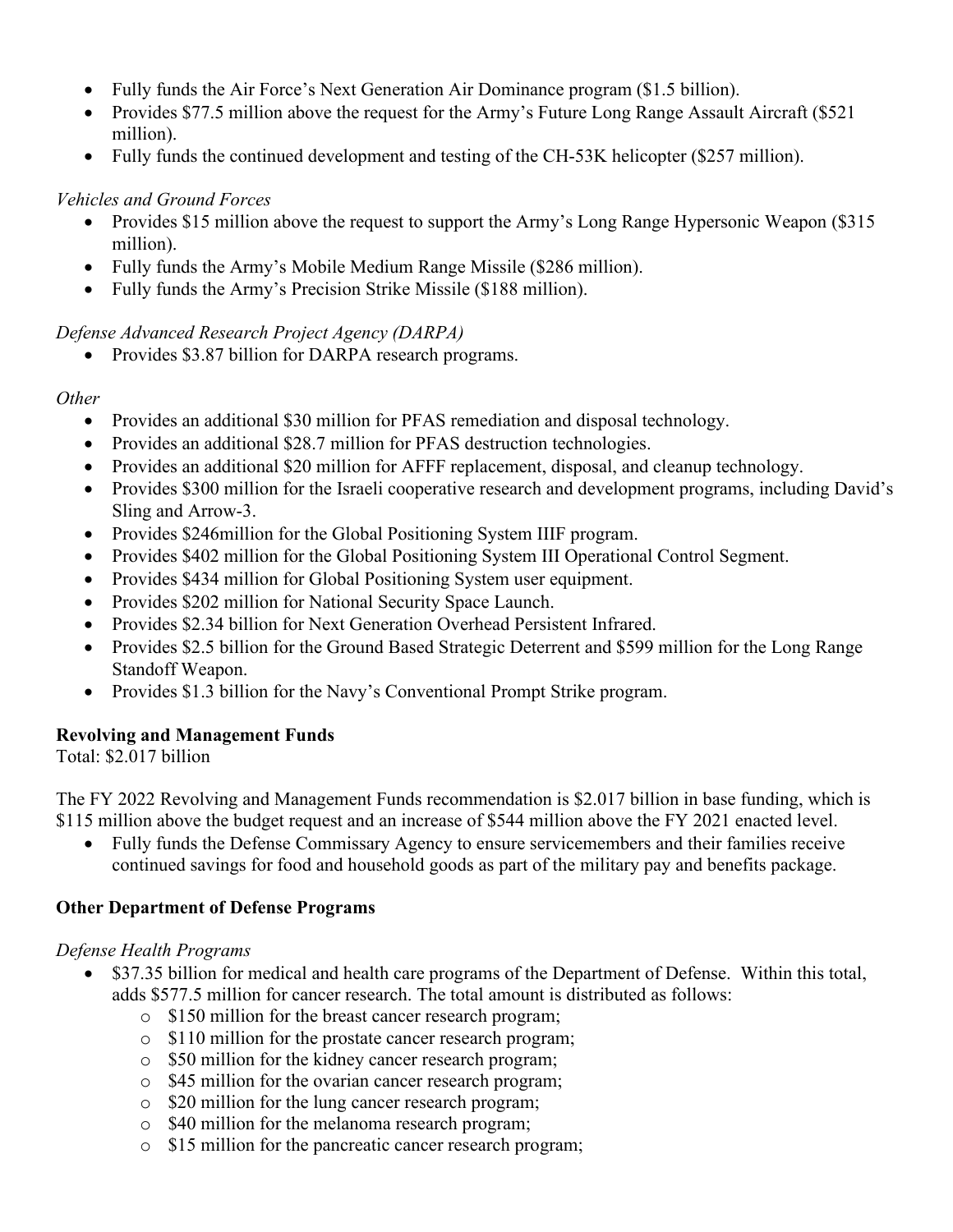- o \$17.5 million for the rare cancer research program; and
- o \$130 million for the cancer research program.
- $\circ$  Adds \$175 million for the peer-reviewed traumatic brain injury and psychological health research program.
- o Adds \$40 million for spinal cord research.
- o Adds \$40 million for the joint warfighter medical research program.
- o Adds \$30 million for a new toxic exposures research line.

#### *Chemical Agents and Munitions Destruction*

• \$1.09 billion, as requested.

#### *Drug Interdiction and Counter-Drug Activities*

• \$926 million, including \$194 million for the National Guard Counter-Drug Program.

#### *Office of the Inspector General*

• \$438.4 million, as requested.

#### *General Provisions*

- \$200 million for an Artificial Intelligence Development Fund.
- \$50 million to build a workforce to tackle Artificial Intelligence-specific challenges.

#### **Oversight and Reform Provisions**

- No funds may be used in contravention of the War Powers Resolution.
- No funds for the Taliban.
- No funds for the Russian state-owned arms export agency Rosoboronexport.
- Provides that nothing in this Act may be construed as authorizing the use of force against Iran or North Korea.
- Requires the Secretary of Defense to notify Congress not later than 15 days after a foreign base is opened or closed.
- Directs the Secretary of Defense to provide all remaining documents to judicial authorities in El Salvador investigating the El Mozote massacre.
- Provides \$1 million to the Army for the renaming of installations, facilities, roads and streets that bear the name of confederate leaders and officers since the Army has the preponderance of the entities to change.
- Includes over \$500 million to construct, renovate, repair, or expand public schools on military installations and requires laborers and mechanics to be paid prevailing wages.
- Includes \$3.3 billion in prior year rescissions.

#### **Support to Israel**

• In addition to the amount covered in the MOU, the bill provides an additional \$1 billion for the Iron Dome defense system to counter short-range rocket threats and to replace missile interceptors from the May 2021 conflict.

# **Division D – Energy & Water Development**

## **Overview:**

The 2022 Energy and Water Development and Related Agencies funding bill provides \$54.97 billion, an increase of \$3.2 billion above the fiscal year 2021 enacted level. The legislation: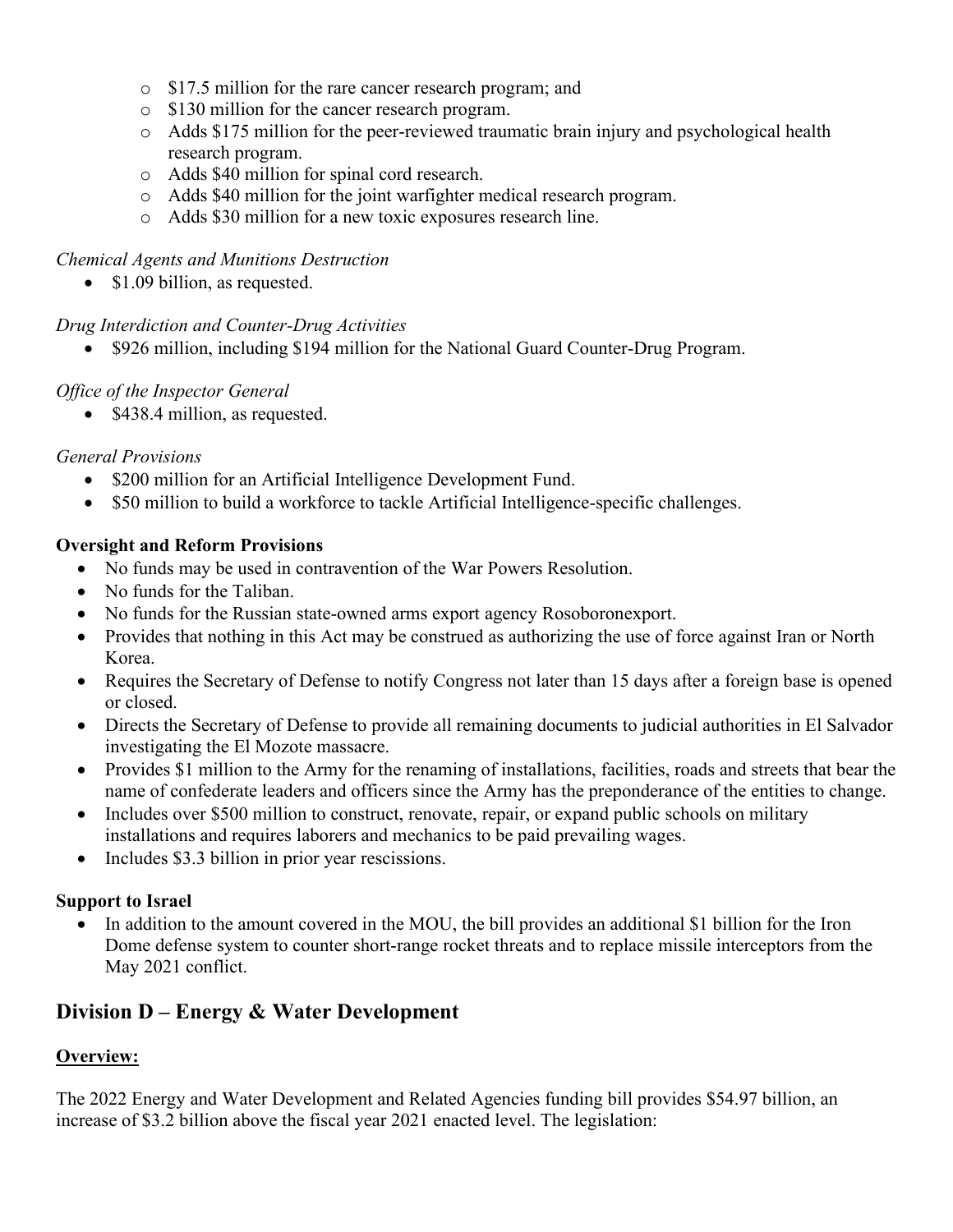- Creates tens of thousands of good-paying jobs with a focus on deploying clean energy technologies and the green jobs of tomorrow in communities across the country
- Confronts the climate crisis with more than \$14 billion of transformative investments in clean energy and science, which will help develop clean, affordable, and secure American energy
- Rebuilds our nation's water infrastructure, critical to protecting communities from more frequent and severe storms and addressing the worsening drought

#### **Bill Summary:**

**Army Corps of Engineers –** For fiscal year 2022, the bill provides a total of \$8.3 billion, an increase of \$548 million above the fiscal year 2021 level and an increase of \$1.6 billion above the budget request.

- **Investigations** The bill provides \$143 million, an increase of \$37.2 million above the request.
- **Construction** The bill provides \$2.49 billion, an increase of \$700 million above the request.
- **Operation and Maintenance** The bill provides \$4.57 billion, an increase of \$720 million above the fiscal year 2021 level and \$2.07 billion above the request.
- **Harbor Maintenance Trust Fund projects** receive an estimated \$2.05 billion, an increase of \$370 million above fiscal year 2021 and \$424.1 million above the request. The bill provides these funds in accordance with the budgetary adjustments made by the CARES Act and the Water Resources Development Act of 2020.
- Funds the **Water Infrastructure Finance and Innovation Program** to provide \$500 million in loans for non-federal water infrastructure.

**Department of the Interior and Bureau of Reclamation –** For fiscal year 2022, the bill provides a total of \$1.92 billion, an increase of \$233 million above the fiscal year 2021 level and \$371 million above the budget request.

- **Central Utah Project** The bill provides \$23 million, an increase of \$2 million above the fiscal year 2021 level and \$3 million above the request.
- **Bureau of Reclamation** The bill provides \$1.9 billion, an increase of \$231 million above the fiscal year 2021 level and \$368 million above the request.

**Department of Energy** – For fiscal year 2022, the bill provides a total of \$44.9 billion for the Department, an effective increase of \$2.9 billion above the fiscal year 2021 level after accounting for one-time rescissions of emergency funds in fiscal year 2021.

- **Energy Efficiency and Renewable Energy** The bill provides a record-level \$3.2 billion, an increase of \$338 million above the fiscal year 2021 level. This funding provides for clean, affordable, and secure energy and ensures American leadership in the transition to a global clean energy economy.
- **Cybersecurity, Energy Security, and Emergency Response** The bill provides \$185.8 million, an increase of \$29.8 million above the fiscal year 2021 level. This funding provides for efforts to secure the nation's energy infrastructure against all hazards, reduce the risks of and impacts from cybersecurity events, and assist with restoration activities.
- **Electricity** The bill provides \$277 million, an increase of \$65.3 million above the fiscal year 2021 level. This funding will advance technologies to increase the resiliency and efficiency of the nation's electricity delivery system with capabilities to incorporate growing amounts of clean energy technologies.
- **Nuclear Energy** The bill provides \$1.65 billion, an increase of \$147 million above the fiscal year 2021 level. The funding invests in research, development, and demonstration activities that develop the next generation of clean and safe reactors, further improve the safety and economic viability of our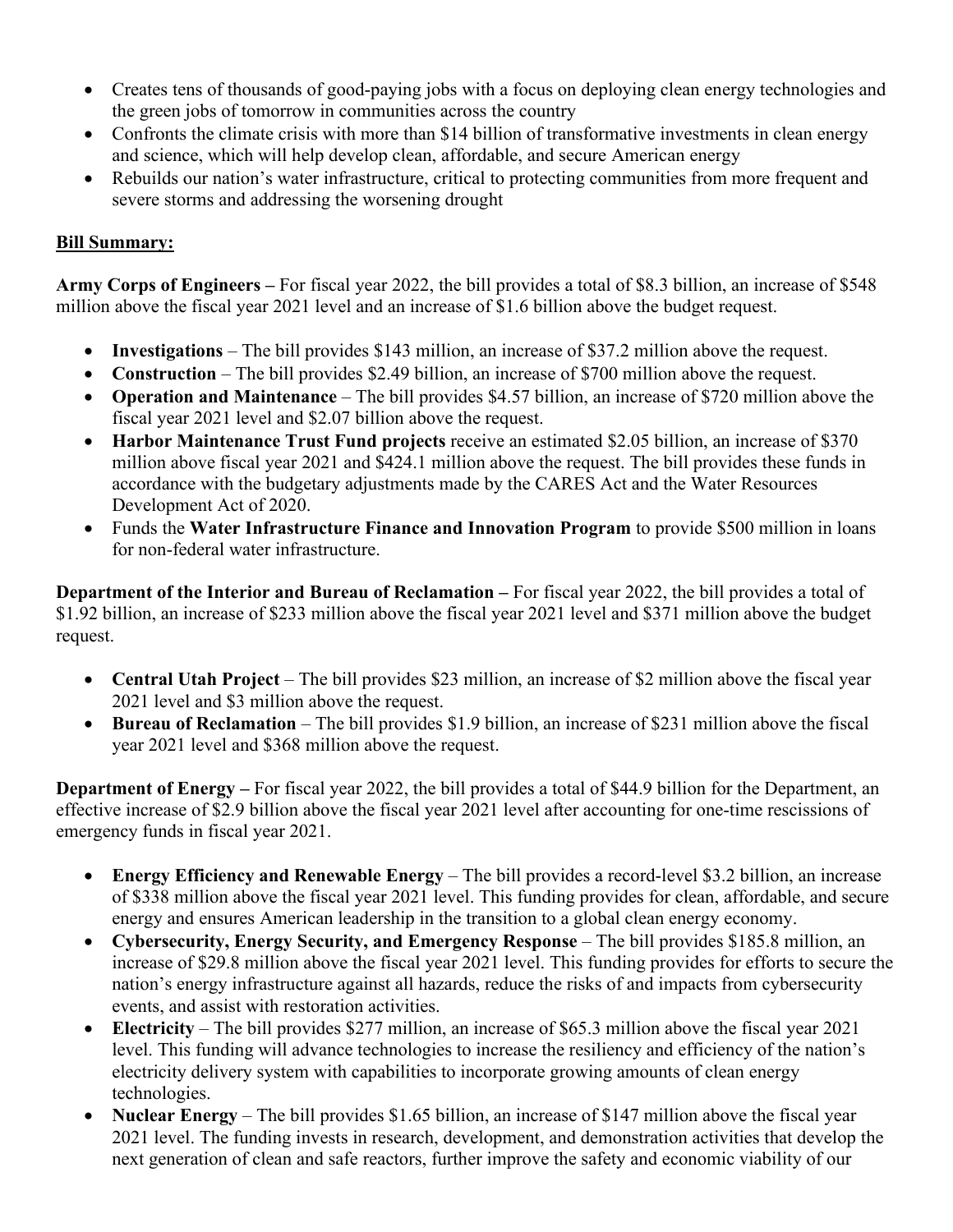current reactor fleet, and contribute to the nation's long-term leadership in the global nuclear power industry.

- **Fossil Energy and Carbon Management** The bill provides \$825 million, an increase of \$75 million above the fiscal year 2021 level. This funding advances carbon reduction and mitigation in sectors and applications that are difficult to decarbonize, including the industrial sector, with technologies and methods such as carbon capture and storage, hydrogen, and direct air capture, while assisting in facilitating the transition toward a net-zero carbon economy and rebuilding a U.S. critical minerals supply chain.
- **Science** The bill provides \$7.475 billion, an increase of \$449 million above the fiscal year 2021 level and \$35 million above the request. The Office of Science funds basic science research in physics, biology, chemistry, and other science disciplines to expand scientific understanding and secure the nation's global leadership in energy innovation. The supported research supports nearly 28,000 researchers located at over 300 institutions, spanning all 50 states. The supported scientific user facilities serve over 36,000 users.
- **Nuclear Waste Disposal** The bill provides \$27.5 million for interim storage of nuclear waste and oversight of the Nuclear Waste Fund.
- **Advanced Research Projects Agency—Energy** The bill provides \$450 million, an increase of \$23 million above the fiscal year 2021 level. This funding supports research aimed at rapidly developing energy technologies that are capable of significantly changing the energy sector to address the nation's critical economic, environmental, and energy security challenges.
- **Indian Energy Policy and Programs** The bill provides \$58 million, an increase of \$36 million above the fiscal year 2021 level. This funding will provide technical assistance, direct and remote education, policy research and analysis, and financial assistance to Indian tribes, Alaska Native Village and Regional corporations, and Tribal Energy Resource Development Organizations.
- **National Nuclear Security Administration** The bill provides \$20.7 billion for DOE's nuclear security programs. This funding will maintain a safe, secure, and credible nuclear deterrent while addressing the threat of nuclear proliferation and terrorism. This includes:
	- o **Weapons Activities –** \$15.92 billion to maintain a safe and reliable nuclear deterrent.
	- o **Defense Nuclear Nonproliferation –** \$2.35 billion, an increase of \$94 million above the fiscal year 2021 level. This funding secures nuclear material at home and abroad, combats the threat of nuclear terrorism, and provides emergency response capabilities.
	- o **Naval Reactors –** \$1.9 billion, an increase of \$234 million above the fiscal year 2021 level, to continue safe and reliable operation of the Navy's nuclear-powered fleet.
- **Environmental Management** The bill provides \$7.9 billion, an increase of \$318 million above the fiscal year 2021 level. This funding is used for nuclear cleanup work at 16 sites across the country. This includes:
	- o **Non-Defense Environmental Cleanup –** \$333.9 million, an increase of \$14.7 million above the fiscal year 2021 level.
	- o **Uranium Enrichment Decontamination and Decommissioning –** \$860 million, an increase of \$19 million above the fiscal year 2021 level and \$28.7 million above the request.
	- o **Defense Environmental Cleanup –** \$6.71 billion, an increase of \$284 million above the fiscal year 2021 level.
- **Loan Guarantee Programs –** Maintains funding consistent with the fiscal year 2021 levels.
- **Power Marketing Administrations** The bill provides the net budget request levels for the Southeastern Power Administration, Southwestern Power Administration, and Western Area Power Administration.

# **Independent Agencies**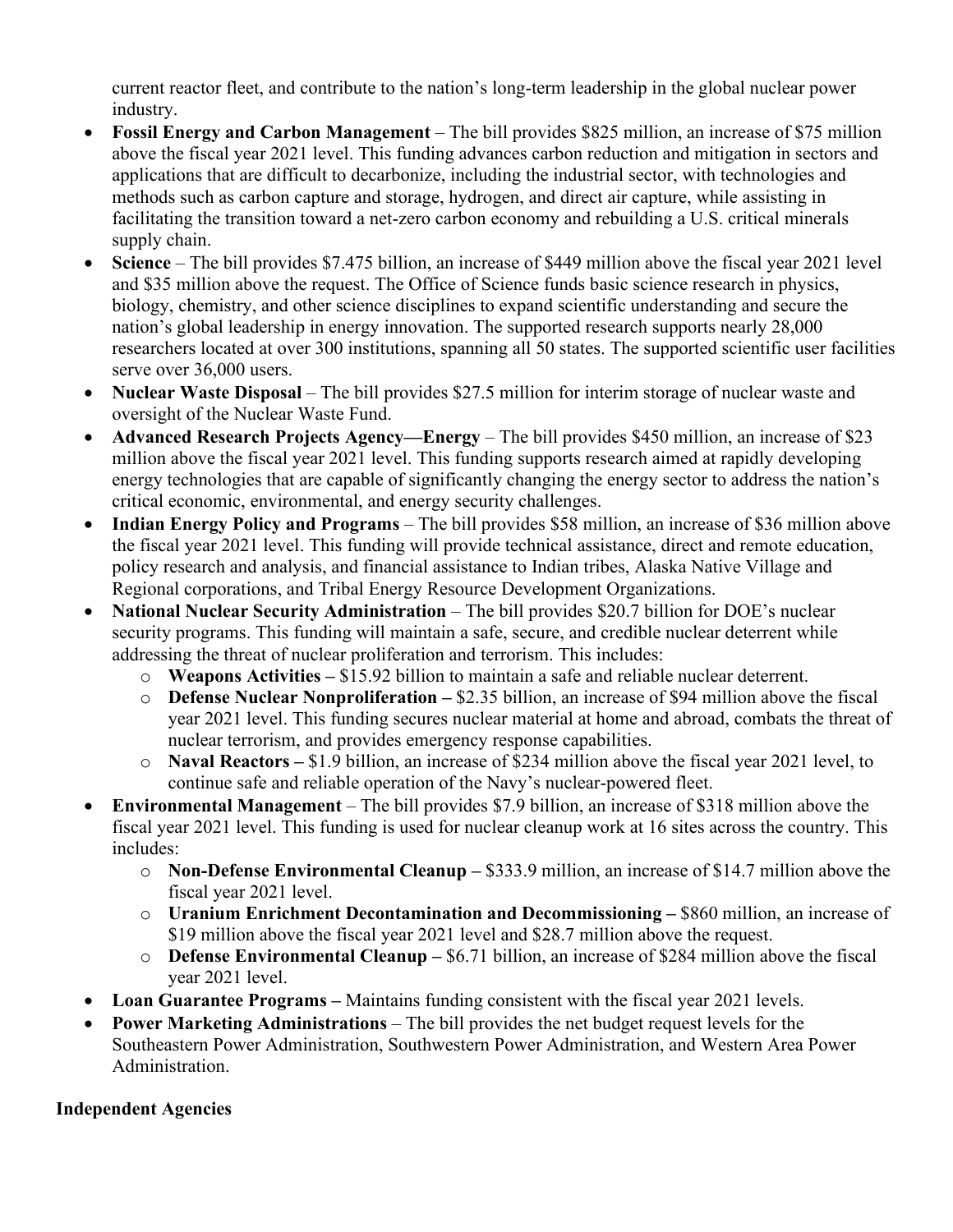- **Nuclear Regulatory Commission** The bill provides a total net appropriation of \$131 million, equal to the request. This funds regulatory activities to ensure the safe use of nuclear reactors and radioactive materials while protecting people and the environment.
- **Defense Nuclear Facilities Safety Board** The bill provides \$36 million, an increase of \$5 million above the fiscal year 2021 level. The Board provides recommendations regarding public health and safety matters at Department of Energy defense nuclear facilities.
- **Appalachian Regional Commission** The bill provides \$195 million, an increase of \$15 million above the fiscal year 2021 level. The Commission funds efforts in the Appalachian Region to promote economic and community development, education and job training, and critical infrastructure.
- **Delta Regional Authority** The bill provides \$30.1 million, equal to the request. This funding targets the economic development needs of distressed portions of the Mississippi River Delta Region.
- **Denali Commission** The bill provides \$15.1 million, equal to the request. This funding provides critical utilities, infrastructure, health services, and economic support throughout Alaska.
- **Northern Border Regional Commission** The bill provides \$35 million, an increase of \$5 million above the fiscal year 2021 level and \$4.9 million above the request. This funding targets the economic development needs of distressed portions of Maine, New Hampshire, Vermont, and New York.
- **Southeast Crescent Regional Commission** The bill provides \$5 million, an increase of \$4 million above the fiscal year 2021 level and \$2.5 million above the request. This funding targets the economic development needs of distressed portions of Alabama, Florida, Georgia, Mississippi, North Carolina, South Carolina, and Virginia.
- **Southwest Border Regional Commission** The bill provides \$2.5 million, equal to the request and \$2.25 million above the fiscal year 2021 level. This funding targets the economic development needs of distressed portions of Arizona, California, New Mexico, and Texas.
- **Nuclear Waste Technical Review Board** The bill provides \$3.8 million, equal to the request. The Board provides independent technical oversight of the Department of Energy's nuclear waste disposal program.

# **Division E – Financial Services & General Government**

## **Overview:**

The 2022 Financial Services and General Government funding bill includes \$25.5 billion, an increase of \$1.1 billion over 2021. The legislation:

- Assists small businesses and entrepreneurs through the Small Business Administration and Community Development Financial Institutions
- Protects our democracy with Election Security Grants that ensure the integrity and safety of our elections
- Rebuilds the Internal Revenue Service to finally crack down on big corporations and the wealthy who aren't paying their fair share and to provide better customer service to working families navigating the tax system
- Supports working and middle-class families by increasing funding for consumer protection activities at the Consumer Product Safety Commission and the Federal Trade Commission

# **Bill Summary:**

**Department of the Treasury** – For fiscal year 2022, the bill provides a total of \$14.3 billion in discretionary appropriations for the Department, an increase of \$811 million above the FY 2021 enacted level. Of the total provided for the Department of the Treasury, the bill includes: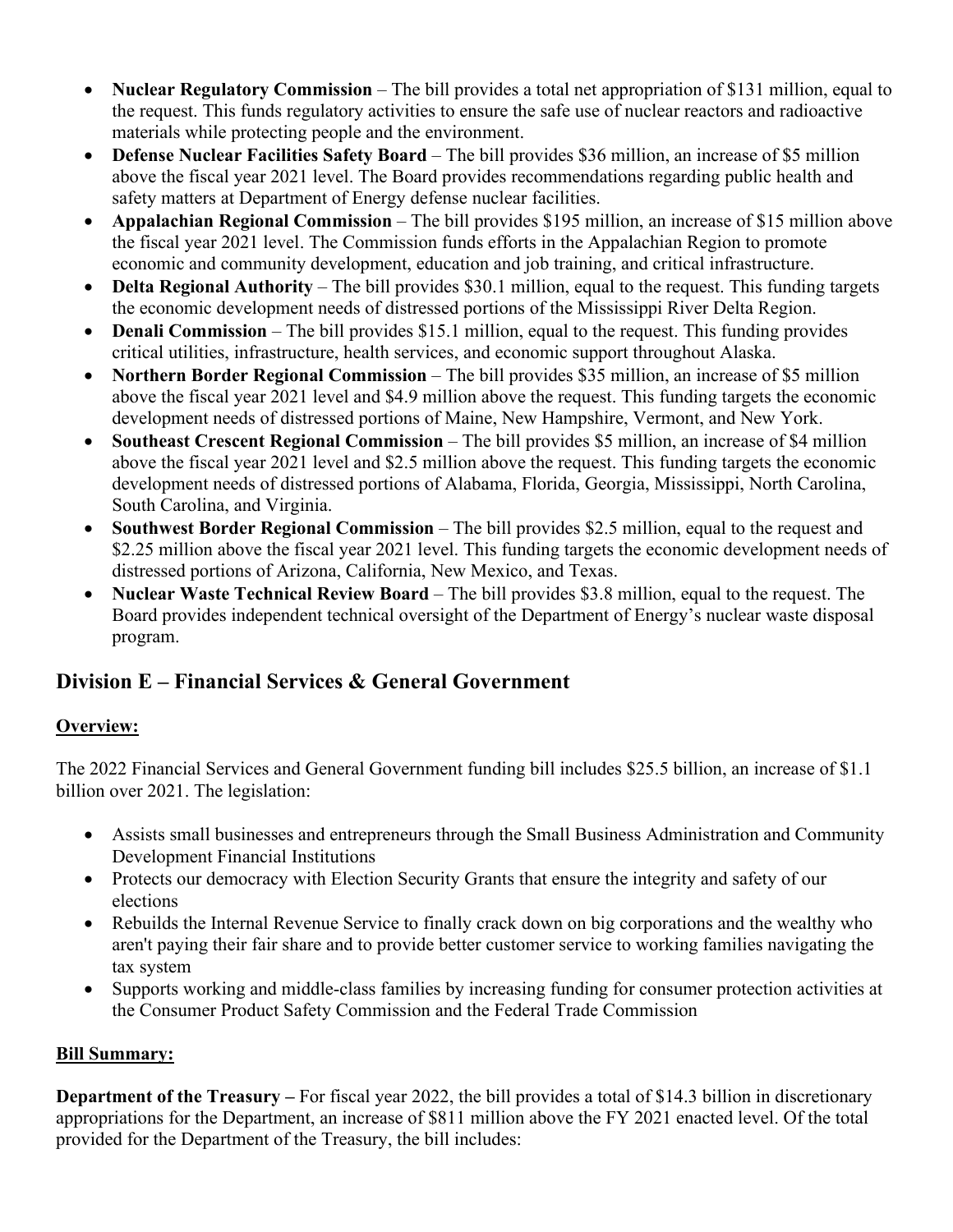- \$295 million for **Community Development Financial Institutions**, an increase of \$25 million above the FY 2021 enacted level. The total amount includes \$173 million for financial and technical assistance grants and \$35 million for the Bank Enterprise Award Program to help struggling businesses in underserved communities.
- \$240.5 million for **Inspectors General** offices within the Treasury Department, an increase of \$10 million above the FY 2021 enacted level, to ensure robust oversight of Departmental policies and practices.
- \$161 million for the **Financial Crimes Enforcement Network**, an increase of \$34 million above the FY 2021 enacted level, to boost efforts to combat terrorist financing and money laundering.
- \$195 million for the **Office of Terrorism and Financial Intelligence**, an increase of \$20 million above the FY 2021 enacted level, to continue investments to protect the integrity of the financial system.
- \$80 million for the Department's Cybersecurity Enhancement Account, an increase of \$62 million above the FY 2021 enacted level, to address the impacts of the SolarWinds attack and minimize the impact of future attacks.
- \$128 million for the **Alcohol and Tobacco Tax and Trade Bureau**, an increase of \$4 million above the FY 2021 enacted level.
- **Internal Revenue Service (IRS)** The bill includes \$12.6 billion for the IRS, an increase of \$675 million above the FY 2021 enacted level. The largest increase since 2001. Additionally, the bill provides special funding transfer authority and direct hire authority to address the backlog of returns and correspondence. Of this amount, the bill includes:
	- o \$2.8 billion, an increase of \$225 million above the FY 2021 enacted level, for **Taxpayer Services**. This total includes support for the Volunteer Income Tax Assistance Matching Grants Program, Low Income Taxpayer Clinic, the Taxpayer Advocate, Tax Counseling for the Elderly, and increased personnel to improve IRS customer service.
	- o \$5.4 billion, an increase of \$225 million above the FY 2021 enacted level, for **Enforcement**. These funds support increased enforcement efforts and additional essential personnel.
	- $\circ$  \$4.1 billion, an increase of \$173 million, including the program integrity allocation adjustment, above the FY 2021 enacted level, for **Operations Support**.
	- o \$275 million, an increase of \$52 million above the FY 2021 enacted level, for **Business Systems Modernization** to modernize IRS legacy systems and improve IRS Web applications.

**Executive Office of the President –** The bill includes a total of \$786 million, an increase of \$27 million above the FY 2021 enacted level.

- **Office of Administration** The bill provides \$106.5 million, an increase of \$6.5 million above the FY 2021 enacted level. The bill also includes language allowing the Office to pay White House and other Executive Office of the President interns, in line with recent actions by Congress to pay its interns.
- **Office of Management and Budget (OMB) –** The bill provides \$116 million for OMB, an increase of \$9.4 million above the FY 2021 enacted level.
- **Office of National Drug Control Policy (ONDCP) –** The bill includes a total of \$449 million for ONDCP, including:
	- o \$297 million for the **High Intensity Drug Trafficking Areas Program**, an increase of \$7 million above the FY 2021 enacted level; and
	- o \$106 million for the **Drug-Free Communities Program**, an increase of \$4 million above the FY 2021 enacted level.

**The Judiciary –** The bill includes a total of \$8 billion in discretionary appropriations, an increase of \$267 million above the FY 2021 enacted level.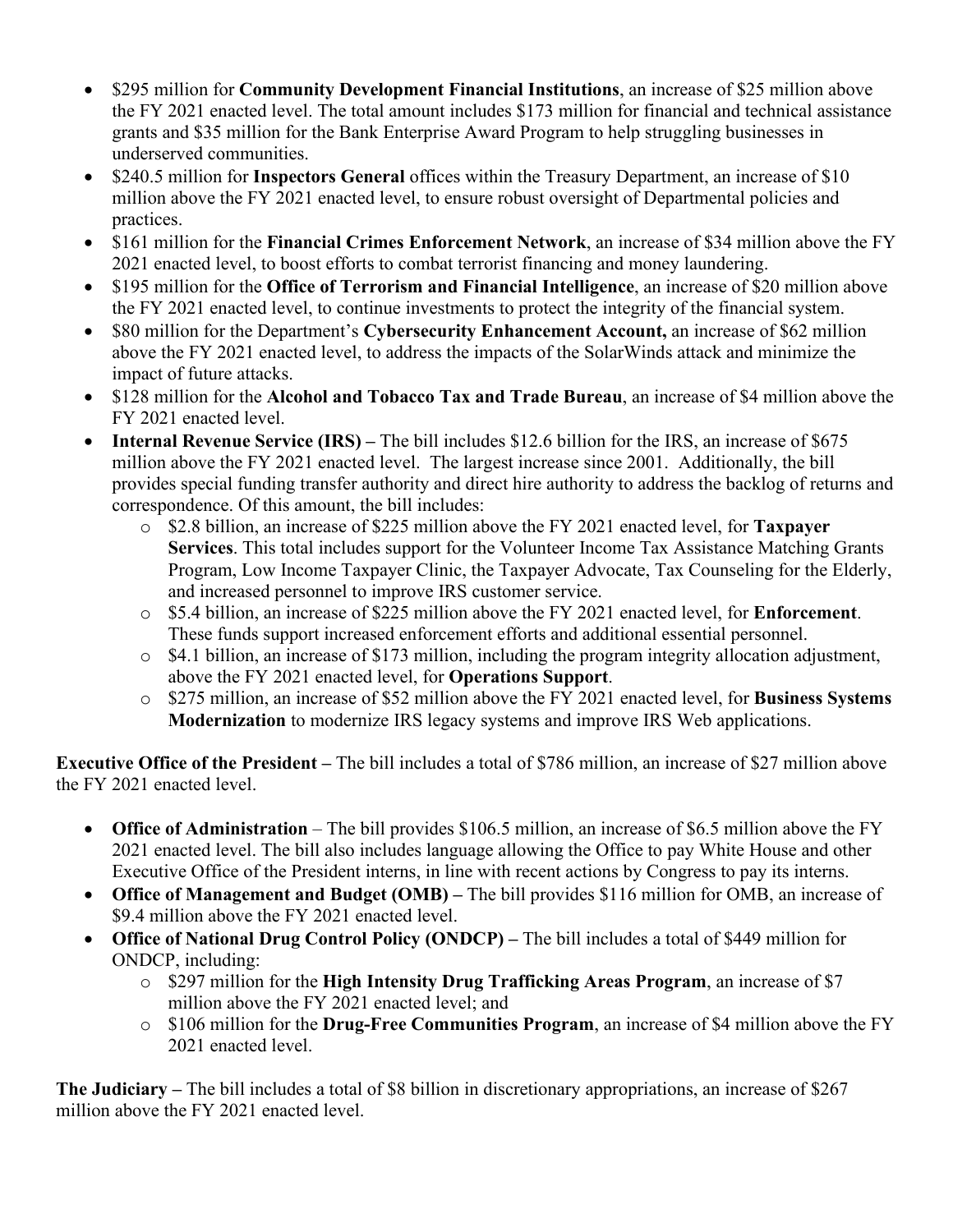- **Courts of Appeals, District Courts, and Other Judicial Services –** \$5.6 billion, an increase of \$186 million above the FY 2021 enacted level, to support court operations and increased services in Probation and Pretrial.
- **Defender Services** \$1.3 billion, an increase of \$27 million above the FY 2021 enacted level, to support the right to the assistance of counsel.
- **Court Security** \$705 million, an increase of \$41 million above the FY 2021 enacted level, to support security needs and protective services in courthouses, as identified by the U.S. Marshals Service.

Additionally, the bill extends temporary judgeships in several districts.

**District of Columbia** – The bill includes a total of \$775.5 million, an increase of \$28 million above the FY 2021 enacted..

- \$40 million **for D.C. Resident Tuition Support**, equal to the FY 2021 enacted level.
- \$25 million for **Emergency Planning and Security Costs** in DC equal to the President's request.
- \$4 million for **HIV/AIDS Testing and Treatment** to help prevent the spread of HIV/AIDS in the District of Columbia.
- \$8 million, equal to the FY 2021 enacted level, to fund infrastructure improvements for the **D.C. Water and Sewer Authority**.

#### **Independent Agencies:**

- **Consumer Product Safety Commission (CPSC)** The bill funds the CPSC at \$139 million, an increase of \$4 million above the FY 2021 enacted level. Within the total, \$2 million is provided for Virginia Graeme Baker Pool Safety grants.
- **Election Assistance Commission (EAC) –** The bill provides \$75 million for **Election Security Grants**  to augment State efforts to improve the security and integrity of elections for Federal office. In addition, \$20 million is included for EAC operating expenses, an increase of \$3 million above the FY 2021 enacted level.
- **Federal Communications Commission (FCC)** The bill includes \$382 million for the FCC, an increase of \$8 million above the FY 2021 enacted level, to support efforts to expand broadband access, improve the security of U.S. telecommunications networks, and administer billions in COVID relief programs.
- **Federal Trade Commission (FTC)** The bill includes \$376.5 million for the FTC, an increase of \$25.5 million above the FY 2021 enacted level, to bolster antitrust, privacy, and consumer protection work.
- **General Services Administration (GSA) Federal Buildings Fund (FBF) –** The bill includes \$9.3 billion in spending authority for the FBF. The total funding level includes:
	- o \$246 million for construction of U.S. Courthouses in Hartford, CT, Chattanooga, TN and San Juan, PR;
	- o \$581 million for **Repairs and Alterations**; and
	- o \$53 million for Special emphasis projects including \$15 million for to improve security at federal childcare facilities and \$20 million to increase security at U.S. courthouses.
- **National Archives and Records Administration (NARA) The bill provides a total of \$477 million** for NARA, an increase of \$79 million above the FY 2021 enacted level and \$51 million above the President's request. This amount includes \$2 million for implementation of the Civil Rights Cold Case Record Collections Act of 2018, \$12.3 million for the National Historical Publications & Records Commission Grants Program, \$30 million to help prepare for the 250th anniversary of the founding of the United States, and \$41 million for other repairs and restorations.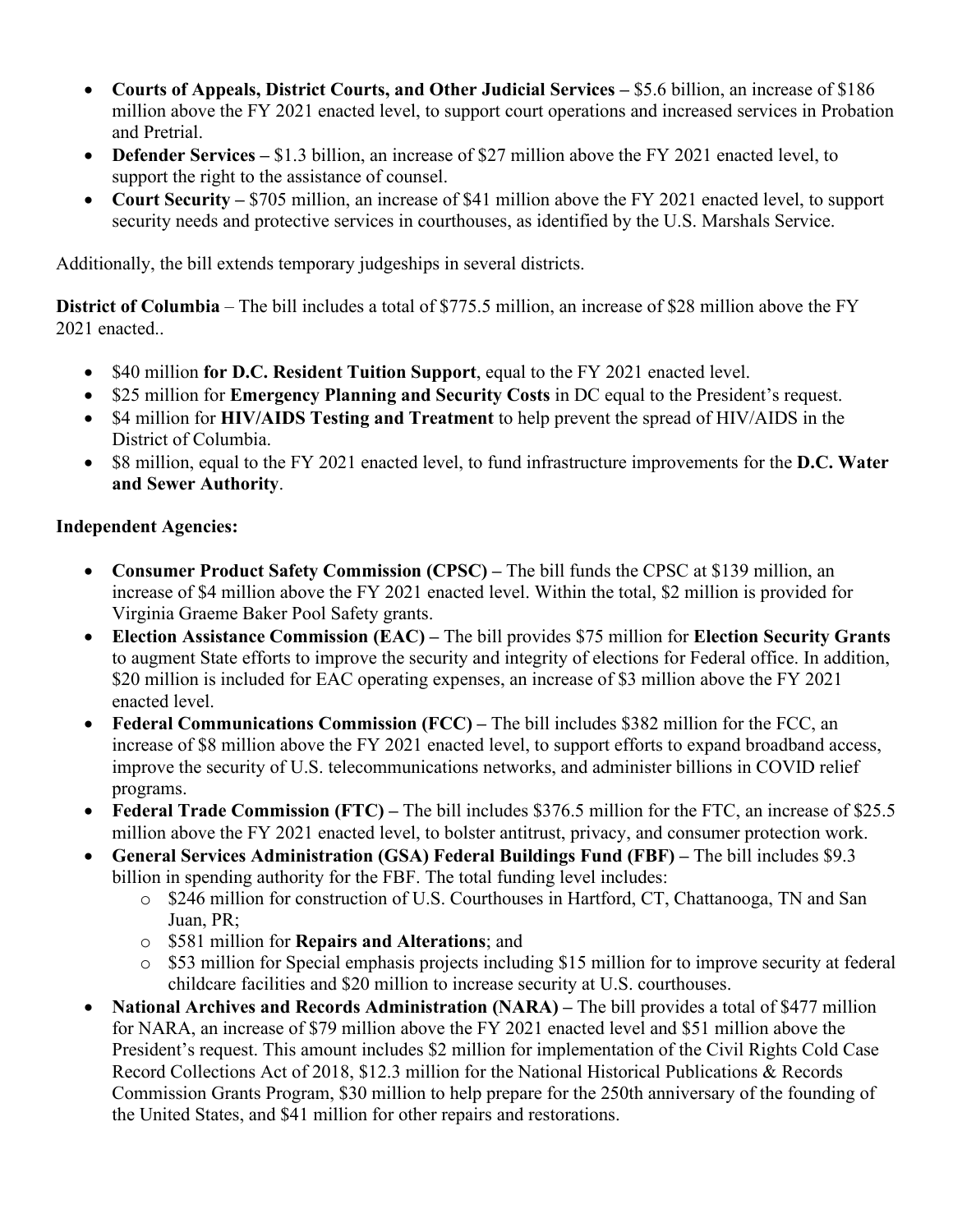- **Office of Personnel Management (OPM)** The bill includes \$373 million, an increase of \$11 million above the FY 2021 enacted level, for OPM to manage and provide guidance on Federal human resources and administer Federal retirement and health benefit programs.
- **Securities and Exchange Commission (SEC)** The bill includes \$2 billion, an increase of \$73.5 million above the FY 2021 enacted level, for the SEC to monitor the capital and securities markets, ensure full disclosure of appropriate financial information, and combat financial fraud and malpractice. This amount also includes funding for move costs related to the SEC's Fort Worth and San Francisco regional offices.
- **Small Business Administration (SBA) –** The bill provides a total of \$1 billion for SBA, an increase of \$109 million above the FY 2021 enacted level, to support investments in programs to help underserved entrepreneurs access capital and contracting opportunities. The bill includes \$290 million, an increase of \$18 million above the FY 2021 enacted level, for **Entrepreneurial Development Programs**, including:
	- o \$138 million for **Small Business Development Centers**;
	- o \$37 million for **Microloan Technical Assistance**;
	- o \$17 million for the **Federal and State Technology Partnership Program, Growth Accelerators,** and **Regional Innovation Clusters**; and
	- o \$24 million for **Women's Business Centers**.

#### **Important Policy Changes:**

- **Strengthens our democracy:**
	- o *Apportionment Transparency* **–** Includes a new provision requiring OMB to make apportionments of appropriations publicly available in a timely manner.
	- o *Budget Landing Page –* Includes new language requiring OMB to create a single landing page that links to all Federal agency budget submissions to Congress.
	- o *Improvements in Budget Execution* **–** Includes new provisions that require budget authority be made available prudently for obligation**,** executive agencies to provide budget and appropriations information to the Government Accountability Office (GAO) promptly, and agencies to notify Congress of certain delays or restrictions in apportionment of appropriations.
	- o *Recordkeeping* **–** Includes a new provision related to recordkeeping requirements for certain GAO audits.

# **Division F – Homeland Security**

#### **Overview:**

The 2022 Homeland Security funding bill provides \$81.1 billion in discretionary resources, including \$77.9 billion for non-defense programs; \$3.2 billion for defense-related programs; and \$18.8 billion for major disaster response and recovery activities. When excluding offsetting collections and major disaster funding, the total provided in the bill is \$57.5 billion, which is \$5 billion above the budget request and \$5.6 billion above the FY2021 enacted level. The legislation:

- Dramatically increases funding to protect our critical physical infrastructure, prevent cyber-attacks and root out cyber intrusions
- Invests strongly in maritime security through operational funding and investment in new fleet assets for the Coast Guard
- Makes responsible investments in border security and respects the dignity of immigrants with new funding to improve migrant processing and reduce backlogs in refugee, asylum, and immigration benefit applications

#### **Bill Summary:**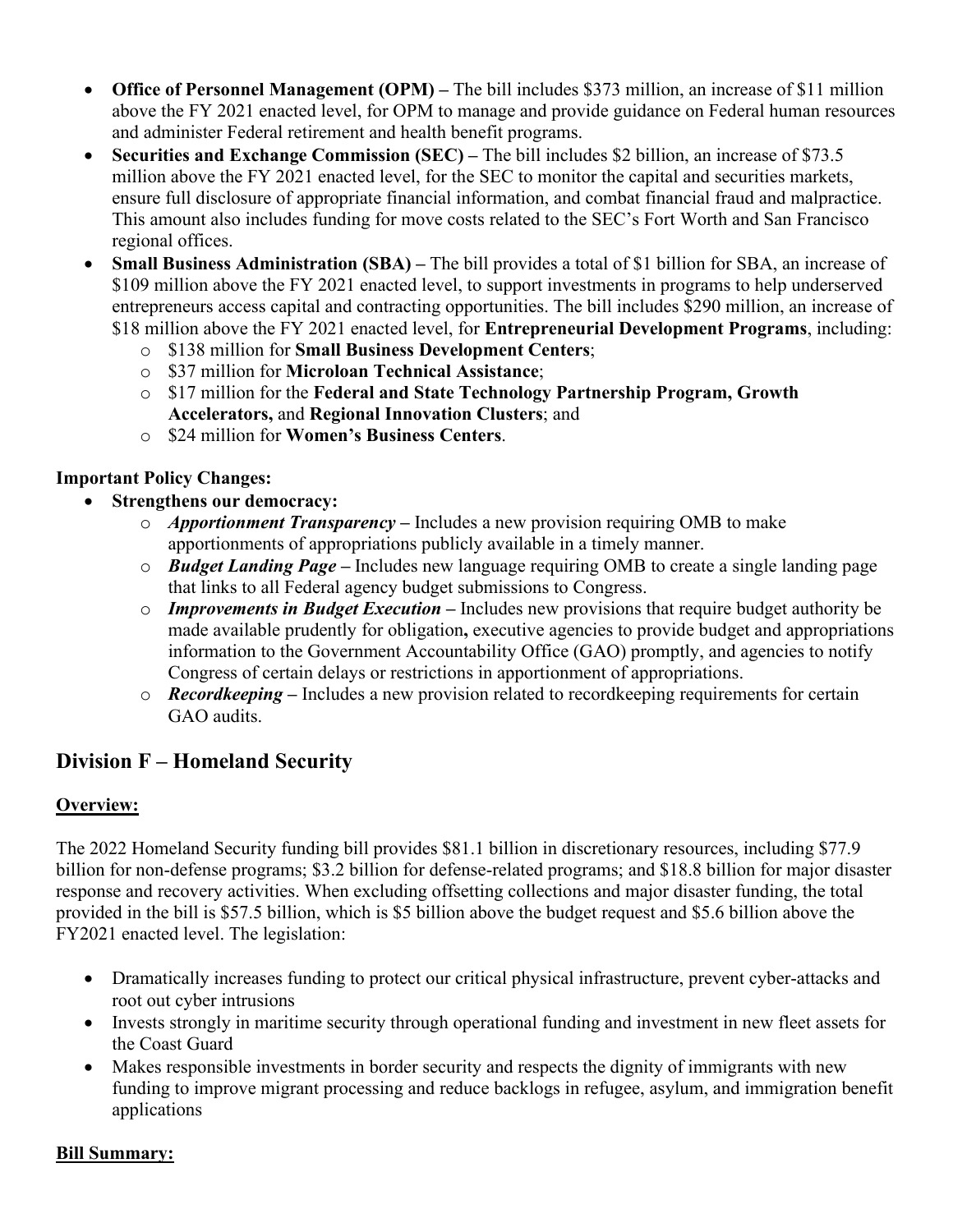**Office of the Secretary –** The bill provides \$271.1 million for the Office of the Secretary and Executive Management, an increase of \$65.2 million above the FY2021 enacted level and an increase of \$21.3 million above the President's budget request, including:

- \$23.2 million for the Office of Immigration Detention Ombudsman to investigate and resolve complaints regarding misconduct by DHS personnel and violations of the rights of individuals in DHS custody, including through unannounced inspections of detention facilities; and
- \$35 million to be transferred to FEMA, including:
	- o \$20 million for Targeted Violence and Terrorism Prevention grants; and
	- o \$15 million for an Alternatives to Detention case management grant pilot program.

**Management Directorate –** The bill provides \$1.637 billion for the Management Directorate, an increase of \$238.5 million above the FY2021 enacted level and \$16.5 million below the President's budget request.

- \$209.7 million for the continued development of the **DHS headquarters campus** at St. Elizabeths.
- \$200 million for joint migrant processing centers, including funds provided in title V of the bill.

**Office of Inspector General –** The bill provides \$205.4 million for the Office of Inspector General, an increase of \$15.2 million above the FY2021 enacted level and equal to the request.

**U.S. Customs and Border Protection (CBP) –** The bill provides \$14.8 billion for CBP, \$428.2 million below the FY2021 enacted level and \$25.7 million above the President's budget request, including:

- \$30 million for new body worn cameras and video recording equipment for Border Patrol Stations.
- \$27.5 million for the implantation of the Uyghur Forced Labor Prevention Act.
- \$23 million for onsite mental health clinicians and resiliency efforts.
- \$5 million for tuition assistance and \$6 million for caregivers and childcare services for CBP employees.
- \$20 million for the increased efforts in the Office of Trade.
- \$30 million for processing improvements.
- \$10 million for Port of Entry Technology.
- \$72.4 million for new aircraft and aircraft sensors.
- \$256 million for border technology.
- \$87 million for non-intrusive inspection systems.
- \$650 million to compensate for the pandemic related reduction in customs and immigration user fee revenue.
- \$1.0 billion for increased border management requirements.

**U.S. Immigration and Customs Enforcement (ICE) –** Provides \$8.26 billion for ICE, \$284.7 million above the FY2021 enacted level and \$266.7 million above the President's budget request, including:

- \$2.27 billion for Homeland Security Investigations, an increase of \$128.7 million above the FY2021 enacted level and \$99.7 above the request.
- \$4.18 billion for Enforcement and Removal Operations, \$56.9 million above the FY2021 enacted level and \$109.4 million above the President's budget request, including:
	- o \$3.3 billion for Custody Operations and Transportation and Removal, \$39.9 million above the FY2021 enacted level and \$100 million above the President's budget request; and
	- o \$442.7 million for Alternatives to Detention, \$2.5 million above the FY2021 enacted level and \$2.2 million above the President's budget request.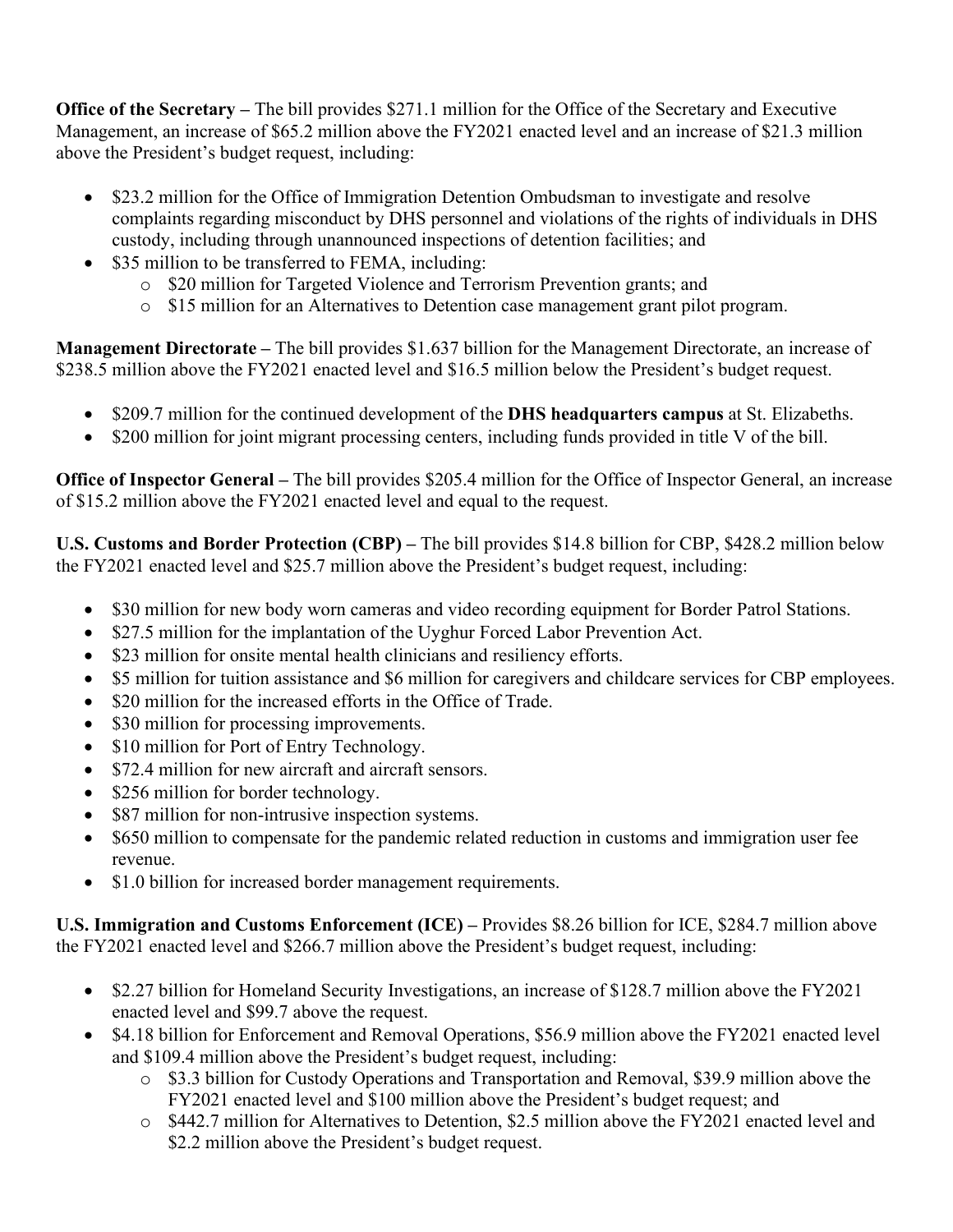Provides *no* funding for additional immigration enforcement personnel.

Provides *no* additional funding for Immigration Hearing Facilities to support the illegal and inhumane Remain in Mexico program.

Provides \$25 million above the request for ICE's fleet replacement program to improve the safety of ICE officers and agents.

Provides \$6 million above the request to support data modernization efforts.

Provides \$8.5 million above the request to accelerate overdue efforts for ICE's body-worn cameras pilot program.

Provides \$2.5 million above the request to address gaps in the design and plans for inspections and oversight at ICE's civil detention facilities.

**Transportation Security Administration (TSA)** – Provides \$**8.49** billion for TSA, \$ 176 million above the FY2021 enacted level and \$23 million above the President's budget request, including:

- Provides \$131 million for computed tomography screening equipment and credential authentication and standoff detection technology.
- Fully funds the Visible Intermodal Prevention and Response teams (VIPR); staffing at exit lanes; and the Law Enforcement Officer reimbursement program.
- \$30 million for reimbursements to airports for legacy purchases of in-line explosive detection systems.

**Coast Guard –** Provides \$11.5 billion for the Coast Guard, \$515.0 million above the FY2021 enacted level and \$582.4 million above the President's budget request, including:

- \$2.0 billion for significant new investments in the Coast Guard's air and marine fleet, and facilities, including:
	- o Continued support for the Offshore Patrol Cutter program, Fast Response Cutters, MH-60 helicopters, Polar Security Cutter and C-130 J aircraft.
	- $\circ$  \$354.650 million, which is \$75.0 million above the request for shore facilities and other infrastructure, including housing for Coast Guard families.
- \$141.4 million above the request to invest further in Coast Guard operational readiness, personnel and their families, including additional investment in cybersecurity, communications, workforce readiness, tuition assistance and childcare subsidy.

**United States Secret Service (USSS) –** Provides \$2.6 billion for the USSS, \$173 million above the FY2021 enacted level and \$39.9 million above the President's budget request, including:

- S6 million for grants related to investigations of missing and exploited children; and
- \$6 million for additional overtime and retention incentives
- \$2.3 million for IT support
- \$5.7 million for basic and advanced computer forensics training for state and local law enforcement officers, judges, and prosecutors in support of the Secret Service mission

**Cybersecurity and Infrastructure Security Agency (CISA) –** Provides \$2.6 billion for CISA, \$568.7 million above the FY2021 enacted level and \$460 million above the President's budget request, including: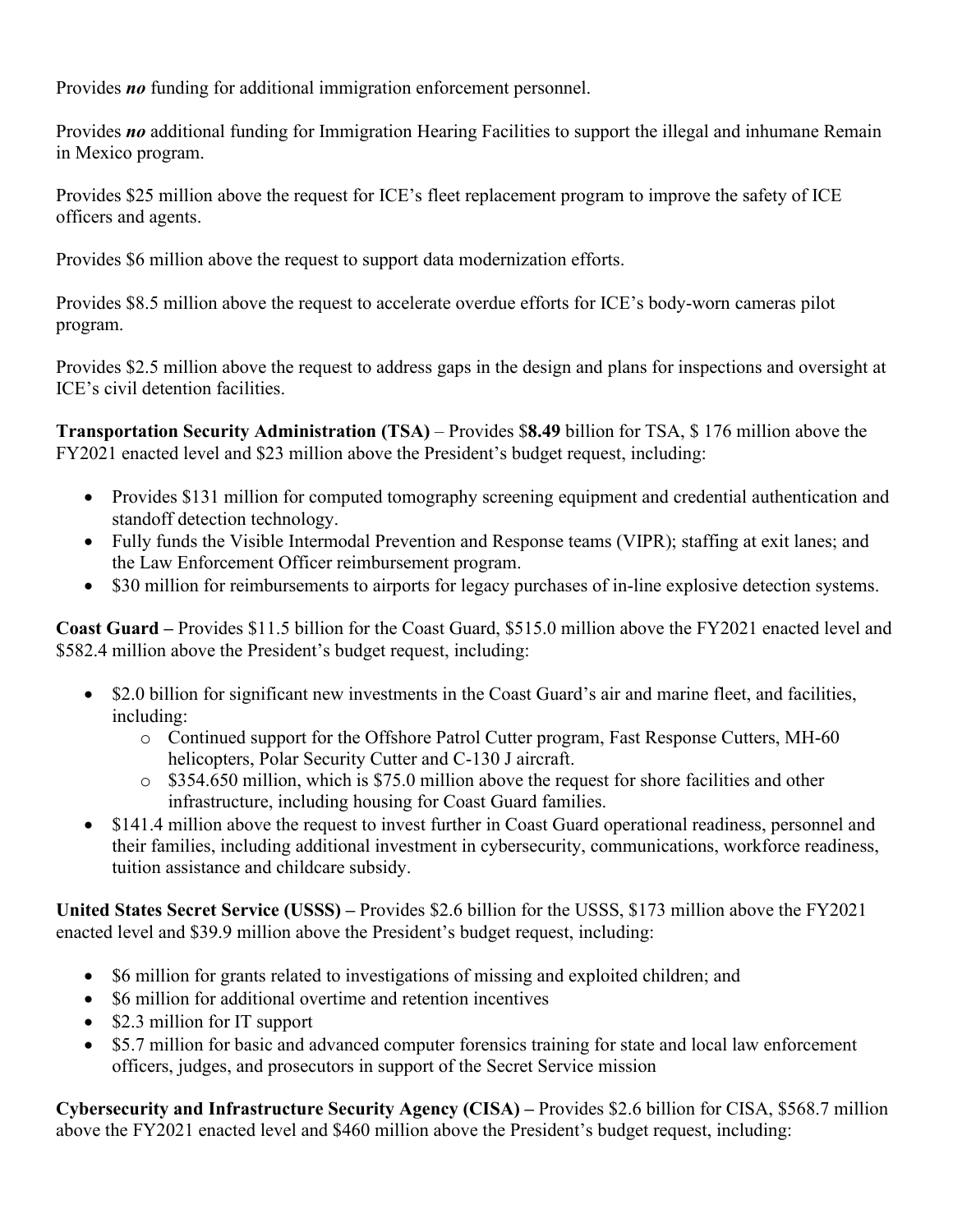- \$271.9 million to further advance CISA's Cybersecurity Operations, including
	- o a \$119.5 million increase for threat hunting, including \$95.5 million for the CyberSentry program;
	- o a \$64.1 million increase for vulnerability management;
	- o an \$11 million increase for the Multi-State Information and Analysis Center, for a total of \$38 million for the center; and
	- $\circ$  a \$32.4 million increase for the Continuous Diagnostics and Mitigation program for a total of \$357.8 million for the program;
- \$47.7 million for Infrastructure Security and Integrated Operations, including
	- o a \$17.1 million increase for additional cyber- and protective security advisors and other regional support;
	- o an \$8 million increase for increased public gathering security-related activities; and
	- o a \$7.5 million increase for bombing prevention activities;
- \$78.6 million for Emergency Communications, including
	- o a \$47.6 million increase for Next Generation Networks Priority Services; and
	- o a \$20 million increase to begin efforts for a Next Generation 911 Ecosystem Program;
- \$45.7 million for Risk Management Operations; and
- \$19 million for Stakeholder Engagements and Requirements, including a \$10.5 million increase for Sector Risk Management Agency Management.

**Federal Emergency Management Agency (FEMA) –** Provides \$23.9 billion for FEMA, \$2.19 billion above the FY2021 enacted level and \$159 million below the President's budget request, including:

- \$18.8 billion for disaster response and recovery efforts; and
- \$3.6 billion for Federal Assistance, including:
	- o \$633 million for the State Homeland Security Grant Program (SHSGP), including \$113 million for the SHSGP Nonprofit Security Grants Program;
	- o \$728 million for the Urban Areas Security Initiative (UASI), including \$113 million for the UASI Nonprofit Security Grant Program;
	- o \$720 million for firefighter grant programs;
	- o \$130 million for the Emergency Food and Shelter program.
	- o \$40 million for the Next Generation Warning System to improve the capabilities of public broadcasters to send critical emergency and civil defense warnings;
	- o \$20 million transferred from the Office of the Secretary for Targeted Violence and Terrorism Prevention grants; and
	- o \$15 million transferred from the Office of the Secretary for an Alternatives to Detention case management grant pilot program.

**U.S. Citizenship and Immigration Services (USCIS) –** Provides \$409.5 million for USCIS, \$281.7 million above the FY2021 enacted level and \$60 million below the President's budget request, including:

- \$275 million for application processing to address USCIS backlogs and delays; and
- \$20 million for the Citizenship and Integration Grant program.

## **Other**

- \$1.45 billion in additional support for CBP, ICE, and FEMA to help manage the high volume of migrants arriving at the southern border, including:
	- o \$1.06 billion for CBP for processing facilities; migrant medical care, transportation, personnel overtime and other costs;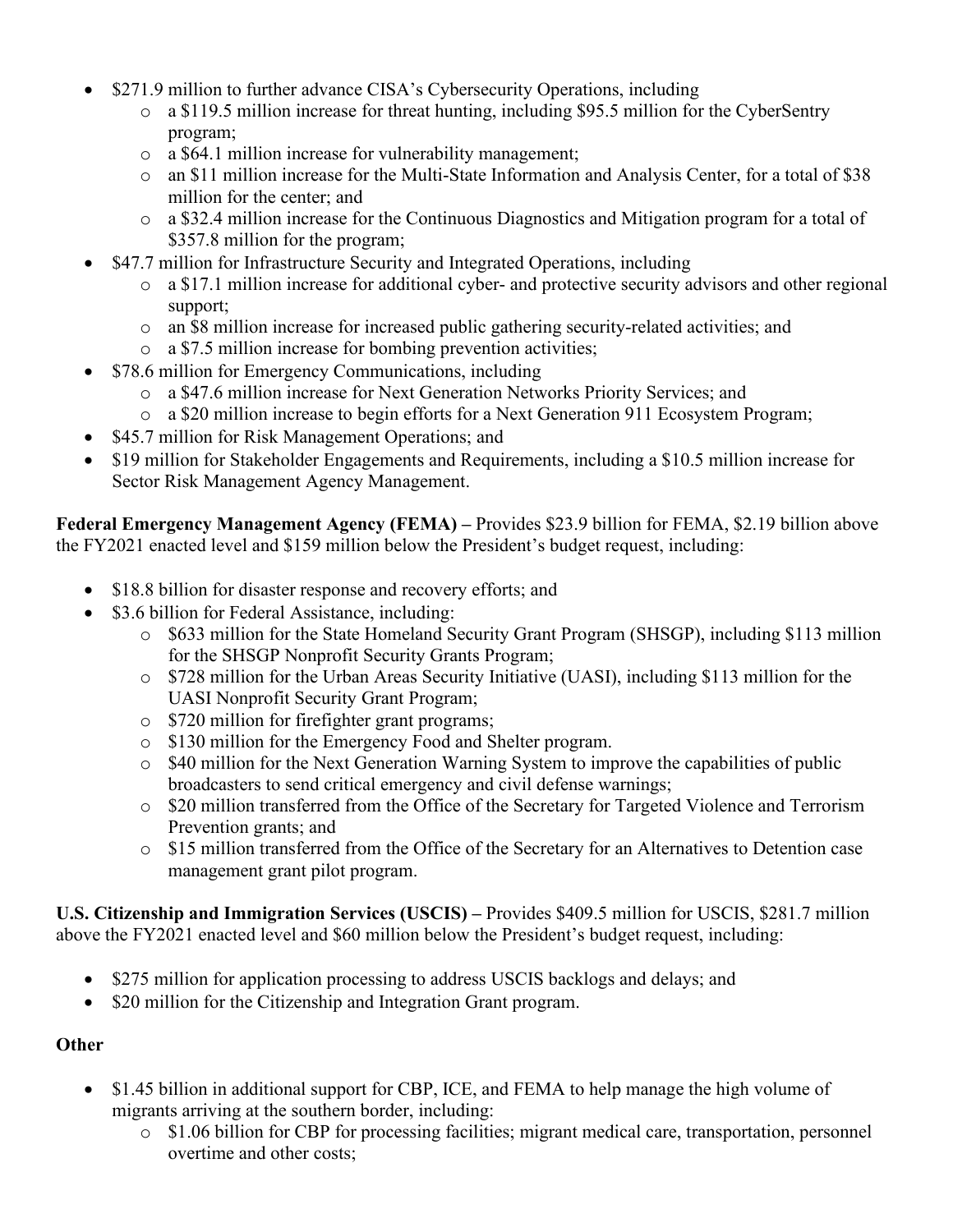- o \$239.7 million for ICE for processing capacity, personnel overtime; transportation; and other costs; and
- o \$150 million for FEMA's Emergency Food and Shelter Program for nonprofit organizations sheltering migrants.
- \$355.6 million for the Federal Law Enforcement Training Centers, \$15.3 million above the FY2021 enacted level and equal to the President's budget request.
- \$886.3 million for the Science and Technology Directorate, \$120.8 million above the FY2021 enacted level and \$63.5 million above the President's budget request.
- \$50 million for the National Coast Guard Museum.
- \$452 million for the Countering Weapons of Mass Destruction Office, \$49.7 million above the FY2021 enacted level and \$24.6 million above the request, to include \$14.5 million for child welfare professionals and \$13 million for electron health records.

## **Policy Provisions**

- Increases the federal share of the cost for response and recovery from 75 percent to at least 90 percent for disasters and emergencies that were declared or occurred in 2020 and 2021.
- Requires ICE to make information about the  $287(g)$  program publicly available.
- Requires ICE to terminate any 287(g) agreement if the DHS Office of Inspector General determines that such terms have been materially violated.
- Requires ICE to sever contracts with detention facilities that fail two consecutive inspections and requires more frequent inspections by ICE's Office of Professional Responsibility.
- Ensures access by Members of Congress to detention facilities.
- Prohibits DHS from destroying records related to the death of, potential sexual assault against, or abuse of individuals in its custody.
- Ensures that information shared with ICE by the Department of Health and Human on potential sponsors of unaccompanied children cannot be used by ICE for detention or removal purposes unless the sponsor has a dangerous criminal background.
- Prohibits DHS from placing pregnant women in restraints except in extraordinary circumstances.
- Requires public reporting on requests to DHS by non-DHS law enforcement agencies for law enforcement support and requires approval by the Secretary or his designee for support related to a mass gathering or protest event.
- Requires ICE to publish information on a publicly available website with the numbers and types of people in its custody, such as:
	- o families and transgender detainees;
	- o border apprehension detainees;
	- o interior enforcement detainees; and
	- o those who are in custody who have a positive credible fear claim.
- Provides an exception to a limitation on reorganization authority that allows the Secretary to establish an office of the Chief Medical Officer.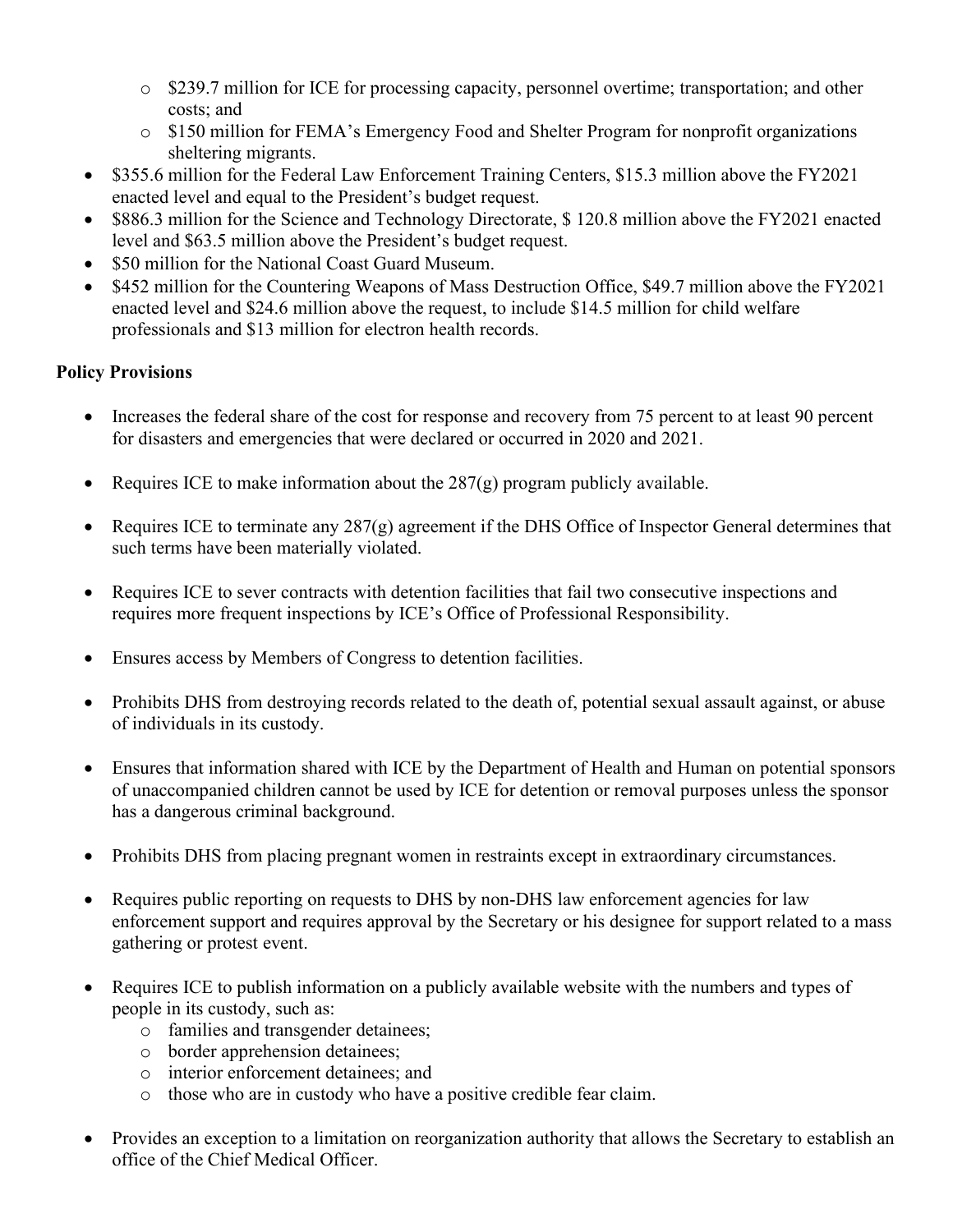# **Division G – Interior-Environment**

## **Overview:**

The 2022 Interior, Environment, and Related Agencies Appropriations bill, includes \$38 billion, an increase of \$1.893 billion over the 2021 enacted level. There is also an additional \$2.45 billion of funding provided under the fire suppression cap adjustment The legislation:

- Creates good-paying American jobs through investments in renewable energy development, including offshore wind, and a national initiative to reclaim abandoned mines and cap orphan oil and gas wells
- Confronts the climate crisis by expanding environmental enforcement efforts and launching a renewed focus on land and water conservation
- Supports Native American families by investing in a strong and resilient Indian Country, including through education and health care programs
- Dramatically expands environmental justice efforts to address unacceptable pollution in communities of color
- Honors the federal government's responsibilities to Native Americans

#### **Bill Summary:**

**Department of the Interior (DOI)** – The bill provides a total of \$14.1 billion in discretionary appropriations for DOI – \$776 million above the 2021 enacted level. Of this amount, the bill includes:

- \$1.41 billion for the **Bureau of Land Management**, \$101 million above the fiscal year 2021 enacted level. Within this amount, the bill includes:
	- o No less than \$78 million for **sage-grouse conservation.**
	- o \$31 million for **threatened and endangered species**
	- o \$137 million for the **wild horse and burro program**, \$21 million above the fiscal year 2021 enacted level.
- \$1.65 billion for the **U.S. Fish and Wildlife Service**, \$62 million above the fiscal year 2021 enacted level. Within this amount, the bill includes:
	- o \$277 million for **Ecological Services**, \$8 million above the fiscal year 2021 enacted level.
	- o \$519 million for **National Wildlife Refuge System**, \$15 million above the fiscal year 2021 enacted level.
	- o \$23 million for **Science Support**, \$6 million above the fiscal year 2021 enacted level.
- **\$3.26 billion for National Park Service**, \$142 million above the fiscal year 2022 enacted level. Within this amount, the bill includes:
	- o \$2.77 billion for **Operation of the National Park System**, \$79 million above the fiscal year 2021 enacted level.
	- o \$84 million for **National Recreation and Preservation**, \$10 million above the fiscal year 2021 enacted level.
	- o \$173 million for the **Historic Preservation Fund**, \$29 million above the fiscal year 2021 enacted level. Within this amount, the bill includes \$74 million for State and Tribal Historic Preservation Offices, \$26.5 million for Save America's Treasures grants, \$28 million for competitive grants to preserve the sites and stories of underrepresented community civil rights, and \$10 million for grants to Historically Black Colleges and Universities.
- \$1.39 billion for the **U.S. Geological Survey**, \$79 million above the fiscal year 2021 enacted level.
- \$164 million for the **Bureau of Ocean Energy Management**, \$36 million above the fiscal year 2021 enacted level. Within this amount, the bill includes: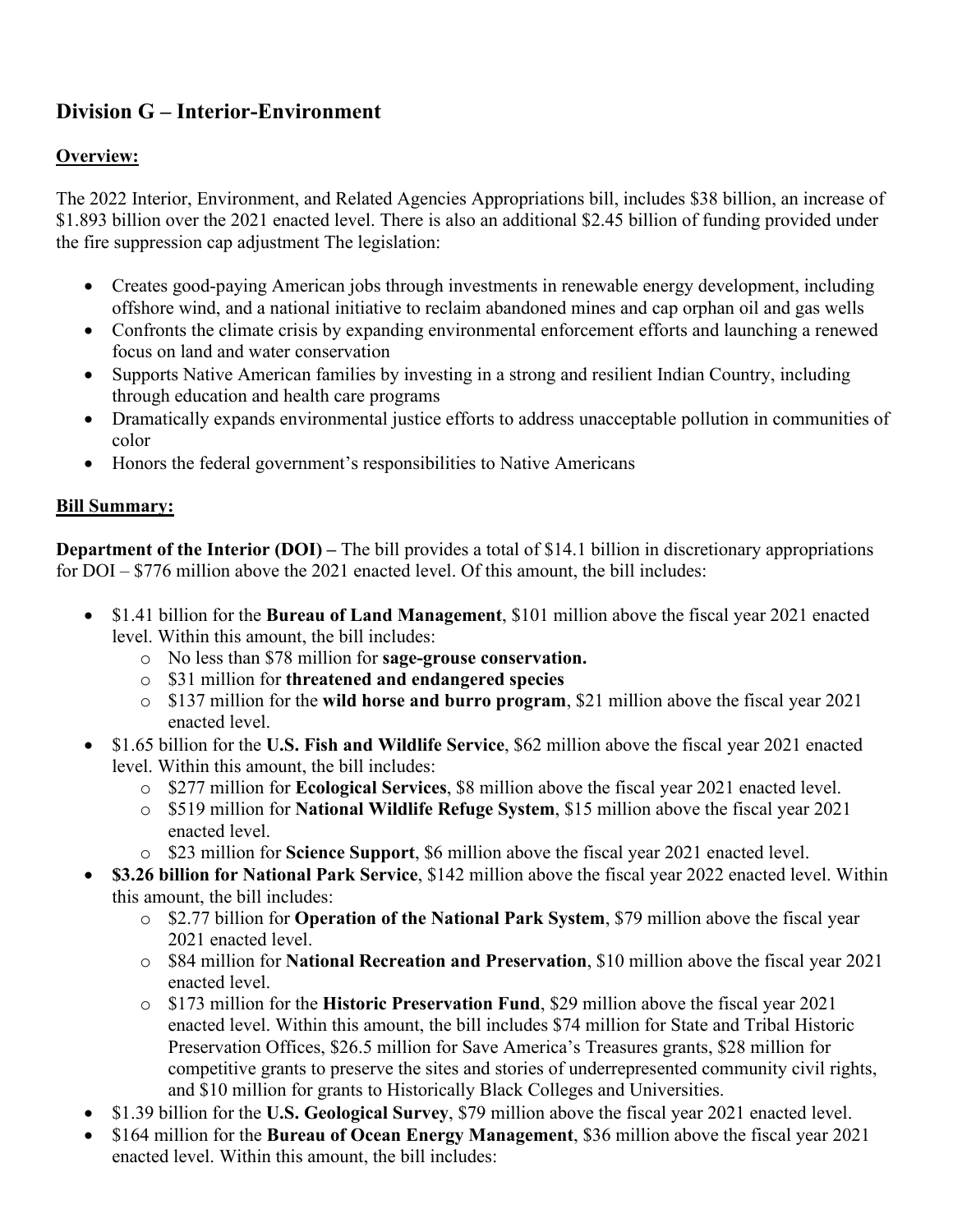- o \$37 million for **renewable energy an increase of \$8 above the fiscal year 2021 enacted level.**
- o \$80 million for **environmental assessment an increase of \$4 million above the fiscal year 2021 enacted level.**
- \$268 million for the **Office of Surface Mining Reclamation and Enforcement,** \$46 million above the fiscal year 2021 enacted level. Within this amount, the bill includes:
	- o \$118 million for **Regulation and Technology,** an increase of \$25 million above the fiscal year 2021 enacted level.
	- o \$149 million the **Abandoned Mine Land Reclamation Fund**, an increase of \$20 million above the fiscal year 2021 enacted level.
- \$3.66 billion for **Bureau of Indian Affairs**, **Bureau of Indian Education**, and the **Office of the Special Trustee,** \$150 million above the fiscal year 2021 enacted level. Within this amount, the bill includes:
	- o \$1.8 billion for operation of **Bureau of Indian Affairs Operation of Indian Programs**, \$204 million above the fiscal year 2021 enacted level.
	- o Establishes and provides \$1 million for a new **Indian Land Consolidation** account.
	- o \$147 million for **Bureau of Indian Affairs Construction**, \$18 million above the fiscal year 2021 enacted level.
	- o \$11.8 million for the **Indian Guaranteed Loan Program**, equal to the fiscal year 2021 enacted level.
	- o \$1 billion for **Bureau of Indian Education Operation of Indian Programs**, \$50 million above the fiscal year 2021 enacted level.
	- o \$264 million to **Bureau of Indian Education Construction**, equal to the fiscal year 2021 enacted level.
	- o Fully funds **Contract Support Costs** and **Payments for Tribal Leases**.
	- o \$109.6 million for the **Office of the Special Trustee,** \$1.2 million above the fiscal year 2021 enacted level.
- \$122 million for Office of Insular Affairs, \$7 million above the fiscal year 2021 enacted level.
- \$62 million for Office of Inspector General, \$3.6 million above the fiscal year 2021 enacted level.
- \$95 million for the Office of the Solicitor, \$8 million above the fiscal year 2021 enacted level.
- \$5 million for the new Energy Community Revitalization Program that will be supplemented by funding provided in Public Law 117-58.

**Environmental Protection Agency (EPA) –** The bill provides a total of \$9.56 billion in for EPA – \$323 million above the 2021 enacted level. Of this amount, the bill includes:

- \$3.566 billion for EPA's core **science and environmental program work**, an increase of \$224 million above the 2021 enacted level. Within these amounts, the bill includes:
	- o \$587 million for **Geographic Programs** which help with restoration of nationally significant bodies of water like the Great Lakes, Chesapeake Bay, and Long Island Sound. This is an increase of \$45 million above the 2021 enacted level.
	- o \$539 million for **environmental compliance monitoring and enforcement activities and grants**, a \$13 million increase above the 2021 enacted level.
- \$4.352 billion for **State and Tribal Assistance Grants,** a \$38 million increase above the 2021 enacted level. Within this amount, the bill includes:
	- o \$2.77 billion for **Clean Water and Drinking Water State Revolving Funds**, equal to the 2021 enacted level.
	- o \$43 million for **Combined Sewer Overflow grants**, a \$3 million increase above the enacted level.
	- o \$92 million for **Brownfields cleanups**, a \$1 million increase above the 2021 enacted level.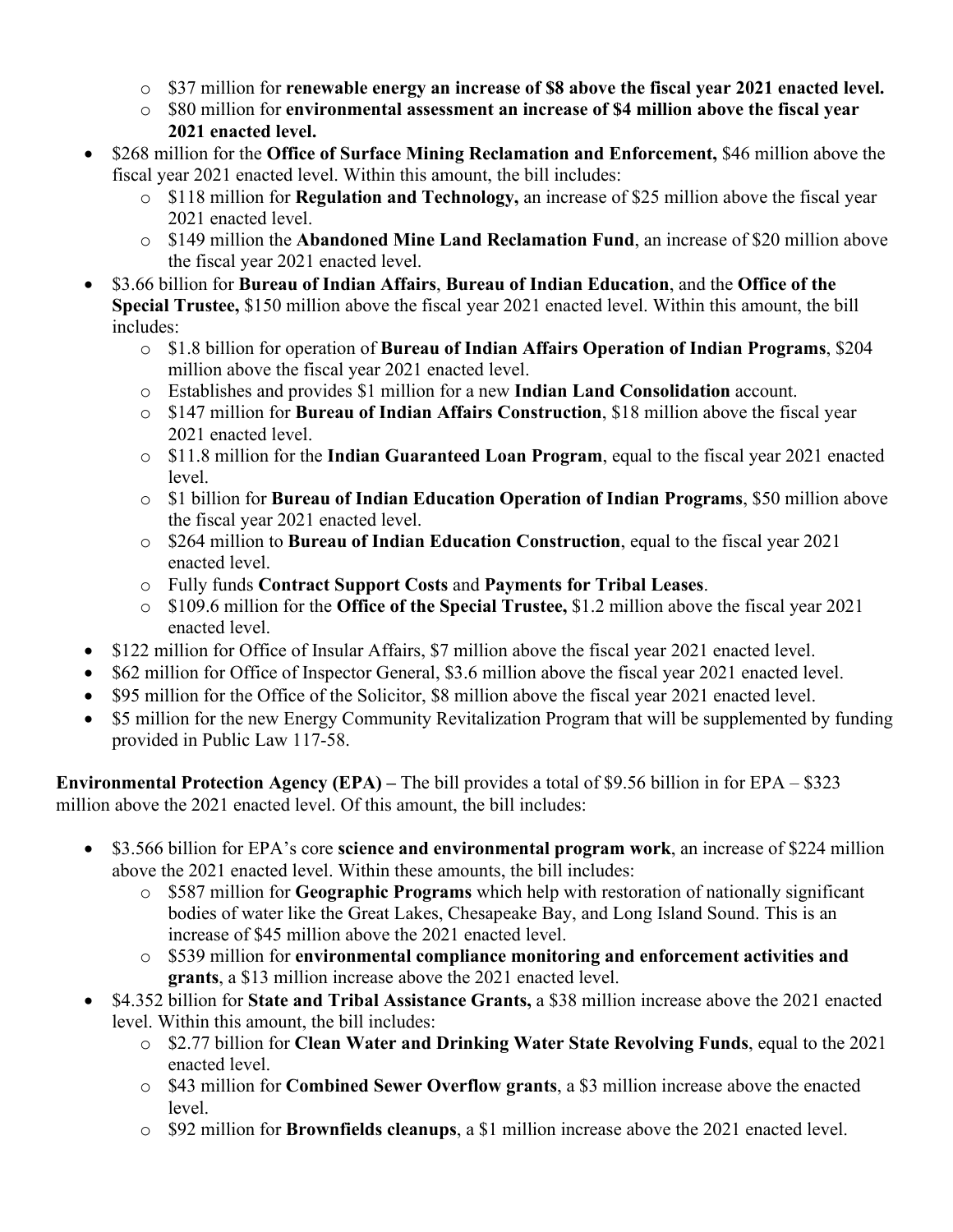- o \$92 million for **Diesel Emissions Reductions grants**, a \$2 million increase above the enacted level.
- \$1.233 billion for **Superfund**, a \$27 million increase above the 2021 enacted level.
- \$100 million for **Environmental Justice activities**, an \$83 million increase above the 2021 enacted level.

**Wildland Fire Management (WFM) -** The bill provides \$5.48 billion for WFM, which includes, \$2.45 billion in cap adjusted fire suppression funding. The bill provides an increase of \$211 million for WFM.

## **Related Agencies –**

- \$3.7 billion for the **Forest Service (non-fire)**, an increase of \$239 million above the 2021 enacted level.
- \$6.6 billion for the **Indian Health Service for fiscal year 2022**, an increase of \$395 million above the fiscal year 2021 enacted level.
	- o \$4.7 billion for health services, \$359 million above the fiscal year 2021 enacted level.
	- o \$940 million for health facilities construction, \$22 million above the fiscal year 2021 enacted level. This continues \$5 million to invest in green infrastructure.
	- o Fully funds Contract Support Costs and Payments for Tribal Leases.
- \$180 million each for the **National Endowment for the Arts** and the **National Endowment for the Humanities**, which is \$12.5 million more than the 2021 enacted levels.
- \$1.06 billion for the **Smithsonian Institution**, \$29 million above the fiscal year 2021 enacted level.
- \$15 million for the **Woodrow Wilson International Center for Scholars**, \$1 million above the fiscal year 2021 enacted level.
- \$40.4 million for the **John F. Kennedy Center for the Performing Arts**, equal to the 2021 enacted level and equal to the President's budget request.
- \$62.6 million for the **United States Holocaust Memorial Museum**, \$1 million above the fiscal year 2021 enacted level. The NEVER AGAIN EDUCATION ACT (Public Law 116-141) is fully funded at \$2 million to enhance the U.S. Holocaust Memorial Museum's education programming on the Holocaust and genocide prevention.

Land and Water Conservation Fund (LWCF) – The bill provides for the allocation of the full \$900 million now permanently available from the Land and Water Conservation Fund as a result of enactment of the Great American Outdoors Act. These allocations include \$418 million for the federal program, \$330 million for the state grants program, and \$152 million for other non-federal grant programs.

# **Outcome of Policy Provisions:**

The bill includes the following policy provisions that were previously enacted:

- Sec. 123 retains restrictions on the issuance of rules for sage grouse.
- Sec. 428 continues a provision limiting oil and gas development near Chaco Culture National Historical Park.
- Sec. 432 addresses carbon emissions from forest biomass.
- Sec. 433 addresses the use of small remote incinerators in the State of Alaska.
- Sec. 436 continues a provision prohibiting the use of funds to promulgate or implement permitting requirements under Title V of the Clean Air Act for certain livestock emissions.
- Sec. 437 continues a provision prohibiting funds to implement any provision that requires reporting mandatory greenhouse gas emissions from manure management operations.
- Sec. 438 retains provision prohibiting funds to regulate the lead content of ammunition or fishing tackle.

# **Division H – Labor-HHS-Education**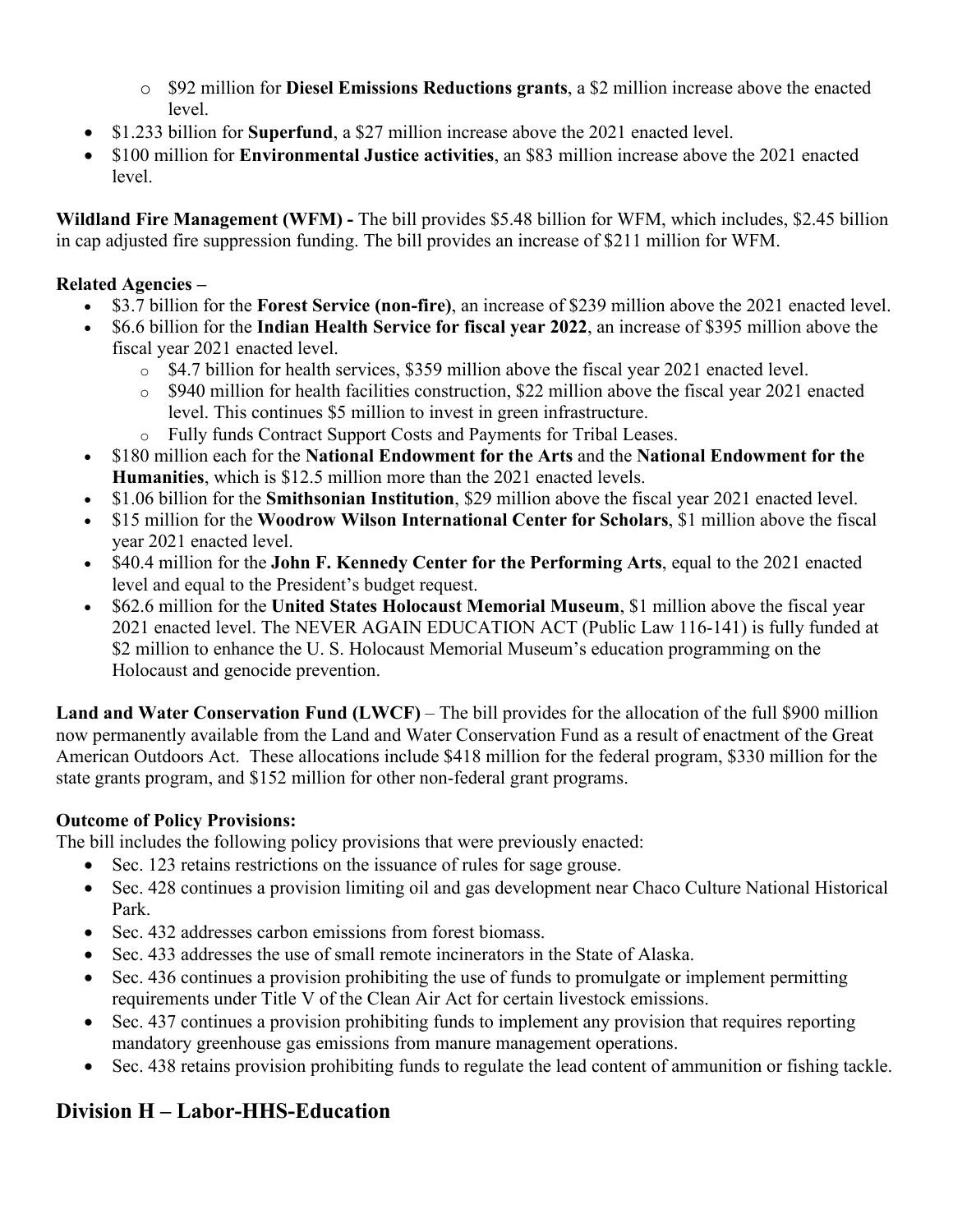#### **Overview:**

The 2022 Labor, Health and Human Services, Education, and Related Agencies funding bill provides \$213.6 billion, an increase of \$15.3 billion – 7.7 percent – above 2021. The legislation:

- Grows opportunity with transformative investments in education, including strong funding increases for high-poverty schools and students with disabilities, as well as programs that expand access to postsecondary education
- Strengthens lifesaving biomedical research with increased funding for the National Institutes of Health, and includes funding to establish the Advanced Research Projects Agency for Health
- Bolsters our public health infrastructure with more resources for the Centers for Disease Control and Prevention and for states and local governments to strengthen infrastructure and capacity
- Addresses our nation's most urgent health crises, including maternal health, mental health, gun violence, and substance misuse, while making strides to reduce persistent and unacceptable health disparities
- Supports middle class and working families with increased funding for child care and development programs, Head Start, and preschool development grants
- Creates and sustains good-paying American jobs through investments in job training, apprenticeship programs, and worker protection

#### **Bill Summary:**

**Department of Labor (DOL) –** The bill provides a total of \$13.2 billion in discretionary appropriations for DOL, an increase of \$653 million above the FY 2021 enacted level. Of this amount, the bill includes:

- \$9.8 billion for the **Employment and Training Administration,** an increase of \$412 million above the FY 2021 enacted level. Within this amount, the bill includes:
	- o \$2.9 billion for **Workforce Innovation and Opportunity Act State Grants,** an increase of \$34 million above the FY 2021 enacted level.
	- o \$95.4 million for **Migrant and Seasonal Farmworkers**, an increase of \$1.5 million above the FY 2021 enacted level.
	- o \$102.1 million for the **Reintegration of Ex-Offenders**, an increase of \$2 million above the FY 2021 enacted level.
	- o \$235 million for **Registered Apprenticeships**, an increase of \$50 million above the FY 2021 enacted level.
	- o \$99 million for **YouthBuild**, an increase of \$2.5 million above the FY 2021 enacted level.
	- o \$50 million, an increase of \$5 million over the FY 2021 enacted level, to continue and expand **Strengthening Community College Training Grants** to help meet local and regional labor market demand for a skilled workforce by providing training to workers in in-demand industries at community colleges and four-year partners.
	- o \$1.7583 billion for **Job Corps**.
	- o \$405 million for the **Senior Community Service Employment for Older Americans Program**.
	- o \$2.9 billion for operation of the **Unemployment Insurance** program, an increase of \$285 million above the FY 2021 enacted level. The bill also includes contingency funding to help States if there is a spike in unemployment claims.
	- o \$80 million for **Foreign Labor Certification**, an increase of \$2 million above the FY 2021 enacted level. Funds will help support Federal oversight and enforcement of regulations and assist States in reviewing and conducting oversight of processing applications.
- \$1.8 billion for **Worker Protection Agencies**, an increase of \$42 million above the FY 2021 enacted level. Within this amount, the bill includes: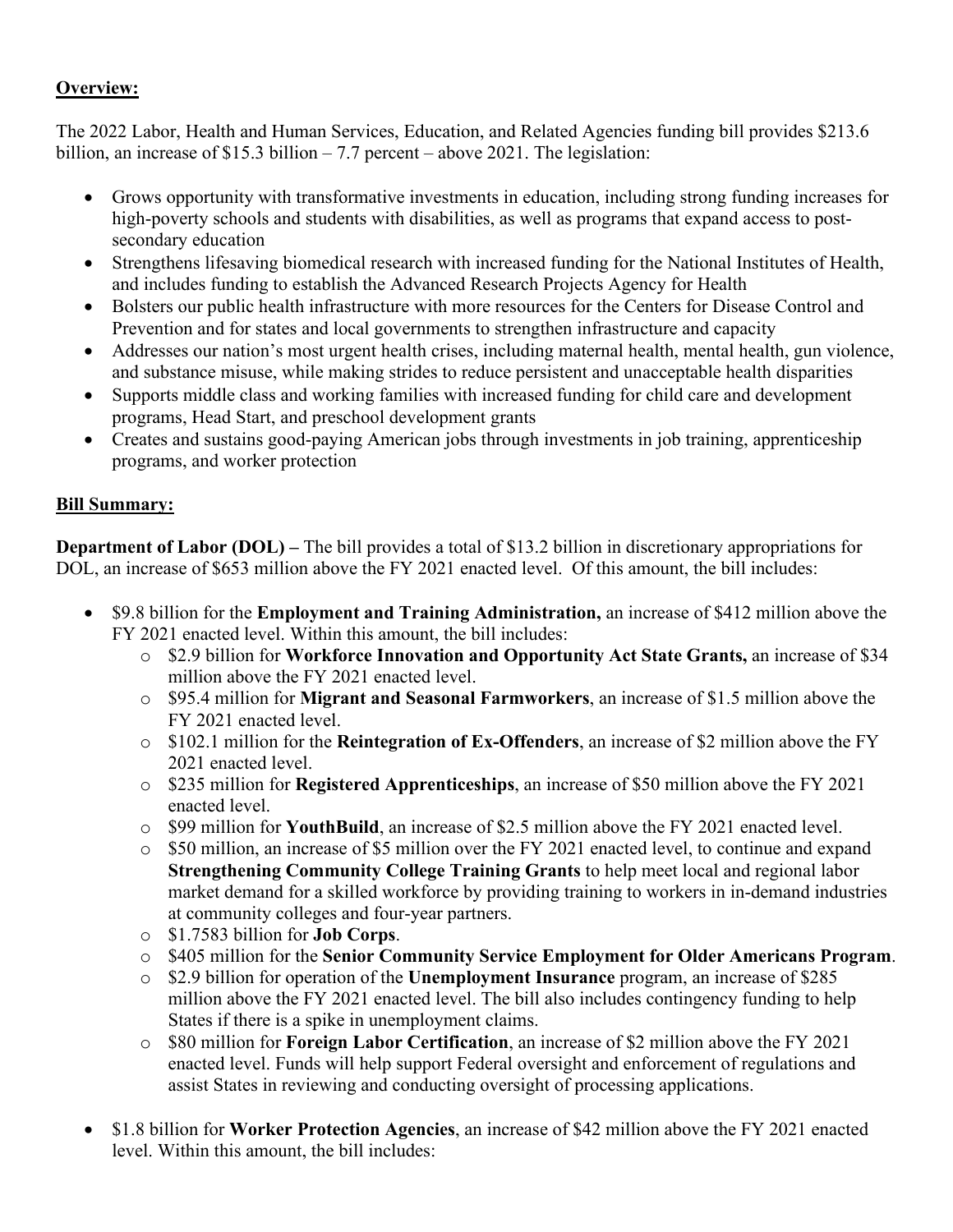- o \$251 million for the **Wage and Hour Division**, an increase of \$5 million above the FY 2021 enacted level.
- o \$612 million for the **Occupational Safety and Health Administration**, an increase of \$20 million above the FY 2021 enacted level
- o \$186 million for the **Employee Benefits Security Administration**, an increase of \$5 million above the FY 2021 enacted level
- \$106 million for the **Bureau of International Labor Affairs**, an increase of \$10 million above the FY 2021 enacted level.
- \$18 million for the **Women's Bureau**, an increase of \$3 million above the FY 2021 enacted level.
- \$60.5 million for the **Homeless Veterans Reintegration Program**, an increase of \$3 million above the FY 2021 enacted level.

**Department of Health and Human Services (HHS) –** The bill provides a total of \$108.3 billion for HHS, an increase of \$11.3 billion above the FY 2021 enacted level. Of this amount, the bill includes:

- **Advanced Research Projects Agency for Health (ARPA-H)** The bill includes \$1 billion to establish ARPA-H within the HHS Office of the Secretary to accelerate the pace of scientific breakthroughs for diseases such as ALS, Alzheimer's disease, diabetes, and cancer.
- **National Institutes of Health (NIH)** The bill provides a total of \$45 billion for NIH, an increase of \$2.25 billion above the FY 2021 enacted level. The bill includes an increase of no less than 3.4 percent for each Institute and Center to support a wide range of biomedical and behavioral research, as well as targeted investments in several high-priority areas, including:
	- o \$6.9 billion, an increase of \$353 million above the FY 2021 enacted level, for the **National Cancer Institute,** including \$194 million for the **Cancer Moonshot**;
	- o \$3.2 billion, an increase of \$289 million above the FY 2021 enacted level for **Alzheimer's disease and related dementias research**;
	- o \$3.2 billion, an increase of \$104 million above the FY 2021 enacted level, for **HIV/AIDS research**, including an increase of \$10 million for the Centers for AIDS Research as part of the **Ending the HIV Epidemic Initiative**;
	- o \$25 million to implement the **Accelerating Access to Critical Therapies for ALS** Act;
	- o An increase of \$30 million to support research on maternal morbidity and mortality through the **Implementing a Maternal Health and Pregnancy Outcomes Vision for Everyone (IMPROVE) initiative**;
	- o An increase of \$50 million for research related to **opioids, stimulants, and pain/pain management**;
	- o An increase of \$50 million for **health disparities research**;
	- o \$12.5 million to continue **firearm injury and mortality prevention research**;
	- o \$xxx million, an increase of \$xx million above the FY 2021 enacted level, for **Universal Flu Vaccine Research**;
	- o \$75 million, an increase of \$10 million above the FY 2021 enacted level, for the **INCLUDE Down syndrome research initiative**;
	- o \$59 million, an increase of \$8 million above the FY 2021 enacted level, for the **Office of Research on Women's Health**; and
	- o Increased investments in increasing diversity in the biomedical research workforce, including \$5 million above the FY 2021 enacted level for **Research Centers in Minority Institutions**, an increase of \$6 million for research workforce programs, and an increase of \$10 million to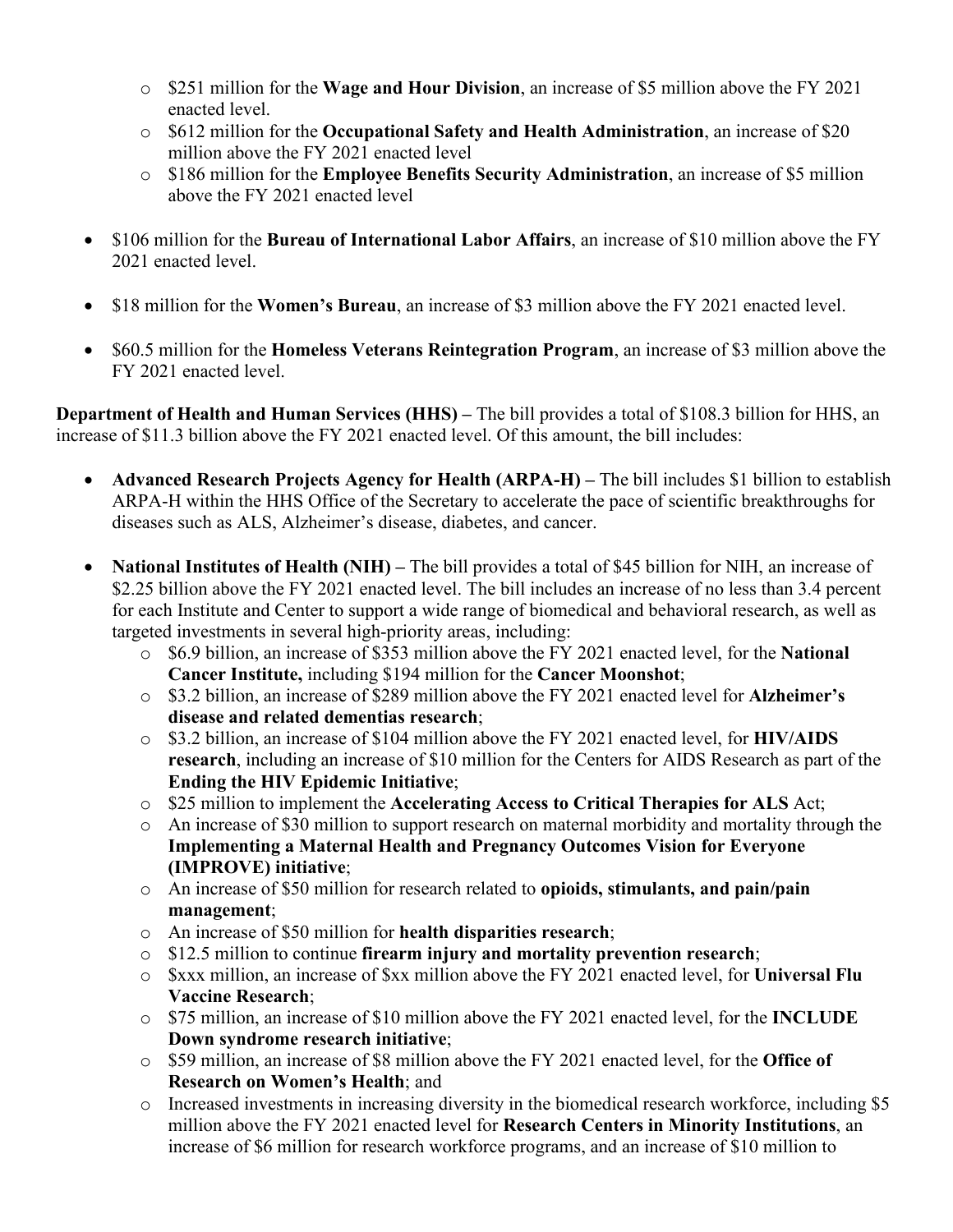#### strengthen the **Office of the CIO for Scientific Workforce Diversity**;

- **Centers for Disease Control and Prevention (CDC)** The bill includes a total of \$8.5 billion for CDC, an increase of \$582 million above the FY 2021 enacted level. This includes \$903 million in transfers from the Prevention and Public Health Fund.
- The bill includes significant investments in our nation's public health infrastructure including:
	- o \$200 million in a new, flexible funding stream for **public health infrastructure and capacity nationwide**.
	- o \$100 million, an increase of \$50 million above the FY 2021 enacted level, to **modernize public health data surveillance and analytics** at CDC and State and local health departments.
	- o \$61 million, an increase of \$5 million above the FY 2021 enacted level, in **public health workforce** initiatives.
	- o \$180 million, an increase of \$5 million above the FY 2021 enacted level, for the **National Center for Health Statistics**.
	- o \$715 million, an increase of \$20 million above the FY 2021 enacted level, for **public health emergency preparedness cooperative agreements**.
- The bill provides increases for numerous public health efforts, including:
	- o \$83 million, an increase \$20 million above the FY 2021 enacted level, for **safe motherhood and infant health.**
	- o \$195 million, an increase of \$20 million above the FY 2021 enacted level, for the **Ending the HIV Epidemic Initiative**.
	- o \$491 million, an increase of \$15 million above the FY 2021 enacted level, for **opioid overdose prevention and surveillance**.
	- o \$182 million, an increase of \$10 million above the FY 2021 enacted level, for the **antibiotic resistance initiative**.
	- o \$647 million, an increase of \$54 million above the FY 2021 enacted level, for **global health**.
- **Substance Abuse and Mental Health Services Administration (SAMHSA) –** The bill funds SAMHSA at \$6.5 billion – an increase of \$530 million above the FY 2021 enacted level. SAMHSA funding includes:
	- o **Mental Health:** \$2 billion, an increase of \$288.8 million over the FY 2021 enacted level, including an \$100 million increase to the **Mental Health Block Grant** (MHBG), making investments across the behavioral health continuum to support prevention, screening, treatment, and other services.
	- o **Mental health resources for children and youth**: \$120 million for **Project AWARE**, an increase of \$13 million above the FY 2021 enacted level; \$81.8 million for the **National Child Traumatic Stress Initiative**, an increase of \$10 million above the FY 2021 enacted level; and \$10 million for **Infant and Early Childhood Mental Health**, an increase of \$2 million above the FY 2021 enacted level.
	- o **Suicide prevention**: \$101.6 million for the **Suicide Lifeline**, an increase of \$77.6 million above the FY 2021 enacted level to support the implementation of the Lifeline's new 988 number; \$5 million to create a new **Behavioral Health Crisis and 988 Coordinating Office**; and \$38.8 million for **Garrett Lee Smith Youth Suicide Prevention** grants, an increase of \$2.3 million above the FY 2021 enacted level.
	- o Increases the **mental health crisis systems** set-aside in the MHBG to 5 percent of the total.
	- o Creates a new **Mental Health Crisis Response Partnership Pilot Program**, which will provide \$10 million to help communities create mobile behavioral health crisis response teams.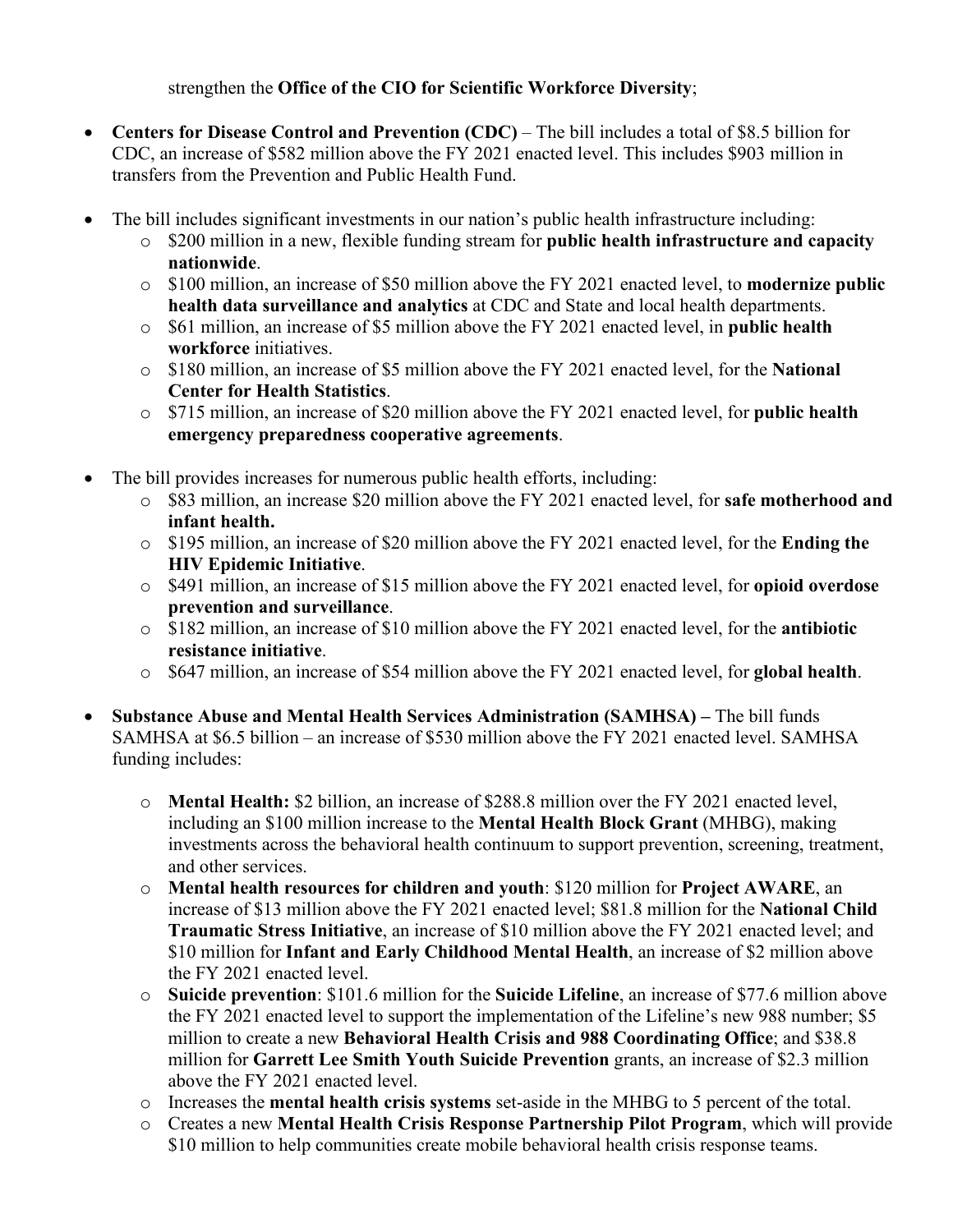- o **Substance use treatment**: \$3.9 billion, an increase of \$99.8 million above the FY 2021 enacted level, including continued funding for opioid prevention and treatment, recovery, and tribalfocused treatment efforts. This includes \$1.85 billion, an increase of \$50 million above the FY 2021 enacted level, for the **Substance Abuse Prevention and Treatment Block Grant** (SABG); \$1.525 billion for **State Opioid Response Grants**, an increase of \$25 million over the FY 2021 enacted level; \$34.9 million for **Pregnant & Postpartum Women**, an increase of \$2 million above the FY 2021 enacted level; \$13 million for **Building Communities of Recovery**, an increase of \$3 million above the FY 2021 enacted level; and \$101 million, an increase of \$10 million, for **Medication Assisted Treatment**.
- o **Substance abuse prevention**: \$218.2 million, an increase of \$10 million above the FY 2021 enacted level. This includes \$127.4 million for the **Strategic Prevention Framework**, an increase of \$8 million above the FY 2021 enacted level; and \$12 million for the **Sober Truth on Preventing Underage Drinking** (STOP Act), an increase of \$2 million.
- **Health Resources and Services Administration (HRSA)** The bill includes \$8.9 billion for HRSA, an increase of \$1.4 billion above the 2021 enacted level. The amount includes:
	- o \$1.7 billion, an increase of \$65 million above the FY 2021 enacted level, for the **Health Centers** program, including \$30 million, an increase of \$25 million, to support **school-based health centers**, and \$5 million to establish the **Alcee L. Hastings Program for Advanced Cancer Screening in Underserved Communities**;
	- o \$2.5 billion, an increase of \$71 million above the FY 2021 enacted level, for the **Ryan White HIV/AIDS** program;
	- o \$122 million, an increase of \$20 million, in **Health Centers** and \$125 million, an increase of \$20 million, in the **Ryan White HIV/AIDS program** for the **Ending the HIV Epidemic Initiative**;
	- o \$1.3 billion, an increase of \$72 million above the FY 2021 enacted level, for HRSA's Bureau of **Health Professions** programs to support health workforce development, including:
		- \$5 million to establish the **Pediatric Subspecialty Loan Repayment Program**;
		- \$24 million, an increase of \$8 million above the FY 2021 enacted level, for the **Substance Use Disorder Treatment and Recovery Loan Repayment Program**; and
		- \$375 million, an increase of \$25 million above the FY 2021 enacted level, for **Children's Hospitals Graduate Medical Education**;
	- o \$1 billion, an increase of \$43 million above the FY 2021 enacted level, for programs to improve **maternal and child health**, including:
		- \$748 million, an increase of \$35 million above the FY 2021 enacted level, for the **Maternal and Child Health Block Grant**;
		- \$12 million, an increase of \$3 million above the FY 2021 enacted level, for **Alliance for Maternal Health Safety Bundles**;
		- \$29 million, an increase of \$6 million above the FY 2021 enacted level, for **State Maternal Health Innovation Grants**;
		- \$4 million, an increase of \$1 million above the FY 2021 enacted level, for the **Maternal Mental Health Hotline**;
		- \$132 million, an increase of \$4 million above the FY 2021 enacted level, for **Healthy Start**;
		- \$6.5 million, an increase of \$1.5 million above the FY 2021 enacted level, for **Screening and Treatment for Maternal Depression and Related Disorders**.
	- o \$366 million, an increase of \$37 million above the FY 2021 enacted level, for **Rural Health Programs**, including \$5 million to establish the **Rural Emergency Hospitals Technical Assistance Program** and \$6 million, an increase of \$1 million, for the **Rural Maternity and Obstetrics Management Strategies (RMOMS)** program.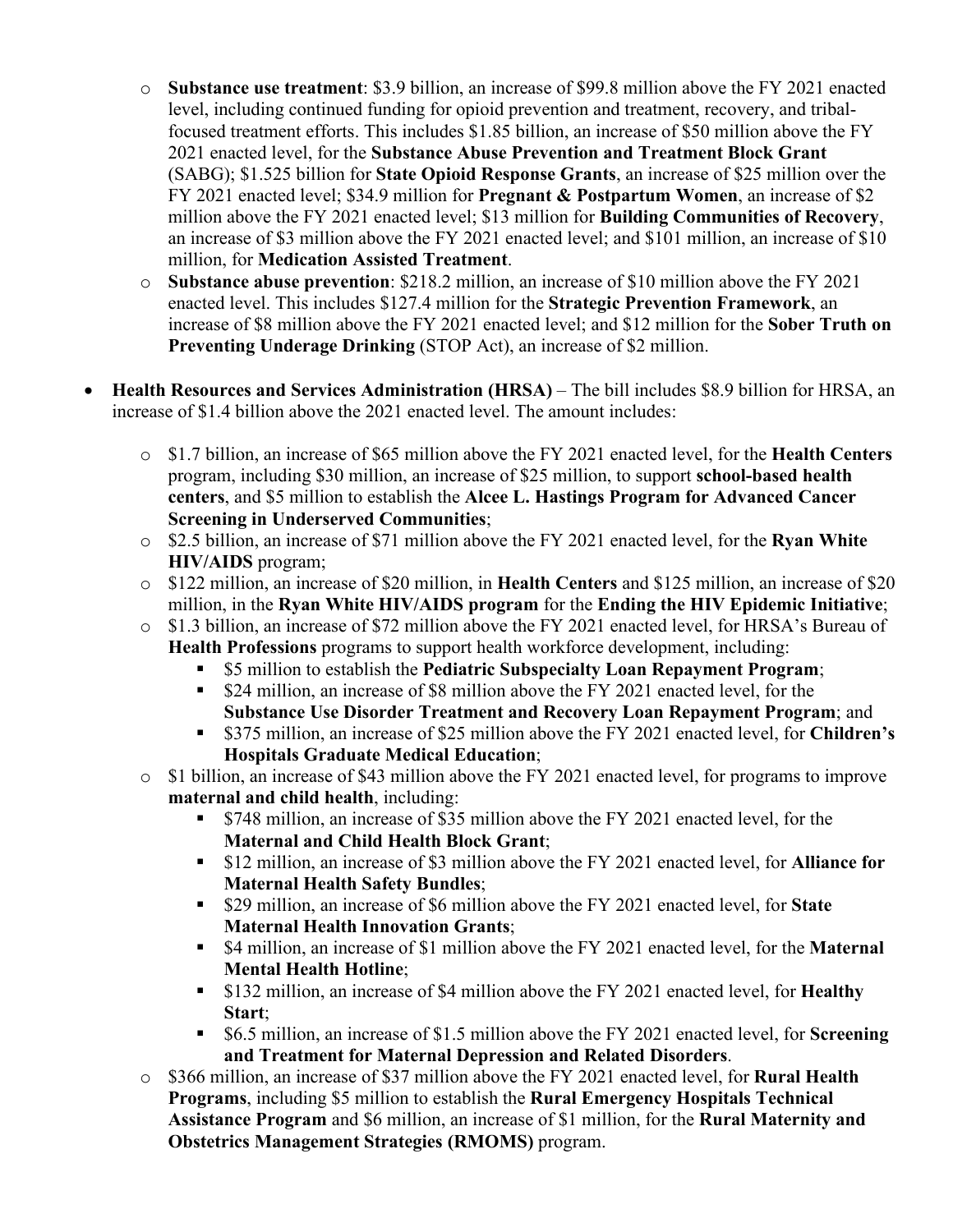- **Agency for Healthcare Research and Quality (AHRQ) –** The bill provides \$350 million for AHRQ, an increase of \$12 million above the FY 2021 enacted level.
- **Centers for Medicare & Medicaid Services (CMS)** The bill provides a total of \$4 billion for CMS administrative expenses, an increase of \$50 million above the FY 2021 enacted level.
- **Administration for Children and Families (ACF)** The bill provides \$29.9 billion in discretionary funding for ACF, an increase of \$5.2 billion above the FY 2021 enacted level.
	- o **Early childhood education** programs receive an increase of \$558 million above the FY 2021 enacted level:
		- \$6.2 billion for the **Child Care and Development Block Grant**, an increase of \$254 million above the FY 2021 enacted level;
		- \$11 billion for **Head Start**, an increase of \$289 million above the FY 2021 enacted level; and
		- \$290 million for **Preschool Development Grants**, an increase of \$15 million above the FY 2021 enacted level.
	- o \$3.8 billion for the **Low Income Home Energy Assistance Program,** an increase of \$50 million above the FY 2021 enacted level.
	- o \$755 million for the **Community Services Block Grant,** an increase of \$10 million above the FY 2021 enacted level.
	- o \$161 million for **Child Abuse Prevention and Treatment Act (CAPTA) State Grants** and **Community Based Child Abuse Prevention (CBCAP)** programs, an increase of \$10 million above the FY 2021 enacted level.
	- o \$200 million for **Family Violence and Prevention Services Act (FVPSA)** programs**,** an increase of \$17.5 million above the FY 2021 enacted level.
	- o \$15.5 million for the **Domestic Violence Hotline**, an increase of \$2.5 million above the FY 2021 enacted level.
- **Administration for Community Living (ACL) –** The bill funds ACL at \$2.3 billion, an increase of \$60 million above the FY 2021 enacted level. This amount includes:
	- o \$967 million for **Senior Nutrition** programs, an increase of \$15 million above the FY 2021 enacted level;
	- o \$399 million for **Home and Community-based Supportive Services,** an increase of \$6 million above the FY 2021 enacted level;
	- o \$205 million for **Family and Native American Caregivers** Services, an increase of \$6 million above the FY 2021 enacted level;
	- o \$36 million for **Grants for Native Americans**, an increase of \$1 million above the FY 2021 enacted level; and
	- o \$8.1 million for the **Lifespan Respite Program**, an increase of \$1 million above the FY 2021 enacted level.
- **Office of the Secretary—General Departmental Management** The bill provides \$571 million, an increase of \$20.5 million above the FY 2021 enacted level. The amount includes:
	- o \$64.8 million for the **Office of Minority Health**, an increase of \$3 million above the FY 2021 enacted level.
	- o \$56.9 million for the **Minority HIV/AIDS Initiative**, an increase of \$1.5 million above the FY 2021 enacted level.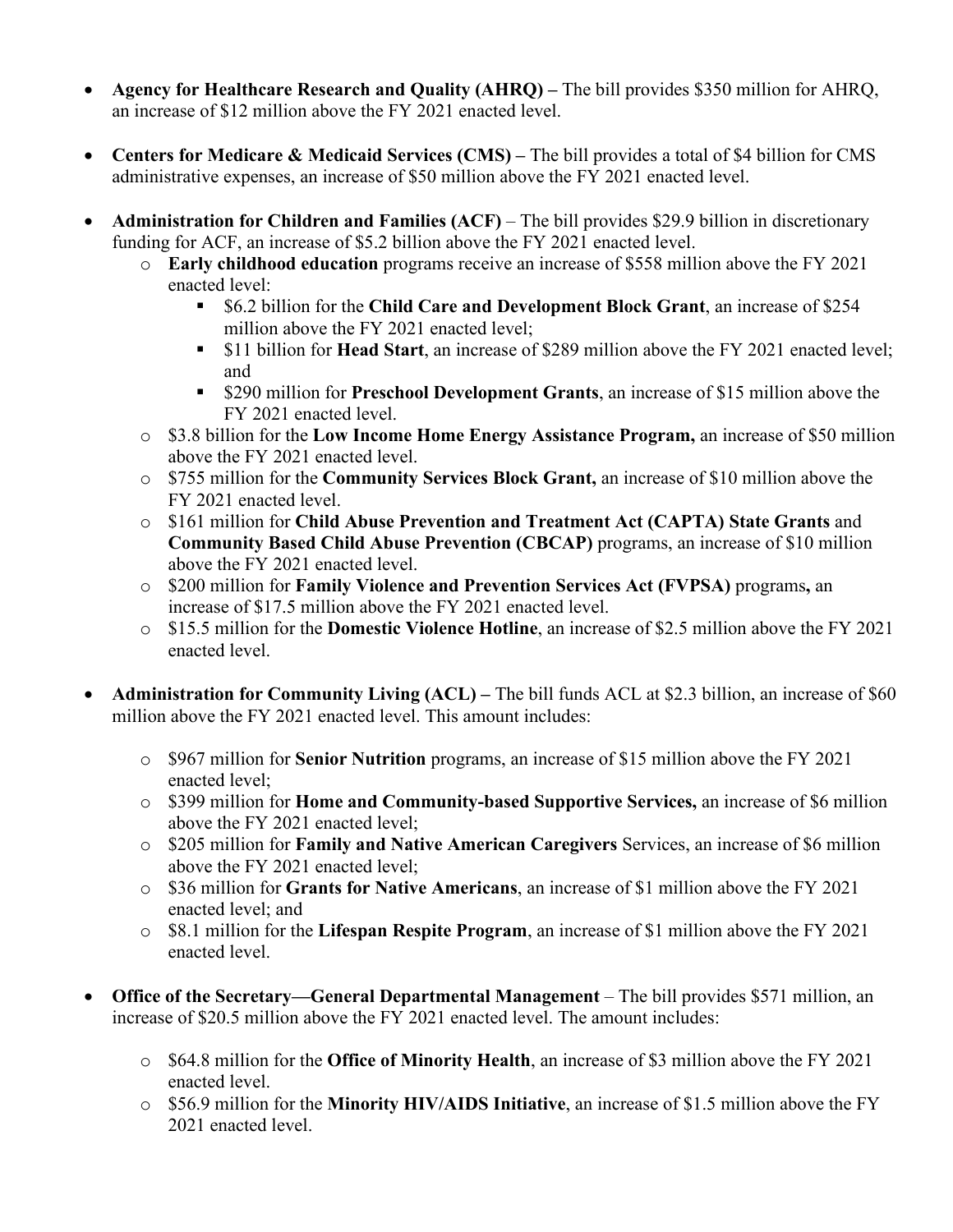- o \$38.1 million for the **Office on Women's Health**, an increase of \$3 million above the FY 2021 enacted level.
- o \$5 million for **KidneyX**, equal to the FY 2021 enacted level, for a public-private partnership to accelerate the development and adoption of novel therapies and technologies to improve the diagnosis and treatment of kidney diseases.
- **Office of the Secretary—Public Health and Social Services Emergency Fund (PHSSEF) –** The bill provides \$3.2 billion for PHSSEF, an increase of \$352 million above the FY 2021 level.
- The bill provides funding to improve the nation's preparedness for public health emergencies, including:
	- o \$300 million, an increase of \$13 million above the FY 2021 enacted level, for **pandemic influenza.**
	- o \$745 million, an increase of \$148 million above the FY 2021 enacted level, for the **Biomedical Advanced Research and Development Authority (BARDA)**.
	- o \$780 million, an increase of \$10 million above the FY 2021 enacted level, for **Project BioShield**.
	- o \$845 million, an increase of \$140 million above the FY 2021 enacted level, for the **Strategic National Stockpile**.
	- o \$21 million, an increase of \$15 million above the FY 2021 enacted level, to expand the number of **Regional Ebola and Other Special Pathogen Treatment Centers**.

**Department of Education (ED)** – The bill provides a total of \$76.4 billion in discretionary appropriations for ED, an increase of \$2.9 billion above the FY 2021 enacted level. Of this amount, the bill includes:

- **K-12 Education, including Individuals with Disabilities Education Act programs**—The bill provides \$42.6 billion, an increase of \$2 billion over the fiscal year 2021 enacted level. Within this amount, the bill provides:
	- o \$17.5 billion for **Title I Grants to Local Educational Agencies,** an increase of \$1 billion above the FY 2021 enacted level. This is the largest increase in the program in more than a decade.
	- o \$14.5 billion for **Special Education**, an increase of \$448 million above the FY 2021 enacted level. The amount includes:
		- \$13.3 billion **for Part B Grants to States**, an increase of \$406 million above the FY 2020 enacted level, and
		- \$31 million for **Special Olympics** education programs, an increase of \$7 million above the FY 2021 enacted level.
	- o \$831 million for **English Language Acquisition**, an increase of \$34 million above the FY 2021 enacted level.
	- o \$2.2 billion for **Supporting Effective Instruction State Grants (Title II-A)**, an increase of \$27 million above the FY 2021 enacted level.
	- o \$1.3 billion for **Student Support and Academic Enrichment State Grants**, an increase of \$60 million above the FY 2021 enacted level.
	- o \$1.3 billion for **Nita M. Lowey 21st Century Community Learning Centers**, an increase of \$30 million above the FY 2021 enacted level.
	- o \$1.6 billion for **Impact Aid**, an increase of \$56 million above the FY 2021 enacted level.
	- o \$124 million for **Magnet Schools Assistance**, an increase of \$15 million above the FY 2021 enacted level.
	- o Continued support for a **Social and Emotional Learning (SEL) Initiative** to support SEL and "whole child" approaches to education. Within this amount, the bill provides:
		- \$82 million, an increase of \$15 million over the FY 2021 enacted level, for grants for evidence-based, field-initiated innovations that address student social, emotional, and cognitive needs within the **Education Innovation and Research** program;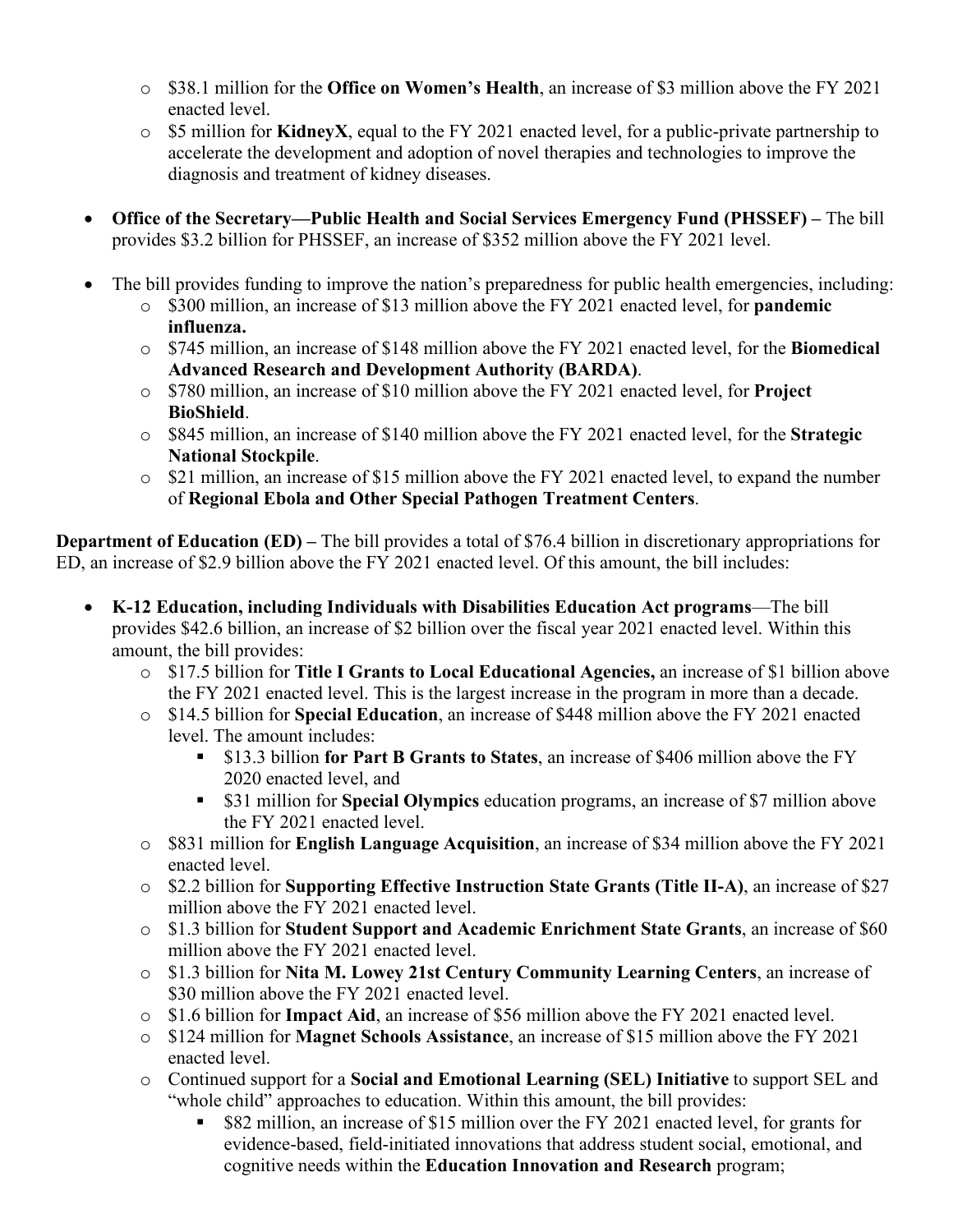- \$85 million, an increase of \$5 million over the FY21 enacted level, for the **Supporting Effective Educator Development (SEED)** program with a priority for teacher professional development and pathways into teaching that provide a strong foundation in implementing SEL and "whole child" strategies;
- \$111 million within **School Safety National Activities** for Mental Health Services Professional Demonstration Grants and School-Based Mental Health Services Grants, an increase of \$95 million over the FY 2021 enacted level, to help LEAs directly increase the number of mental health and child development experts in schools; and
- \$75 million, an increase of \$45 million over the FY 2021 enacted level, for **Full-Service Community Schools** to provide comprehensive services and expand evidence-based models that meet the holistic needs of children, families, and communities.
- **Career, Technical and Adult Education**—The bill provides \$2.1 billion for Career, Technical and Adult Education, an increase of \$61 million above the FY 2021 enacted level. This amount includes:
	- o \$1.38 billion for **CTE State Grants**, an increase of \$45 million above the FY 2021 enacted level, and
	- o \$690 million for **Adult Education State Grants**, an increase of \$16 million above the FY 2021 enacted level.
- **Student Financial Assistance—** The bill provides \$24.6 billion for Federal student aid programs, an increase of \$35 million above the FY 2021 enacted level. Within this amount, the bill provides:
	- o \$6,895 for the maximum **Pell Grant**, an increase of \$400 above the FY 2021 enacted level. This is the largest increase in the maximum award in more than a decade.
	- o \$895 million for the **Federal Supplemental Educational Opportunity Grant program**, an increase of \$15 million above the FY 2021 enacted level.
	- o \$1.21 billion for **Federal Work Study**, an increase of \$20 million above the FY 2021 enacted level.
- **Higher Education—** The bill provides \$3 billion for higher education programs, an increase of \$452 million above the FY 2021 enacted level.
	- o Within this amount, the bill provides \$885 million, an increase of \$96 million over the FY 2021 enacted level, to assist primarily **Minority Serving Institutions (MSIs)** in the Aid for Institutional Development account, including:
		- \$363 million for **Historically Black Colleges and Universities**, an increase of \$25 million above the FY 2021 enacted level.
		- \$183 million for **Hispanic Serving Institutions**, an increase of \$34 million above the FY 2021 enacted level.
		- \$44 million for **Tribally Controlled Colleges and Universities**, an increase of \$6 million above the FY 2021 enacted level.
	- The bill also provides investments in the following higher education programs:<br>■ \$1.14 billion for **Federal TRIO** programs, an increase of \$40 million a
		- \$1.14 billion for **Federal TRIO programs**, an increase of \$40 million above the FY 2021 enacted level.
		- **S378 million for GEAR UP**, an increase of \$10 million above the FY 2021 enacted level.
		- \$59 million for **Teacher Quality Partnerships**, an increase of \$7 million above the FY 2021 enacted level.
		- \$65 million for the **Child Care Access Means Parents in School**, an increase of \$10 million above the FY 2021 enacted level.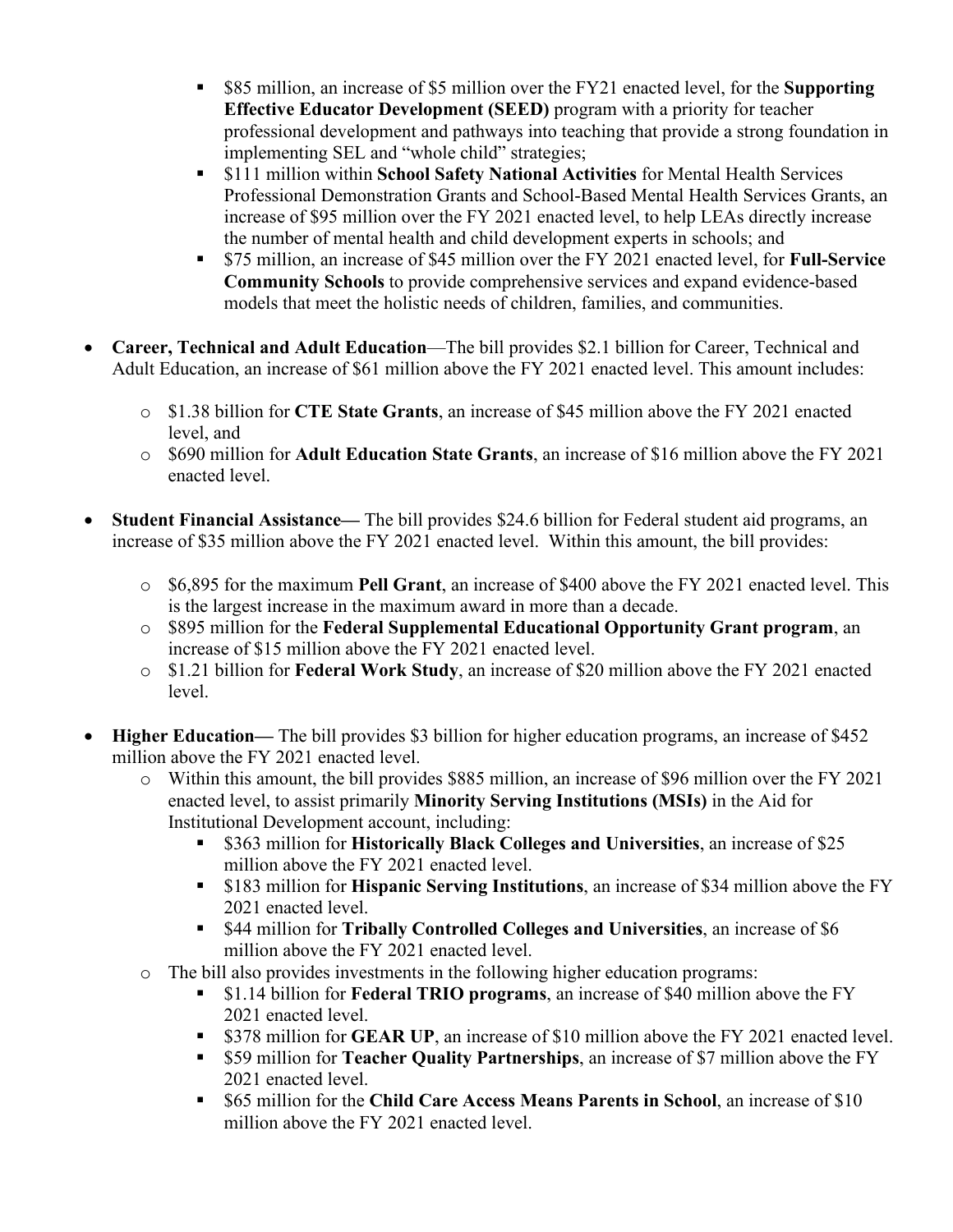• **Howard University—** The bill provides \$344 million for Federal student aid programs, an increase of \$93 million above the FY 2021 enacted level. Within this amount, the bill provides \$100 million to support new construction for **Howard University Hospital**.

## **Related Agencies –**

- \$1.2 billion for the **Corporation for National and Community Service (CNCS)**, an increase of \$30 million above the FY 2021 enacted level.
	- o Within the total amount, the bill includes:
		- \$467 million for **AmeriCorps State and National Grants**, an increase of \$12 million over the FY 2021 enacted level.
		- \$231 million for **SeniorCorps programs**, an increase of \$6 million over the FY 2021 enacted level.
- \$525 million for the **Corporation for Public Broadcasting (CPB),** in 2024 advance funding, an increase of \$50 million above the FY 2023 enacted level. In addition, the bill includes \$20 million for the interconnection system and system wide infrastructure, equal to the FY 2021 enacted level.
- \$268 million for the **Institute of Museum and Library Services**, an increase of \$11 million above the FY 2021 enacted level.
	- o Within the total amount, the bill includes \$4 million for the **National Museum of the American Latino Act.**
- \$13.3 billion for the **Social Security Administration's (SSA)** operating expenses, an increase of \$411 million above the FY 2021 enacted level.

# **Division I – Legislative Branch**

## **Overview:**

The 2022 Legislative Branch funding bill appropriates a total of \$5.925 billion, an increase of \$625 million or 11.8 percent, over 2021. The legislation:

- Strengthens Legislative Branch capacity by increasing funding for Congressional offices by 21 percent so they can recruit and retain a talented and diverse workforce
- Protects our democracy with funding, building on the emergency supplemental passed in July, to secure the United States Capitol
- Improves training and bolsters wellness support for the Capitol Police, who were attacked on January 6
- Grows opportunity by increasing funding for internships to support more interns from working and middle-class families

# **Bill Summary:**

**House of Representatives** – The bill provides a total of \$1.715 billion in discretionary appropriations for the House of Representatives, an increase of \$238 million above the FY 2021 enacted level.

• \$774.4 million for the **Members Representational Allowance (MRA),** the basic office budgets of House Members, an increase of \$134.4 million (21%) above the FY 2021 level. This is the largest increase in the MRA appropriation since its authorization in 1996.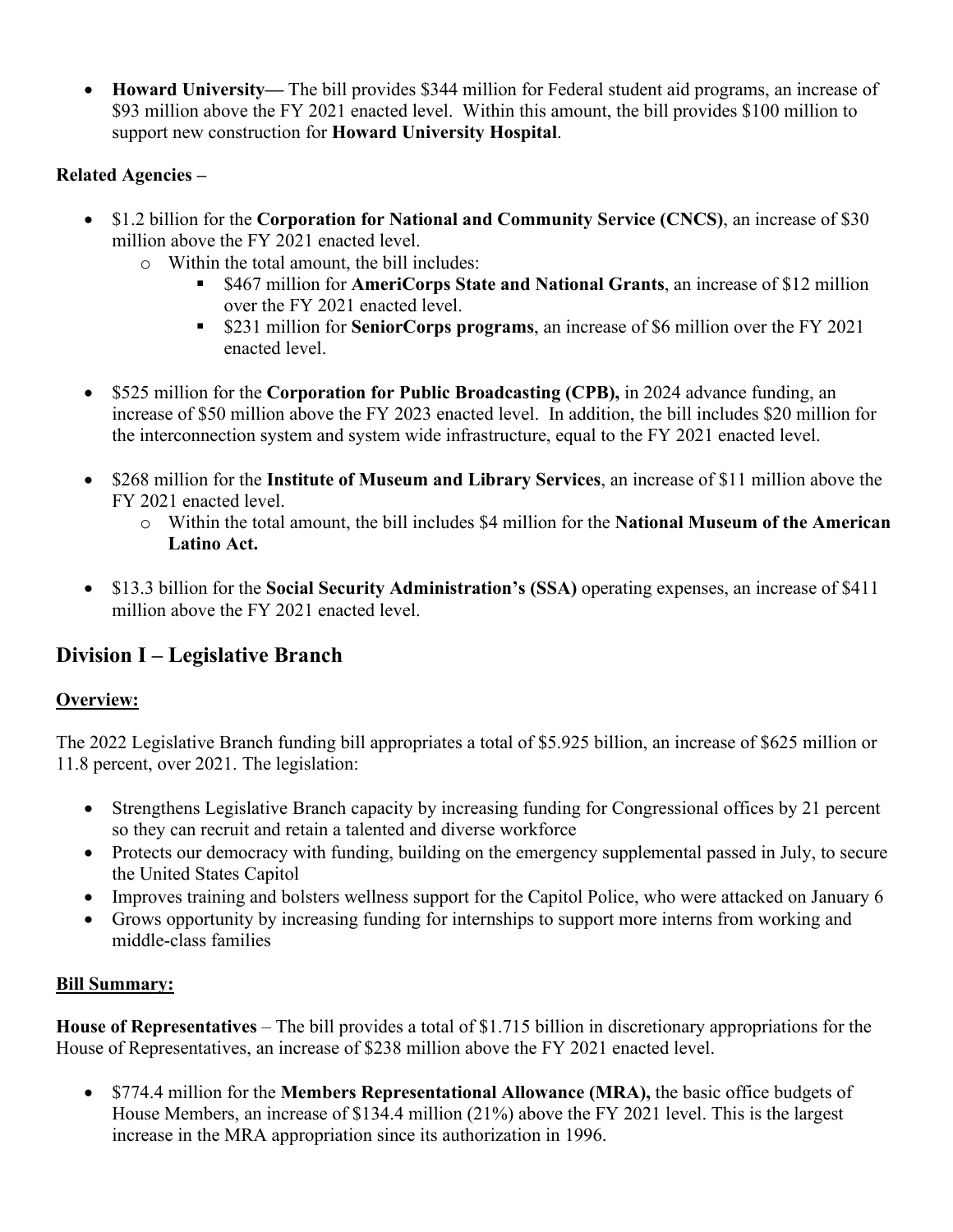- \$34.95 million for the offices of the **Majority and Minority Leadership**, an increase of \$6 million (21%) above the FY 2021 level.
- \$18.2 million in **funding for paid interns** for Member and Leadership offices including \$2.3 million in new funding for interns within Committee offices. This allowance helps extend internship opportunities to people who may not be financially able to take an unpaid position.
- \$197 million for the operations of **House committees**, an increase of \$34.2 million (21%) above the FY 2021 level. This appropriation will cover the funding allocated to committees for 2021 by the biennial funding resolution adopted by the House in the 1st session of the 117th Congress (H. Res. 316).
- \$288.5 million for the salaries and expenses of **House officers and employees**, including the offices of the Clerk of the House, Sergeant at Arms, Chief Administrative Officer (CAO), Parliamentarian, and Legislative Counsel, among others. This in an increase of \$27.7 million above the FY 2021 level.
	- o Within this funding, \$27.7 million is provided for the Sergeant at Arms, \$4.4 million above the FY 2021 level; \$12.6 million for the Office of Legislative Counsel, \$688,000 above the FY 2021 level; and \$3 million for the Office of Diversity and Inclusion, \$1.5 million above the FY 2021 level.
- \$2 million for the **House Modernization Initiatives Account** to make Congress more effective, efficient, and transparent on behalf of the American people.
- \$9.294 million the **Congressional Green and Gold Congressional Aide Program** (formerly Wounded Warrior Program/Gold Star Families), an increase of \$5.3 million above the FY 2021 level.

## **Other Agencies**

- \$60.9 million for the **Congressional Budget Office (CBO)**, an increase of \$3.7 million above the FY 2021 level. This funding level will allow CBO to be responsive to Committees, Leadership and Members to the greatest extent practicable and to modestly increase its efforts to improve modeling and analytical capability in key areas and to make its work as transparent and accessible as possible.
- \$124.2 million for the **Government Publishing Office**, an increase of \$7.2 million above the FY 2021 level. This funding allows for the publishing of Congressional information in both digital and print formats.
- \$719.2 million for the **Government Accountability Office (GAO)**, an increase of \$58.1 million above the FY 2021 level. This funding should allow the GAO to bring on 190 additional staff, including for the Science, Technology Assessment and Analytics Team, to handle its large workload, and to begin to address its information technology and building renovation needs.
- \$794.0 million, an increase of \$37 million above the FY 2021 level, for the **Library of Congress**, including the Copyright Office, Congressional Research Service, and National Library Service for the Blind and Print Disabled. This funding level will allow continued progress on urgent information technology needs and on modernization of systems for copyright registration and recordation and support ongoing Library initiatives such as the Veterans' History Project.
	- o Of the amount for the Library, the bill includes \$129.1 million for **Congressional Research Service**, an increase of \$3.6 million above FY 2021 level.
	- o The Library's total includes \$10 million for the third, and final installment of funding for the Library's Visitor Experience initiative, subject to the Appropriations Committees' review of the specific plans, cost estimates, and schedules for the initiative. It also includes \$5 million for modernizing the infrastructure that handles distribution of audio and Braille reading materials at the National Library Service for the Blind and for purchase of braille e-readers.
- \$773.9 million for the **Architect of the Capitol**, an increase of \$98.8 million above the FY 2021 level. Funding includes \$128 million to continue restoration of the Cannon House Office Building.
- \$602.5 million for the **Capitol Police**, an increase of \$87 million above the FY 2021 level. Funding will allow for the hiring of up to 2,112 sworn officers and 450 civilian members of the Capitol Police. The Committee report includes several significant measures to help bring more transparency, diversity, and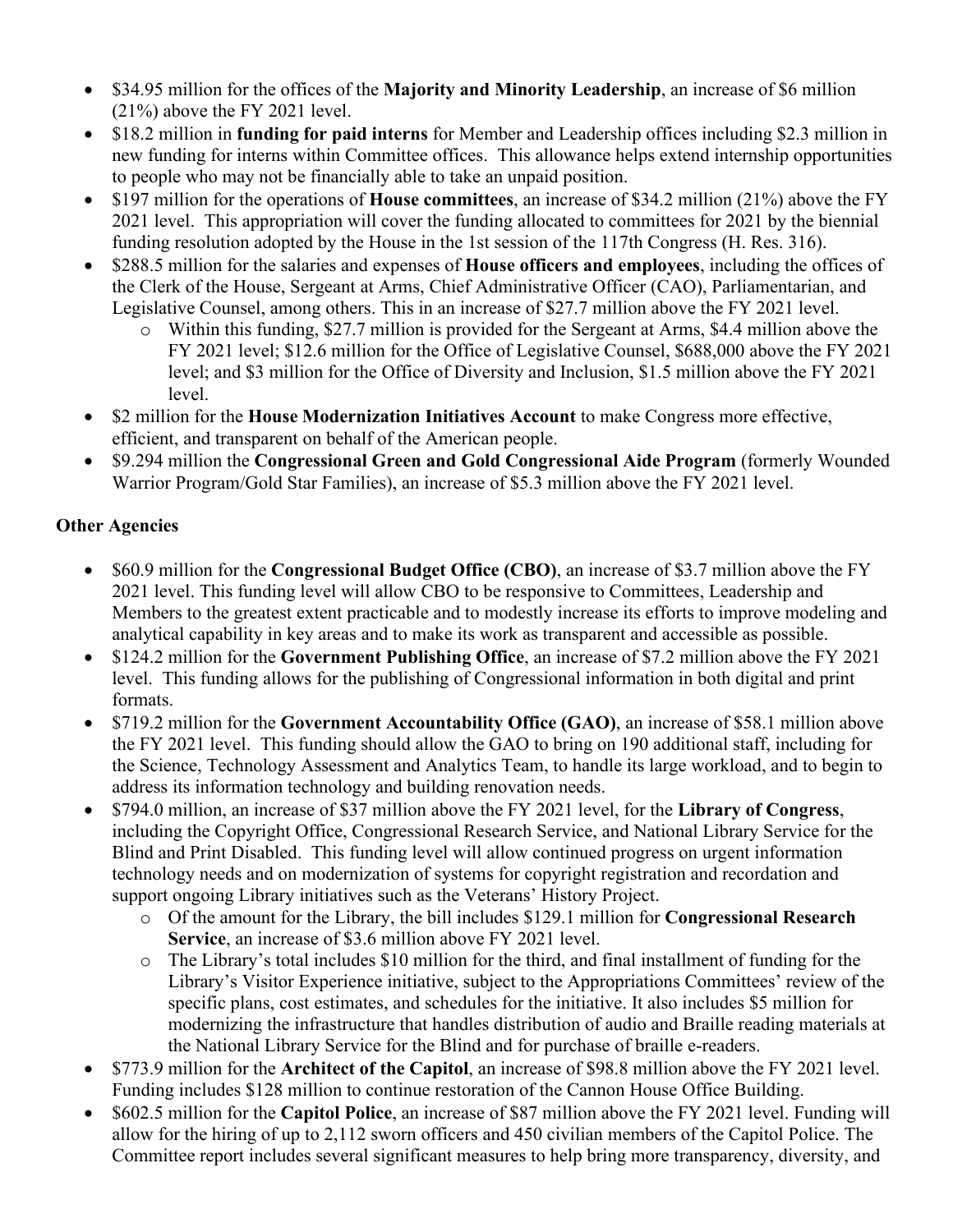leadership training, and standardize vetting and routinely review staff for employment suitability with the Capitol Police.

### **Noteworthy Actions:**

• **Honoring Heroes -**The bill directs the AOC to affix a honorific plaque on the Western front of the Capitol honoring the law enforcement officers and agencies that responded to the attack on the United States Capitol on January 6

# **Division J – Military Construction & Veterans Affairs**

#### **Overview:**

The 2022 Military Construction, Veterans Affairs, and Related Agencies Appropriations bill provides \$284.6 billion, an increase of \$32.7 billion – more than 13 percent – above 2021. Of this amount, discretionary funding for programs such as Veterans' health care and military construction totals \$127.6 billion, an increase of \$14.4 billion above 2021. The legislation:

- Supports our Veterans with investments in health care, including targeted investments that advance women's health, mental health, and homelessness assistance
- Rebuilds our infrastructure with strong investments to construct critical facilities on military installations including family housing and child development centers, and build, repair, and retrofit Veterans Affairs facilities
- Protects our national security with investments to respond to the challenges posed by Russian and Chinese aggression
- Confronts the climate crisis with increased climate change and resiliency funding to help military installations adapt to rising sea levels and worsening natural disasters
- Responds to natural disasters by providing funding for recovery and rebuilding of damaged installations
- Remediates harmful substances and chemicals leaked into the land and water sources

#### **Bill Summary:**

**Military Construction –** The bill provides a total of \$14.9 billion for military construction – \$6.8 billion above the 2021 enacted level and \$5 billion above the President's budget request. Of this amount, the bill includes:

- \$224 million for **Child Development Centers**, of which \$33 million is for planning and design for future facilities, and in total is \$204 million above the FY 2022 budget request. The funds will support increased capacity and better facilities for the 1.2 million children of active duty servicemembers worldwide.
- \$1.4 billion for **Family Housing,** an increase of \$87 million above the 2021 enacted level and the same as the budget request. Within this amount, Family Housing Support and Management is funded at \$116.2 million to address issues such as mold, vermin, and lead in military family housing.
- \$928.9 million for construction or alteration of **Guard and Reserve** facilities in states and territories, an increase of \$332.8 million above the 2021 enacted level and \$259 million above the FY 2022 budget request.
- \$215.9 million for the **NATO Security Investment Program**, an increase of \$42.8 million above the 2021 enacted level and \$10 million above the FY 2022 budget request, for infrastructure necessary for wartime, crisis, and peace support and deterrence operations, and training requirements. The funds will support responses to the challenges posed by Russian aggression as well as the risks and threats emanating from the Middle East and North Africa.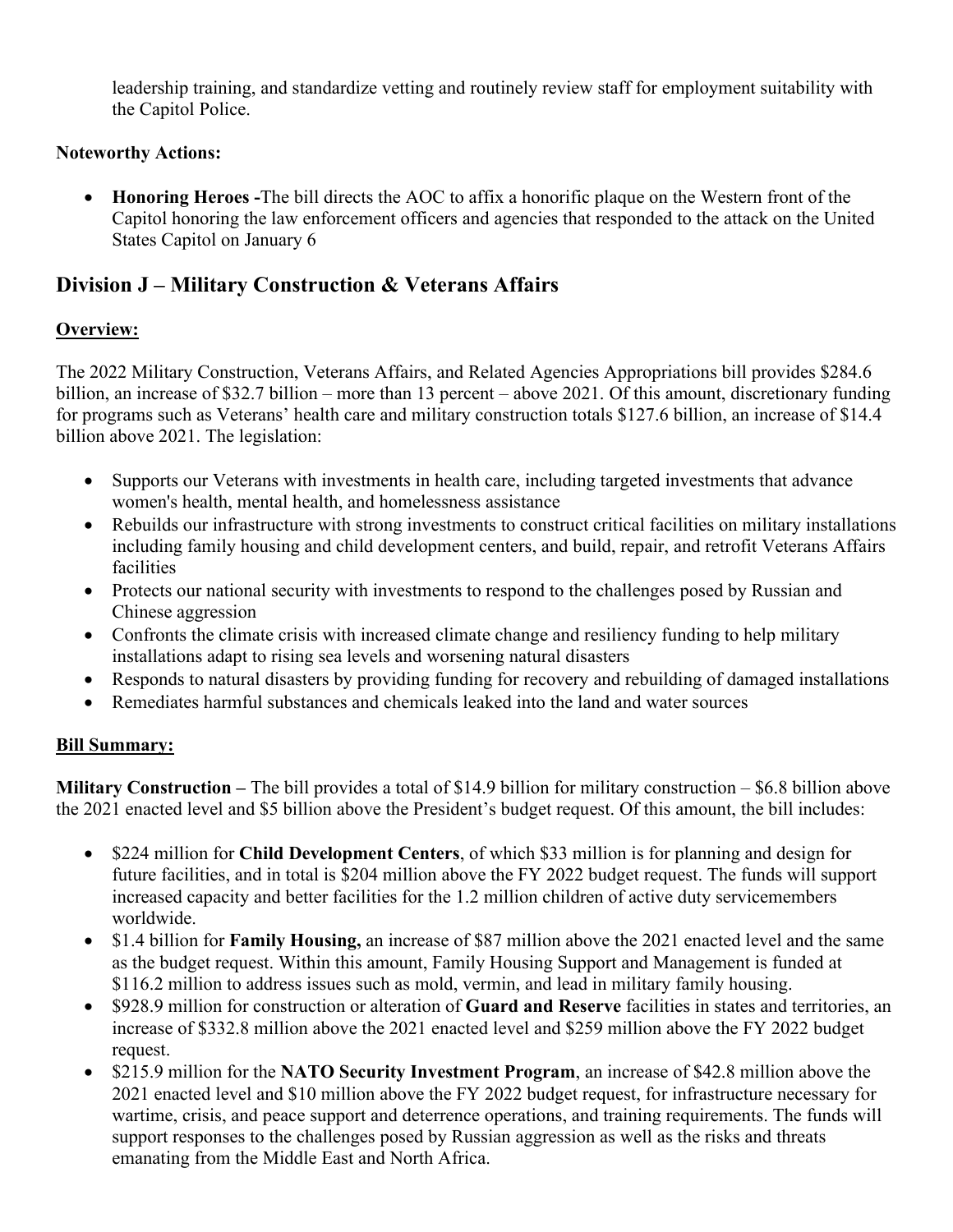- \$529.6 million for **Base Realignment and Closure**, an increase of \$49.2 million above the 2021 enacted level and \$245 million above the FY 2022 budget request. Within this amount, cleanup of Perfluorooctane Sulfanate and Perfluorooctanoic Acid (PFOS/PFOA) contamination is funded at \$150 million.
- \$4.3 billion for all eligible, authorized **Unfunded Requirement (UFR) projects**.
- \$150 million for **Natural Disaster Recovery Construction**, to be distributed between the Air Force and Navy & Marine Corps.
- \$20 million for the **Army National Guard transformation plan** project planning and design towards future facilities.
- \$1.1 billion for **Barracks for Unaccompanied Soldiers** at various locations, \$787 million above the FY 2022 budget request.
- \$120 million for **Climate Change and Resiliency projects**, which is \$106 million above the FY 2021 enacted level, and \$120 million above the FY 2022 budget request.
- \$625 million for **Shipyard Infrastructure Optimization Plan (SIOP)** projects, which is \$465 million above the FY 2021 enacted level, and \$219 million above the FY 2022 budget request.
- \$125 million for planning and design, unspecified minor construction, and authorized major construction projects to address priority **Defense laboratory requirements**.
- \$58.6 million for **INDOPACOM** planning and design to advance future projects.

**Department of Veterans Affairs (VA) – The bill provides a total of \$112.2 billion in discretionary** appropriations for VA, an increase of \$7.8 billion above the 2021 enacted level and \$755 million below the President's budget request. These resources will serve to expand access to services for Veterans and will boost oversight and accountability across the department. Of this amount, the bill includes:

- \$97.5 billion for **Veterans Medical Care,** an increase of \$7.5 billion above the 2021 enacted level and equal to the President's budget request. This will provide care for 7.1 million patients expected to be treated by VA in FY 2022. This amount includes:
	- o \$13.2 billion for **Mental Healthcare**, an increase of \$2.9 billion above the 2021 enacted level and equal to the President's budget request, including \$598 million for suicide prevention outreach. This will support the nearly 2 million Veterans who receive mental health services in a VA specialty mental health setting, as well as support suicide prevention services like the Veterans Crisis Line, which saw an increase in demand by over 59 percent in the last year.
	- o \$840.4 million for **Gender-specific Care and Programmatic Efforts for Women**, an increase of \$111 million above the comparable 2021 enacted level and \$30 million above the President's budget request. Women are the fastest growing cohort within the Veteran community, with nearly 561,000 women Veterans using VA health services.
	- o \$2.2 billion for **Homeless Assistance Programs**, an increase of \$246 million above the 2021 enacted level and equal to the President's budget request. This funding will enhance VA's ability to reach homeless Veterans, which is particularly crucial as the most recent homelessness survey showed that on a given night in January 2021, an estimated 19,750 Veterans were experiencing homelessness.
	- o \$621 million for **Opioid Abuse Prevention**, an increase of \$149 million above the 2021 enacted level and equal to the President's budget request. This funding will allow for more targeted funding of pain management and opioid safety programs primarily at the facility level.
	- o \$327.5 million for **Rural Health Initiatives**, an increase of \$27.5 million above the 2021 enacted level and \$20 million above the President's budget request. This will build upon VA's success in having served 2.9 million Veterans at 600 rural serving sites.
	- o \$84 million for **Whole Health Initiatives**, an increase of \$10 million above the 2021 enacted level and \$10 million above the President's budget request. This will enable VA to build upon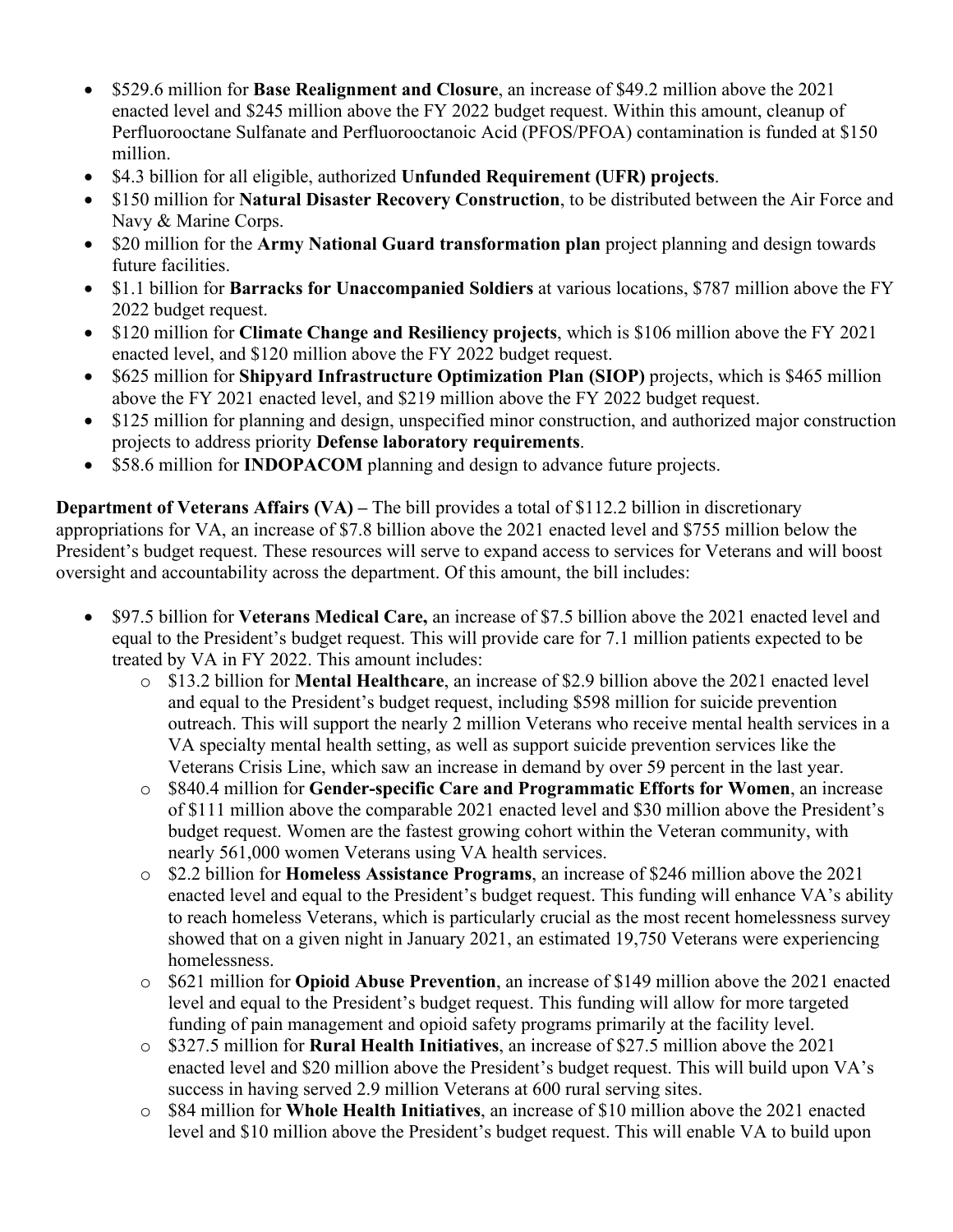the success of this program that focuses on Veterans' overall health and well-being, which has already reached 346,629 Veterans, or 7.41 percent of active VA users.

- Additionally, the bill includes \$111.3 billion in advance fiscal year 2023 funding for **Veterans' medical care** – equal to the President's budget request. This funding will provide for medical services, medical community care, medical support and compliance, and medical facilities, and ensure that our Veterans have continued, full access to their medical care needs.
- \$882 million for **Medical and Prosthetic Research**, an increase of \$67 million above the 2021 enacted level and equal to the President's budget request. This funding will allow VA to fund approximately 2,563 total projects, support more than 1,700 researchers, and partner with more than 200 medical schools and other academic institutions.
- \$2.5 billion to continue implementation of the **VA Electronic Health Record Modernization** initiative, \$127 million below the 2021 enacted level and \$163 million below the President's budget request. These funds will allow VA to support continued deployment of the new electronic health record (EHR) system at VA medical centers and allow for intensive staff training, critical to the success of the effort. The bill also continues robust oversight of this program, including by the Government Accountability Office, to ensure that the EHR system is implemented in a timely and efficient manner.
- \$2.2 billion for **VA Construction**, an increase of \$458 million above the 2021 enacted level and equal to the President's budget request. Within this amount, \$1.6 billion is for Major Construction and \$553 million is for Minor Construction. This increase will support VA's highest priority projects and correct critical seismic and safety deficiencies and address other performance gaps at VA facilities to ensure that Veterans can access care in modern facilities that are safe, secure, sustainable, and accessible.
- \$3.5 billion for operating expenses of the **Veterans Benefits Administration**, an increase of \$274 million above the 2021 enacted level and \$31 million above the President's budget request, to ensure the prompt processing of disability claims and efforts to continue reducing the disability claims backlog. These funds will allow VA to complete an estimated 1.7 million disability compensation claims in 2022 and support service-connected compensation payments to an estimated 5.5 million Veterans, 500,000 survivors and dependents. In addition, pension payments will be funded for more than 350,000 Veterans and survivors. The bill also continues rigorous reporting requirements to track each regional office's performance on claims processing and appeals backlogs.
	- o The funding provided above the budget request will help VA address claims for benefits due to newly identified service-connected health conditions related to toxic exposures.
	- o Additionally, the bill includes \$161 billion in advance mandatory funding for VA benefit programs.

**Related Agencies –** The bill provides a total of \$434.2 million in discretionary appropriations for related agencies, an increase of \$155.9 million above the 2021 enacted level and \$4.4 million above the President's budget request. Of this amount, the bill includes:

- \$228 million for **Arlington National Cemetery**, including \$141 million to continue the urgently needed Southern Expansion project that will create 80,000 additional burial spaces. This is an increase of \$146.2 million above the 2021 enacted level and equal to the President's budget request.
- \$87.5 million for the **American Battle Monuments Commission**, \$3.4 million above the fiscal year 2021 enacted level and \$2.7 million more than the President's budget request. This will support continued maintenance of the graves of 124,000 American war dead in overseas cemeteries, as well as visitor and education services for the more than 3 million visitors expected to visit these sites in FY 2022.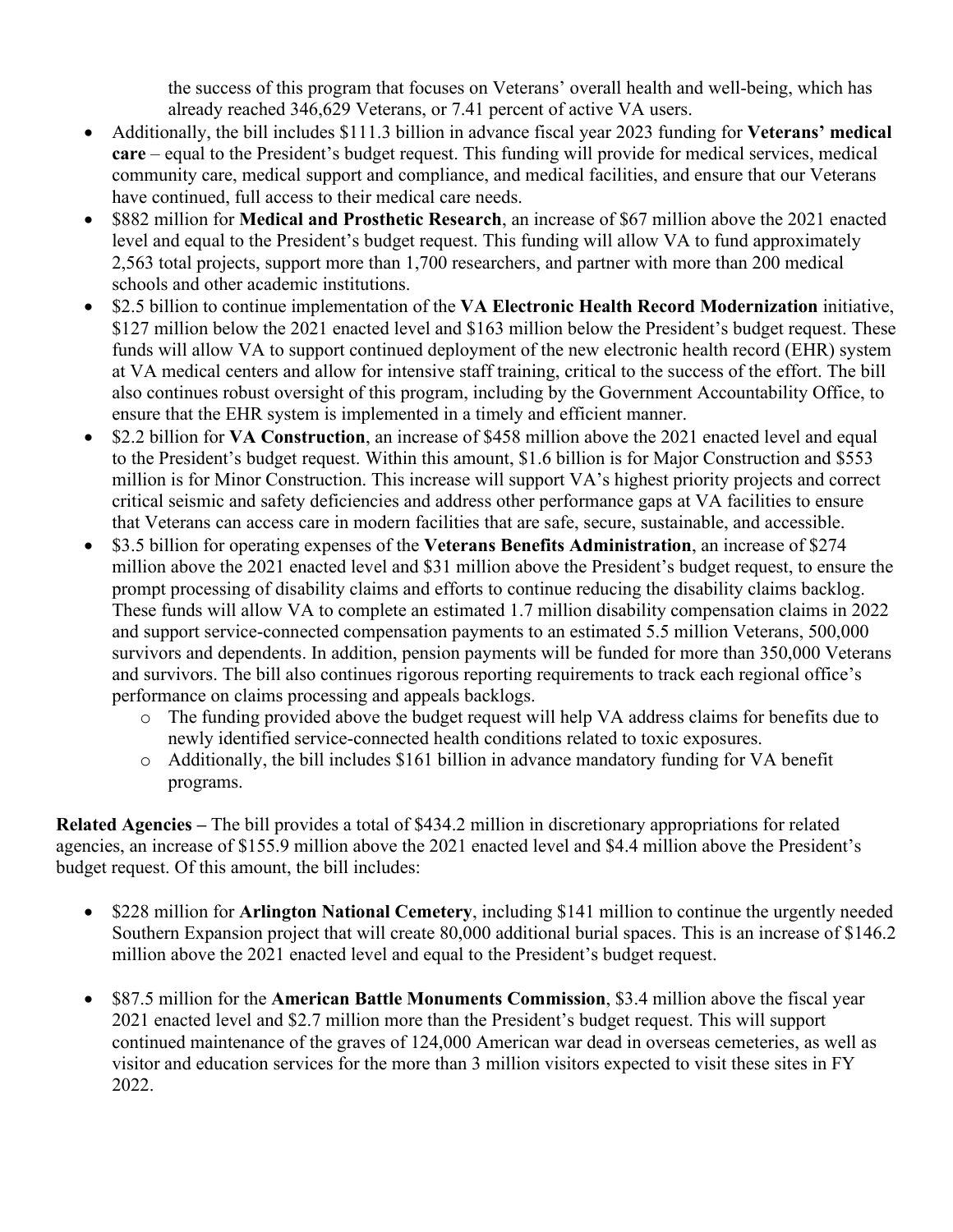• \$77 million for the **Armed Forces Retirement Home**, \$1.7 million above the 2021 enacted level and \$1.7 million above the President's budget request. This will support the needs of the over 800 residents at the two retirement home campuses and invest in critical life and safety infrastructure improvements.

# **Division K – State and Foreign Operations**

# **Overview:**

The 2022 State, Foreign Operations, and Related Programs Appropriations bill provides \$56.1 billion, which is \$595 million above 2021. In addition, the legislation includes \$6.8 billion in humanitarian, economic, and security assistance for Ukraine, the countries affected by the situation in Ukraine, and other assistance to vulnerable populations and communities, and \$5 billion to enhance the global COVID response. This legislation:

- Invests in Global Health and the Prevention of Future Pandemics by including \$9.83 billion to support the health of families and communities around the world, a \$634 million increase over FY2021 enacted. Included is a substantial investment in global health security to prevent future pandemics through both bilateral and multilateral mechanisms. The legislation also includes an additional \$5 billion to enhance the global COVID response.
- Provides \$6.8 billion in humanitarian assistance to address the historic levels of global displacement and humanitarian need resulting from natural disasters, conflict, and the pandemic, and to rebuild the U.S. Refugee Admissions program.
- Recommends over \$1.5 billion to address the Climate Crisis and other environmental issues.
- Supports women's health globally by preserving funding for bilateral family planning and reproductive health at \$575 million and the U.S. contribution to the United Nations Population Fund (UNFPA) at \$32.5 million.
- Provides over \$1.6 billion to promote a free and open Indo-Pacific and help counter the growing influence of the government of the People's Republic of China in developing countries.
- Increases resources to the Department of the Treasury in order to provide economic relief to vulnerable low-income countries recovering from the impacts of the COVID-19 pandemic through both bilateral and multilateral programs.

## **Bill Summary:**

**State Department Operations and Related Agencies –** The bill provides a total of \$17.2 billion for the operational costs of the State Department and related agencies, as well as diplomatic efforts to enhance peace and stability around the globe.

Within this amount, the legislation provides \$5.8 billion for embassy security, the same as the fiscal year 2021 enacted level after adjusting for reduced costs related to Afghanistan. These funds will address needs at more than 275 diplomatic facilities overseas, including facility upgrades and security personnel.

**United States Agency for International Development (USAID) Operations –** The bill provides a total of \$1.97 billion for USAID and the USAID Office of Inspector General – an increase of \$263 million above the fiscal year 2021 enacted level. The legislation increases diversity, equity, inclusion, and accessibility initiatives in addition to supporting increased foreign service and civil service personnel, including for global health security and climate programs.

**Bilateral Economic and Global Health Assistance –** The bill contains a total of \$19.05 billion for bilateral economic assistance to foreign countries – an increase of \$2.34 billion from the fiscal year 2021 enacted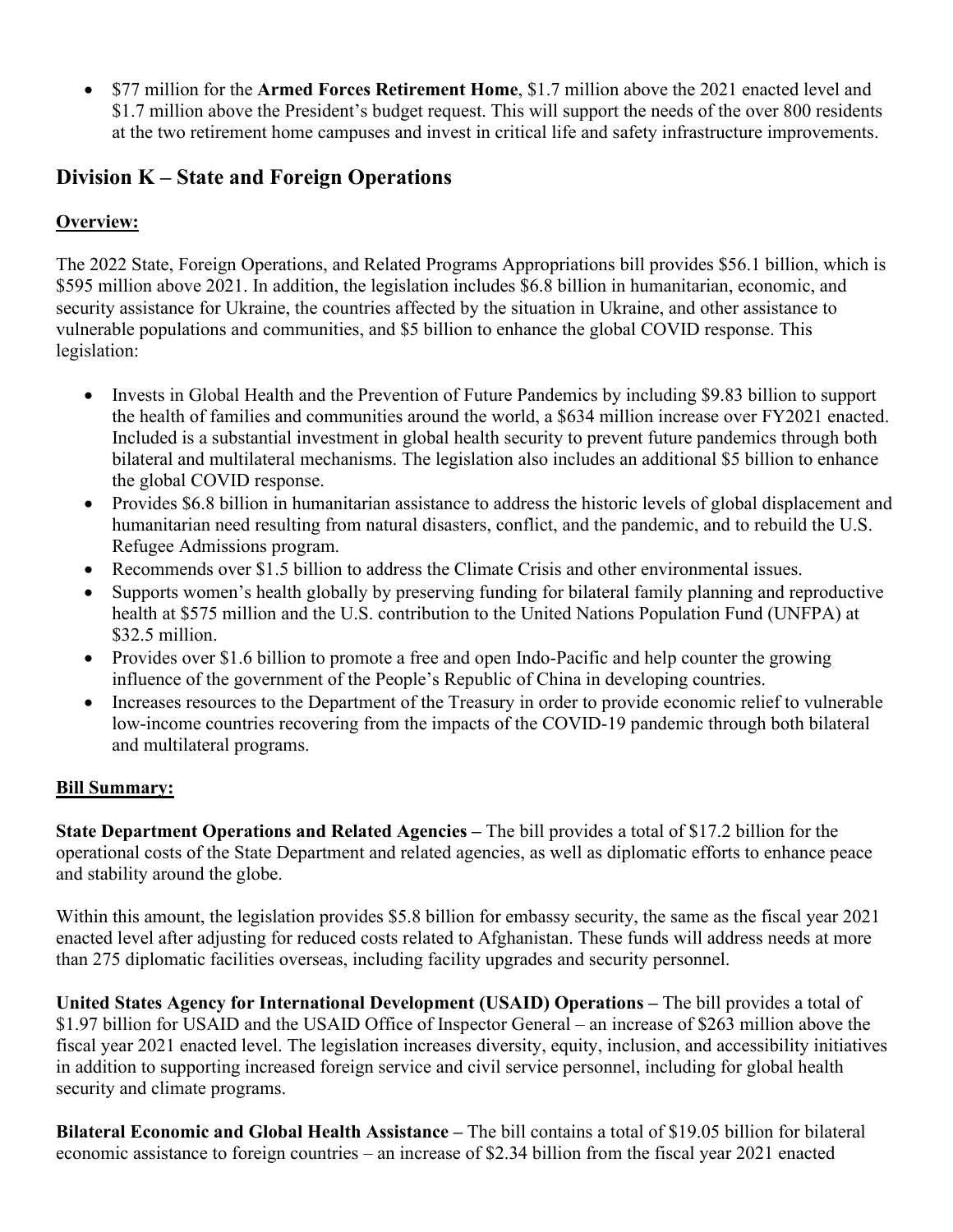level. Within this amount, programs that support development assistance, global health, and humanitarian assistance are prioritized. In addition, the bill includes \$5.95 billion to fight HIV/AIDS around the globe.

**International Security Assistance –** The bill provides a total of \$8.9 billion for international security assistance. Funds are included for international narcotics control and law enforcement activities, antiterrorism programs, nonproliferation programs, peacekeeping operations, and other critical international security efforts. The bill also provides funding to fight terrorist financing networks and bolsters border and airport security.

In addition, the legislation provides security assistance to key allies and partners. The bill fully funds the \$3.3 billion commitment to Israel's security, and it maintains strong support for Foreign Military Financing Program (FMF) assistance for Egypt, Georgia and Jordan.

The legislation also provides \$650 million in FMF funding under division N for Ukraine and Eastern European allies and security partners facing threats from Russia.

**Multilateral Assistance –** The bill provides \$2.37 billion for assistance to foreign countries through international organizations and banks – an increase of \$334 million above the fiscal year 2021 enacted level. The bill fully provides for our assessed Contributions to International Organizations and continues our contributions to international financial institutions such as the World Bank's International Development Association as well as to other multilateral institutions, including the Global Environment Facility and the International Fund for Agricultural Development.

The bill supports increased partnership with multilateral institutions on providing additional COVID-19 assistance to combating the climate crisis. In continuation of supporting countries through the pandemic, the bill provides a new contribution of \$102 million to the International Monetary Fund for the Poverty Reduction and Growth Trust to help low-income countries respond to the economic impacts from the COVID-19 pandemic. The bill provides a new contribution of \$125 million to the Clean Technology Fund to combat the climate crisis and help countries scale up low carbon technologies. The bill also includes a \$5 million contribution to the Global Agriculture and Food Security Program to advance the UN Sustainable Development Goals on eliminating poverty and hunger.

**Export and Investment Assistance** – The bill provides \$891.5 million for the Export-Import Bank (EXIM), the United States International Development Finance Corporation (DFC), and the Trade and Development Agency (TDA). The bill provides \$114 million for administrative expenses for EXIM, an increase of \$4 million above the fiscal year 2021 enacted level, and provides funds to support EXIM's China and Transformational Exports Program to help American exporters compete fairly against PRC-backed competition.

The bill also provides \$698 million for the DFC, an increase of \$129 million above the fiscal year 2021 enacted level, to support administrative expenses for increased personnel to manage the DFC's expanding portfolio, including its monitoring and evaluation requirements. In addition, \$2.8 million is provided for the DFC Office of Inspector General, an increase of \$800,000 above the fiscal year 2021 enacted level, in order to have sufficient personnel and resources to conduct oversight on the DFC's portfolio. The bill also provides \$79.5 million for the United States Trade and Development Agency, same as the fiscal year 2021 enacted level.

## *Funding for critical programs and organizations:*

## **President's Emergency Plan for AIDS** Relief **(PEPFAR), including the Global Fund:**

• \$5.95 billion for PEPFAR, including \$1.56 billion for the Global Fund – \$20 million more than the fiscal year 2021 enacted level and the President's budget request.

## **Family Planning & UNFPA:**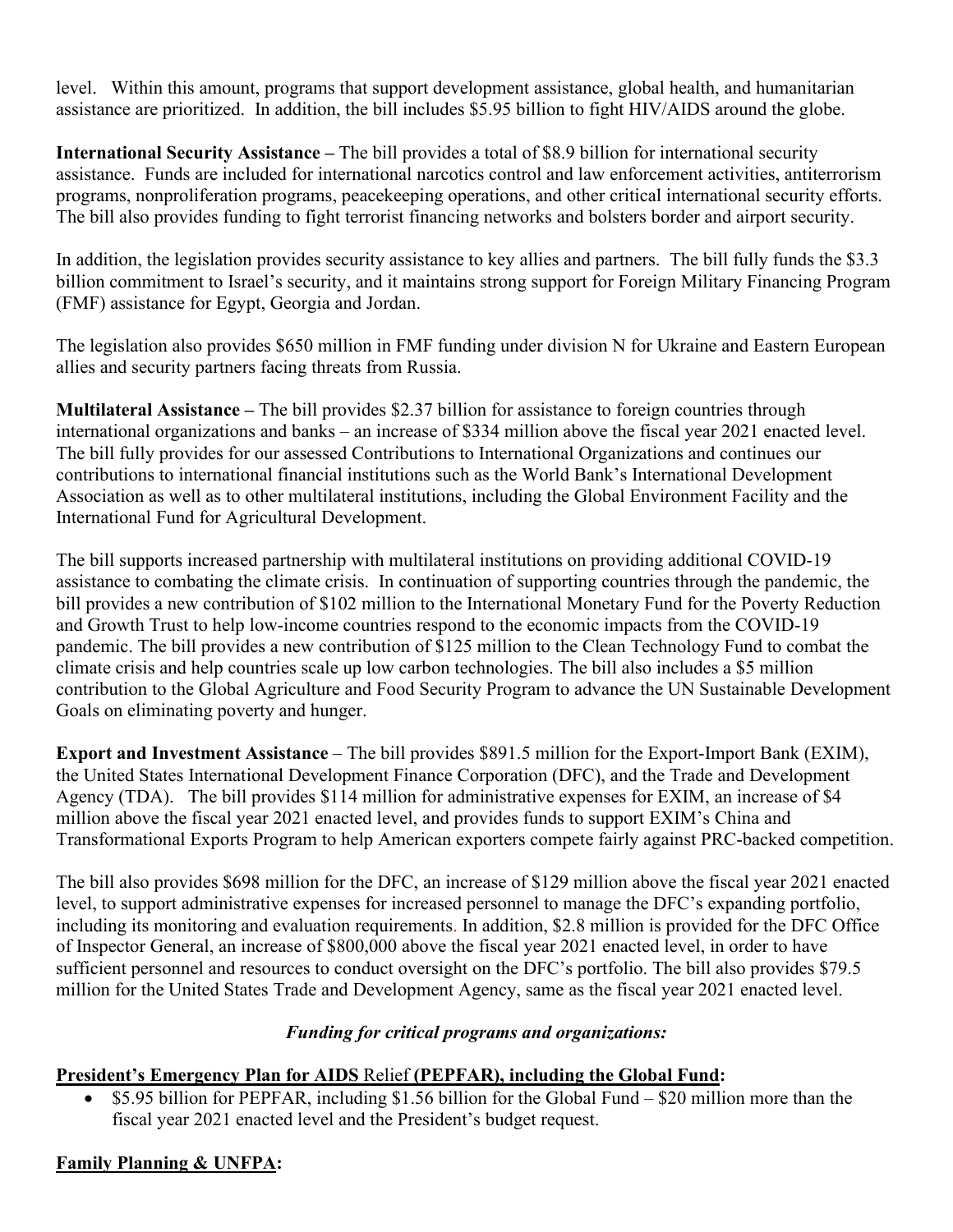- \$575 million for family planning same as fiscal year 2021 enacted level.
- \$32.5 million for UNFPA same as fiscal year 2021 enacted level.

### **Other Global Health Programs:**

• \$3.88 billion for programs to improve maternal and child health and fight infectious diseases, \$614 million above the fiscal year 2021 enacted level and \$241 million below the President's budget request. Includes \$700 million for Global Health Security, an \$510 million increase above the fiscal year 2021 enacted level.

#### **Human Rights of All People including LGBTQI+ Communities:**

- \$15 million for the Global Equality Fund \$5 million above the fiscal year 2021 enacted level.
- \$10 million for the Protection of LGBTQI+ Persons, USAID \$4 million above the fiscal year 2021 enacted level.
- \$500,000 for the Special Envoy for the Human Rights of LGBTI Persons same as the fiscal year 2021 enacted level.
- \$4 million for disability rights \$1 million above the fiscal year 2021 enacted level.

#### **International Basic Education:**

• \$950 million for basic education – the same as the fiscal year 2021 enacted level and \$267.5 million above the President's budget request. This includes \$150 million for multilateral partnerships in education and requires not less than \$150 million be spent on girl's education in areas of conflict.

#### **Humanitarian Assistance:**

• \$6.8 billion for humanitarian assistance under the accounts Migration & Refugee Assistance (MRA), U.S. Emergency Refugee & Migration Assistance (ERMA), and International Disaster Assistance (IDA). In addition, \$4 billion under IDA and MRA are included in division N to respond to the situation in Ukraine and in countries impacted by the situation in Ukraine and for additional support for other vulnerable populations. Division M also includes \$500 million in additional funding under IDA and MRA to enhance the Global COVID Response.

#### **Educational and Cultural Exchange (ECE) Programs:**

• \$753 million for exchange programs - \$12.7 million above the fiscal year 2021 enacted level and \$11.7 million above the President's budget request.

## **Biodiversity, Wildlife Trafficking, & Climate Initiatives:**

- \$385 million for biodiversity \$65 million above the fiscal year 2021 enacted level and \$167.3 million above the President's budget request.
- \$125 million for wildlife trafficking same as the fiscal year 2021 enacted level and \$32.3 million above the President's budget request.
- \$149.3 million for the Global Environment Facility, of which \$12.7 million is for unmet commitments \$9.7 million above the fiscal year 2021 enacted level and the same as the President's budget request.
- \$125 million for the Clean Technology Fund \$125 million above the fiscal year 2021 enacted level and \$175 million below the President's budget request.

## **Other Environment Programs:**

- \$185 million for sustainable landscapes, \$50 million above the fiscal year 2021 enacted level and \$47.3 million below the President's budget request.
- \$270 million for adaptation programs, \$93 million above the fiscal year 2021 enacted level and \$24 million below the President's budget request.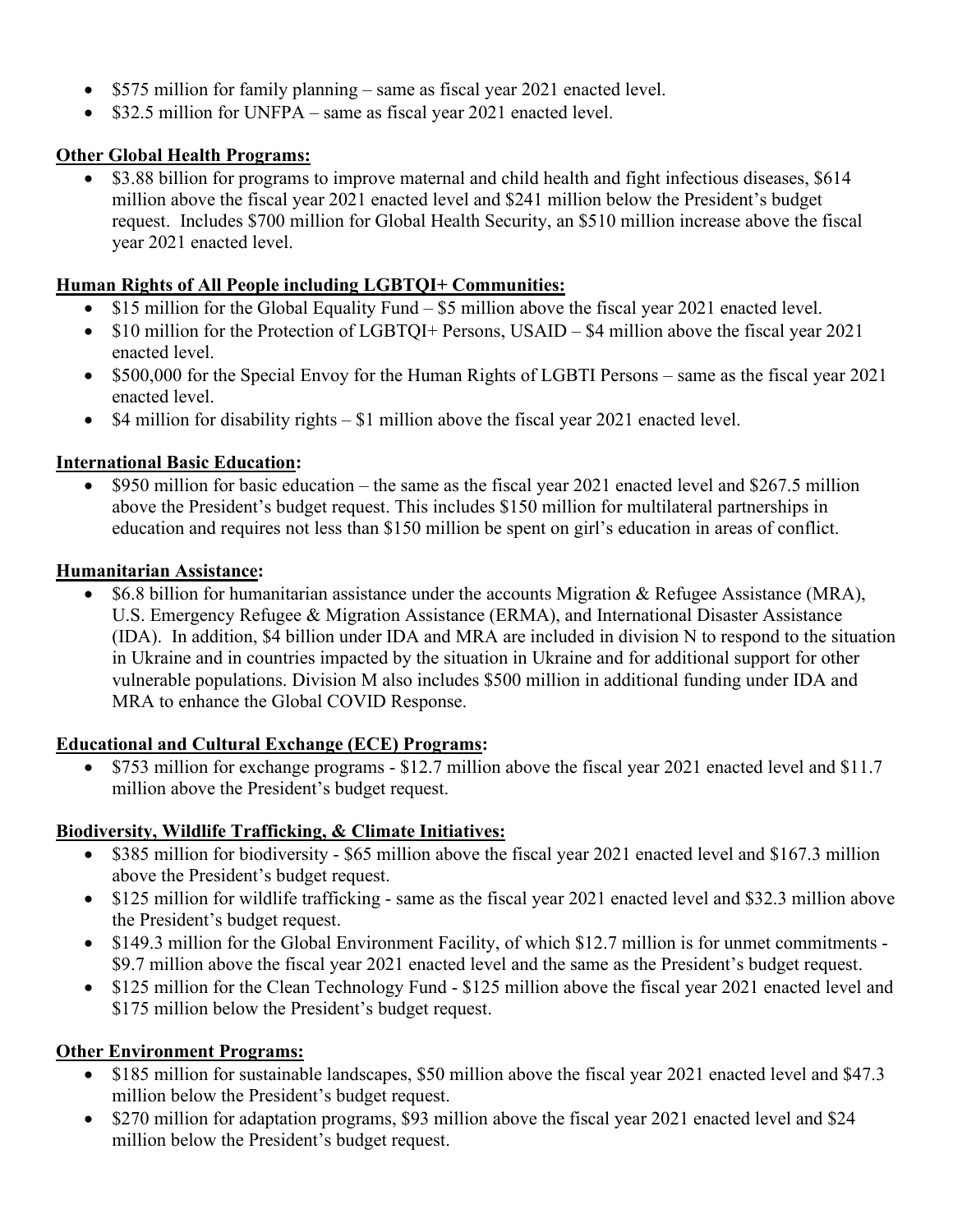- \$260 million for clean energy programs, \$77 million above the fiscal year 2021 enacted level and \$158 million less than the President's budget request.
- Provides authority for a contribution to the Adaptation Fund and the Least Developed Countries Fund to help countries adapt to new climate realties caused by climate change.

## **Democracy Programs & National Endowment for Democracy (NED):**

- \$2.6 billion for democracy programs \$183 million above the fiscal year 2021 enacted level
- \$315 million for the National Endowment for Democracy \$15 million above the fiscal year 2021 enacted level and the President's budget.
- \$340.7 million for Democracy Fund, of which \$215.5 million is for the State Department and \$125.2 million for USAID, and increase of \$50 million above the fiscal year 2021 enacted level and the President's budget request

## **Assessed & voluntary contributions for U.N. peacekeeping activities:**

- \$1.5 billion for Contributions for International Peacekeeping Activities (CIPA).
- \$455 million for Peacekeeping Operations (PKO), \$14.2 million above the fiscal year 2021 enacted level and \$14.5 million below the President's budget request.

## **Assessed & voluntary contributions to international organizations:**

- \$1.663 billion to fully fund our assessed Contributions to International Organizations (CIO), including for human rights-related arrears.
- \$423 million for International Organizations & Programs  $(IO\&P) $35.5$  million above the fiscal year 2022 enacted level and \$34.1 million below the President's budget request.
	- $\circ$  Includes significant increases for two critical partners in the global response to climate change the Montreal Protocol Multilateral Fund and the UN Intergovernmental Panel on Climate Change/UN Framework Convention on Climate Change.

## **U.S. Agency for Global Media (USAGM):**

• \$860 million for USAGM, which is \$57 million above the fiscal year 2021 enacted level and \$46.6 million above the President's budget request.

## **Peace Corps:**

• \$410.5 million for Peace Corps – same as the fiscal year 2021 enacted level and the President's budget request.

# **The Asia Foundation:**

• \$21.5 million for the Asia Foundation – \$1.5 million above the fiscal year 2021 enacted level and President's budget request.

# **East-West Center:**

• \$19.7 million for the East-West Center - same as the fiscal year 2021 enacted level and President's budget request.

## **Millennium Challenge Corporation (MCC):**

• \$912 million for MCC – same as the fiscal year 2021 enacted level and the President's budget request and provides MCC new transfer authority to the DFC for private sector development.

# **The U.S. Institute of Peace (USIP):**

• \$54 million for USIP, which is \$9 million above the fiscal year 2021 enacted level.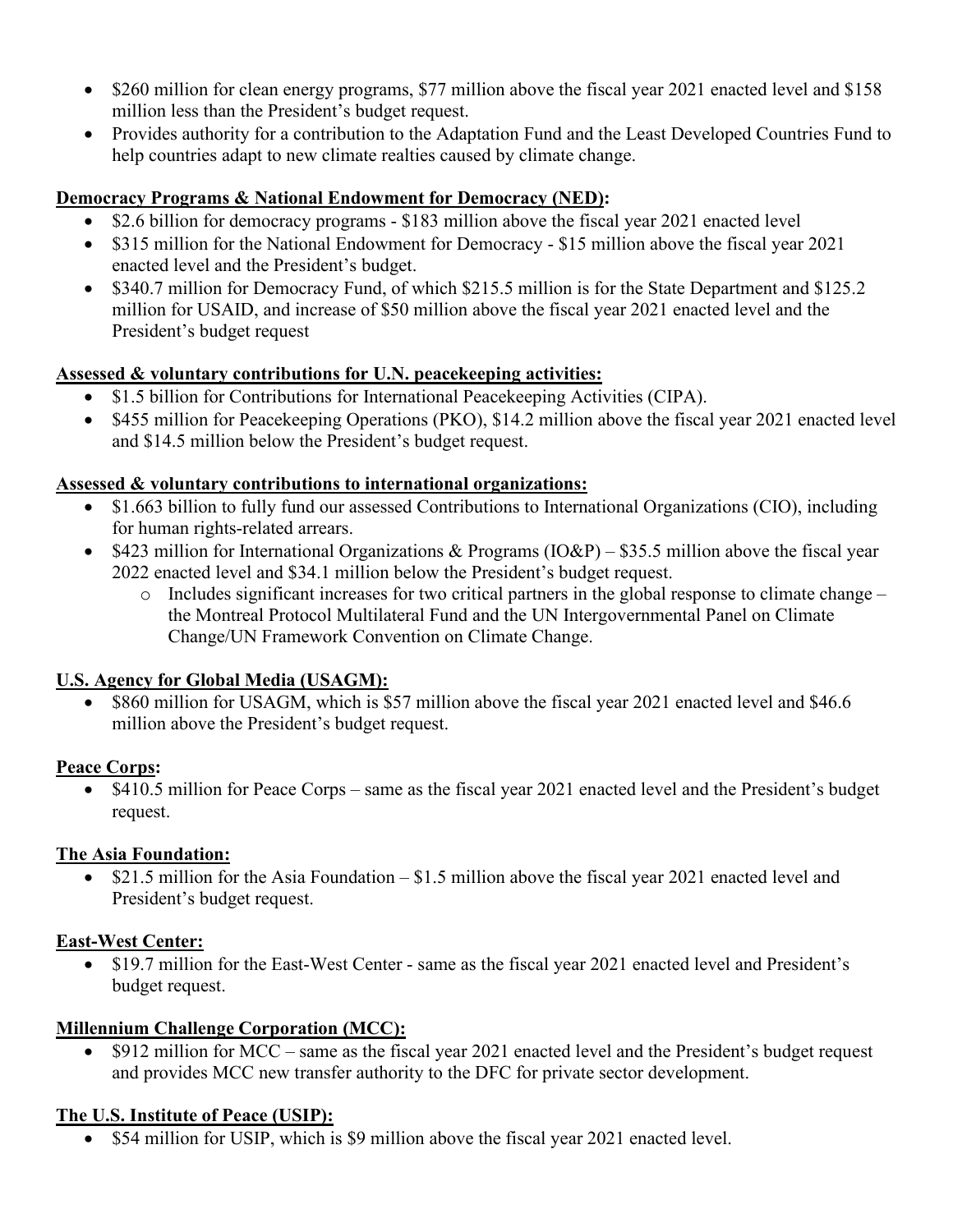#### **The Inter-American Foundation:**

• \$42 million for the IAF, which is \$4 million above the fiscal year 2021 enacted level.

## **U.S. African Development Foundation:**

• \$40 million for the USADF, which is \$7 million above the fiscal year 2021 enacted level.

#### *Support for U.S. allies, partners, and programs including: (amounts are included in account totals above)*

- **Assistance for programs in the West Bank and Gaza:** Not less than \$219 million under Economic Support Fund for programs in the West Bank and Gaza serving the Palestinian people, which is \$150 million above the fiscal year 2021 enacted level and \$40 million above the President's budget request.
- **Assistance for Europe, Eurasia and Central Asia (AEECA):** \$500 million for the countries of Eastern Europe, Eurasia and Central Asia. In addition, \$1.12 billion for AEECA is included in division N for assistance and related programs for Ukraine and countries impacted by the situation in Ukraine.
- **Central America:** Provides funding to support the U.S. Strategy to Address the Root Causes of Migration in Central America, including \$61.5 million to combat corruption, strengthen rule of law, and advance human rights; \$70 million to address violence against women and girls; \$100 million to promote locally-led development in El Salvador, Guatemala, and Honduras; and \$50 million to support a new Central America Youth Empowerment Program to engage youth in the region to measurably reduce migration. Maintains strong prior year conditions on assistance to the central governments of El Salvador, Guatemala, and Honduras.
- **The Caribbean:** Not less than \$80 million for the Caribbean Basin Security Initiative, \$10 million for a new initiative to promote inclusive economic growth, \$12 million to strengthen resilience to natural disasters, and \$6.5 million for the Caribbean Energy Initiative.
- **Colombia:** Not less than \$471 million, including \$50 million for rule of law and human rights activities and \$40 million to enhance security in rural municipalities with high coca production or levels of illicit activities. Strengthens conditions on assistance to ensure the Government of Colombia is holding accountable all those who committed illegal acts against protesters in 2020 and 2021.
- **Venezuela:** Not less than \$40 million for democracy programs, as well as funding to support Venezuelan migrants in third countries.
- **Countering Russian Influence Fund:** \$295 million.
- **Countering PRC Fund:** \$300 million
- **Tibetan Communities:** \$21 million for Tibetan communities, an increase of \$4 million above the fiscal year 2021 enacted level; and \$1 million for the U.S. Special Coordinator for Tibetan Issues.
- **The Nita M. Lowey Middle East Partnership for Peace Act: \$50 million to support the 2<sup>nd</sup> year of** implementation, as authorized.
- **Israel:** \$3.3 billion for assistance for Israel, fulfilling the MOU.
- **Jordan:** \$1.65 billion for assistance for Jordan.
- **Egypt:** \$1.3 billion for security assistance to Egypt, while increasing the amount of assistance subject to human rights and democratic governance conditions, including the amount excluded from the President's waiver authority, which also includes new human rights priorities.

## *Important policy provisions:*

## **Promotes Diversity and Inclusion**

The bill includes increased funding, authority, and guidance to equip the Secretary of State and USAID Administrator to increase diversity, equity, inclusion, and accessibility (DEIA) within the nation's diplomatic and development workforce. The bill includes \$8 million for paid internships at the Department of State and increases funding for other workforce diversity initiatives at both the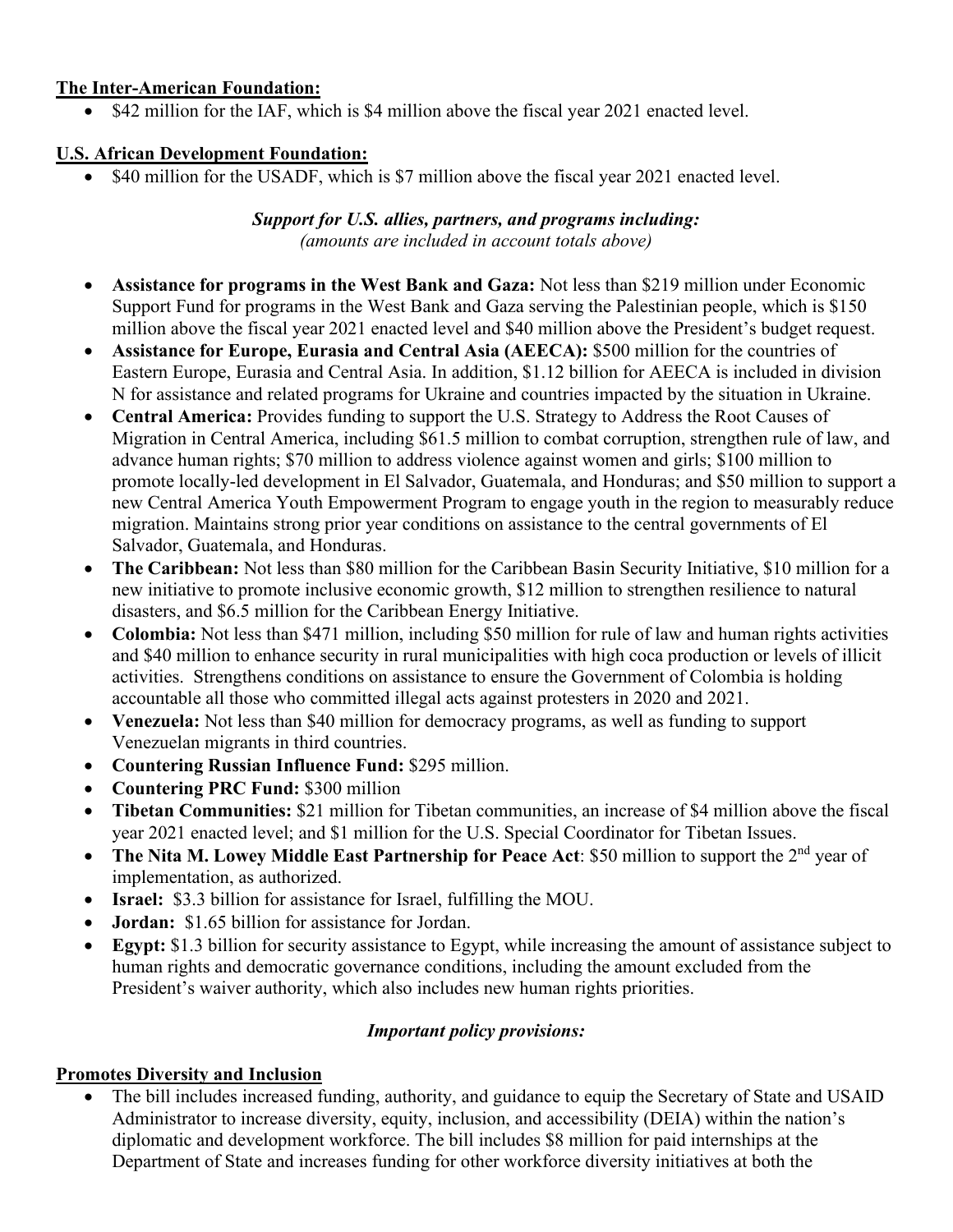Department of State and USAID, including a total of \$12 million for the Pickering and Rangel Fellowships.

• The bill includes not less than \$9.5 million for USAID's DEIA initiatives, including to support the new office of the Chief DEIA Officer and to implement USAID's DEIA strategic plan.

## **Combatting the Impacts of COVID-19 Pandemic**

- The bill includes \$52 million under Debt Restructuring for the Debt Service Suspension Initiative and the Common Framework to support low-income countries struggling under debt burdens exacerbated during the pandemic.
- The bill includes \$102 million for a contribution to the IMF's Poverty Reduction Growth Trust that helps low-income countries by offering concessional loans.

## **Emphasizes gender equality:**

• The bill includes \$200 million for the Gender Equity and Equality Action Fund, \$50 million to support women's leadership, \$175 million to prevent and respond to gender-based violence, and \$130 million to support the Women, Peace and Security Strategy.

## **Afghan Special Immigrant Visa (SIV) Program:**

• The bill includes authority and direction for the Secretary of State to use the funding in this legislation to eliminate processing backlogs and expedite the adjudication of Afghan Special Immigrant (SIV) cases.

# **Division L – Transportation-Housing & Urban Development**

## **Overview:**

The 2022 Transportation, and Housing and Urban Development, and Related Agencies funding bill provides funding of \$81 billion, an increase of \$6.4 billion – more than 8 percent – above 2021. This includes a discretionary increase of \$4 billion for the Department of Housing and Urban Development and \$1.6 billion for the Department of Transportation. In total, the bill provides \$157 billion in budgetary resources, an increase of \$20.3 billion above 2021. The legislation:

- Creates tens of thousands of good-paying American jobs by rebuilding our crumbling infrastructure with significant investments in airports, highways, transit, passenger rail, and port systems.
- Fully implements the historic investments in the Infrastructure Investment and Jobs Act.
- Grows opportunity through homeownership and rental assistance, including up to 25,000 new housing choice vouchers targeted to individuals and families experiencing or at risk of homelessness and over 4,000 new units for seniors and persons with disabilities.
- Supports the vulnerable with public housing safety, maintenance and improvement investments, such as the remediation of lead paint and radon.
- Promotes safe transportation and housing with a skilled and growing workforce to conduct inspections, mitigate hazards, and study emerging threats and innovative solutions.
- Reduces emissions, increases resiliency, and addresses historical inequities in transportation and housing programs through targeted grants and investments.

## **Bill Summary:**

**Department of Transportation (DOT)—For fiscal year 2022, the bill provides a total of \$102.9 billion in** budgetary resources for DOT – an increase of \$16.2 billion above the fiscal year 2021 enacted level and \$15.9 billion above the President's 2022 budget request. The legislation: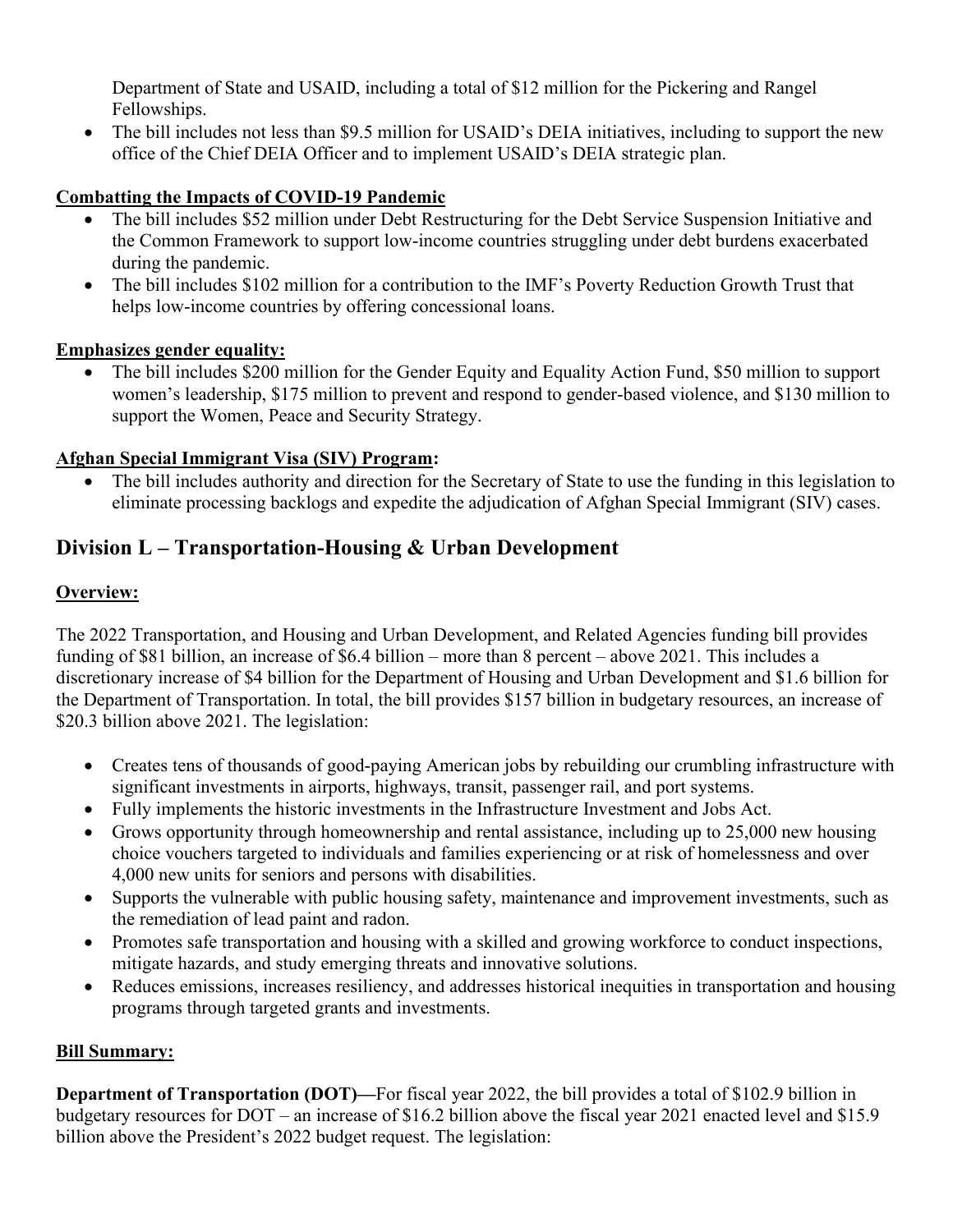- Creates and leverages tens of thousands of additional jobs in construction and related industries.
- Improves the safety of our highways, aviation, transit, rail, and port systems.
- Fixes roads and highways, expands bicycle and pedestrian infrastructure, supports Federal auto safety programs, and invests in the transit state of good repair, consistent with the Infrastructure Investment and Jobs Act.

The bill includes:

- \$775 million for **National Infrastructure Investments (RAISE/TIGER/BUILD)**, including not less than \$20 million for grants to assist areas of persistent poverty and historically disadvantaged communities. An additional \$25 million is included for a new technical assistance and capacity building program to spur **Thriving Communities** nationwide.
- Robust increases for **Research and Technology** to expand research on ways to create more equitable access to transportation systems, combat climate change, and reduce greenhouse gas emissions, as well as a 79 percent increase in **cybersecurity initiatives** to safeguard our transportation systems. An additional \$5 million to support the **Highly Automated Systems Safety Center of Excellence** to coordinate DOT's technical expertise around automated systems.
- Improvements to our aviation system by providing \$18.1 billion for the **Federal Aviation Administration (FAA)**, \$495 million above fiscal year 2021, including \$1.5 billion for **Aviation Safety** and \$554 million for discretionary **Airport Improvement Grants and projects**.
- \$57.5 billion for the **Federal Highway Administration** for formula programs funded from the Highway Trust Fund that improve the safety and long-term viability of our nation's highway systems, consistent with the Infrastructure Investment and Jobs Act, and \$2.4 billion for **Highway Infrastructure Programs and projects**.
- \$856 million for the **Federal Motor Carrier Safety Administration** and \$1.2 billion for the **National Highway Traffic Safety Administration** to make trucks, cars, and the nation's roads safer, consistent with the Infrastructure Investment and Jobs Act.
- Advances the safety and reliability of our passenger and freight rail systems by providing \$3.3 billion for the **Federal Railroad Administration**, an increase of \$504 million above fiscal year 2021. This includes \$625 million for the **Consolidated Rail Infrastructure and Safety Improvements** grant program, \$250 million above fiscal year 2021. It also provides \$2.3 billion for **Amtrak**, \$331 million above fiscal year 2021, including \$874.5 million for **Northeast Corridor Grants** and \$1.45 billion for **National Network Grants**.
- \$16.3 billion for the **Federal Transit Administration**, including \$13.4 billion for **Transit Formula Grants** to expand bus fleets and increase the transit state of good repair, consistent with the Infrastructure Investment and Jobs Act; \$2.3 billion for **Capital Investment Grants**, \$234 million above fiscal year 2021; and \$504.3 million for **Transit Infrastructure Grants and projects**.
- \$1.3 billion for the **Maritime Administration**, \$81 million above fiscal year 2021, including \$318 million for the **Maritime Security Program**, \$60 million to establish the **Tanker Security Program**, \$234 million for the **Port Infrastructure Development Program**, and \$380.6 million for **schoolship construction** and related shore-side infrastructure, which fully funds the fifth and final schoolship.
- Community projects identified by more than 145 Members of Congress and 62 Senators on both sides of the aisle that increase the safety and viability of our airports, highways, rails, and transit systems.

**Department of Housing and Urban Development (HUD)—**For fiscal year 2022, the bill provides a total of \$53.7 billion for HUD – an increase of \$4 billion above fiscal year 2021. The legislation:

- Expands housing choice vouchers to up to 25,000 low-income individuals and families experiencing or at risk of homelessness, including survivors of domestic violence and veterans.
- Protects housing assistance for more than 4.8 million individuals and families to ensure they continue to remain in safe, stable, and affordable housing.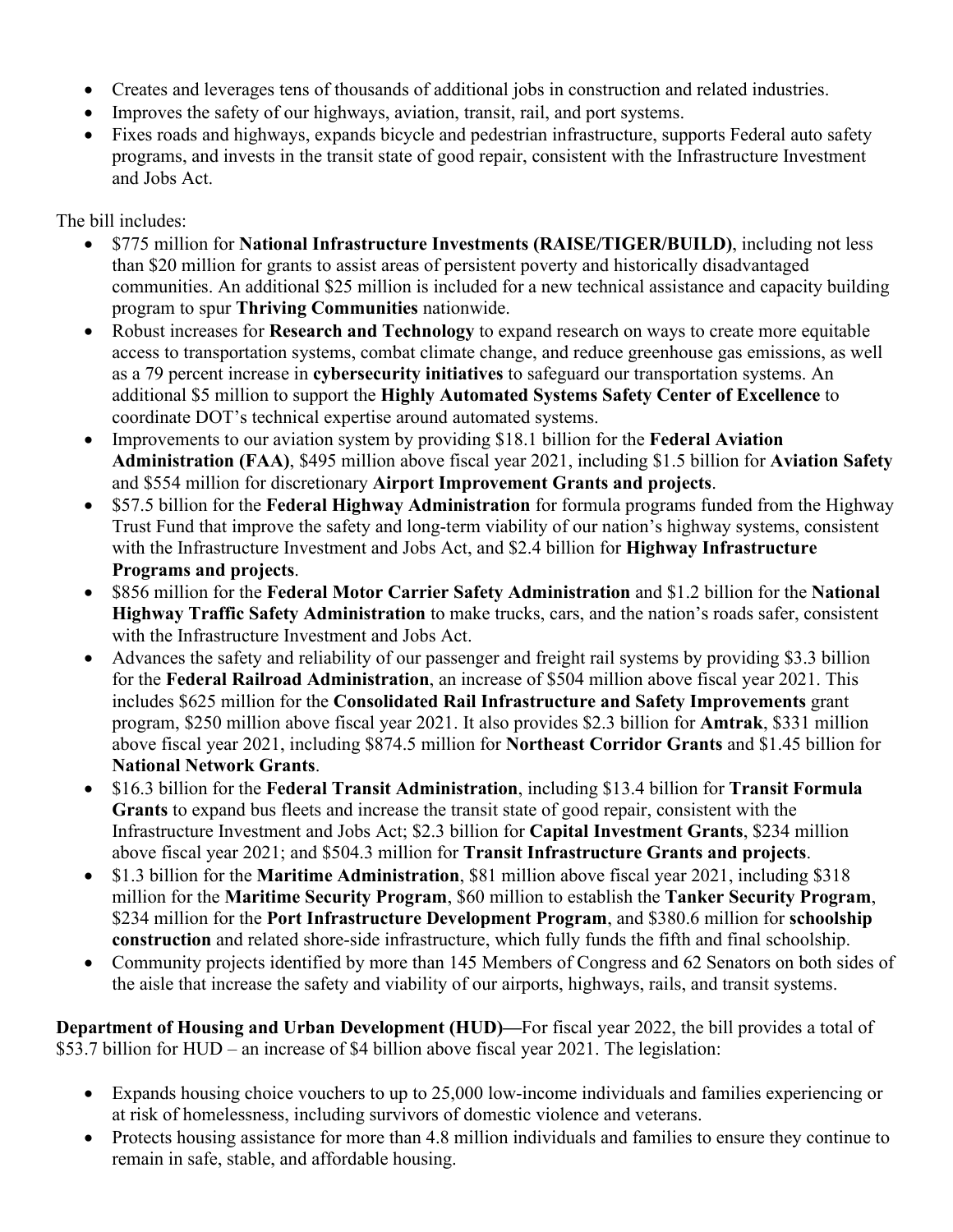• Includes \$11 billion in funding for new affordable housing, critical health, safety, and maintenance improvements to ensure the safety and quality of public and low-income housing, and community development activities, including \$360 million to construct over 4,000 new affordable housing units for seniors and persons with disabilities, \$1.5 billion in direct funding to states and local governments through the HOME Investment Partnerships Program, and significantly increases investments in distressed neighborhoods through the Choice Neighborhoods Initiative program.

The bill includes:

- \$27.4 billion for **Tenant-based Rental Assistance** to continue to serve more than 2.3 million very lowand extremely low-income households nationwide. This level of funding also includes \$200 million to expand housing assistance to up to 25,000 low-income families, including individuals and families experiencing or at risk of homelessness, including survivors of domestic violence and veterans. A combined \$55 million is provided for the **HUD/VA Supportive Housing for Homeless Veterans** and **Native American Veterans** programs.
- \$8.45 billion for **Public Housing**, \$645.5 million above fiscal year 2021, including \$3.2 billion to meet the full annual capital accrual need in order to improve the quality and safety of public housing for more than 2 million residents.
- \$450 million for **Housing Opportunities for Persons with AIDS**, to protect housing and services for more than 75,000 low-income people living with HIV, an increase of \$20 million above fiscal year 2021 and equal to the President's budget request.
- A 75 percent increase in investments to revitalize low-income housing and distressed communities through the **Choice Neighborhoods Initiative**, providing \$350 million, an increase of \$150 million above fiscal year 2021.
- An increase in supportive services for HUD-assisted households to improve their connections to jobs, healthcare, and educational opportunities by providing \$159 million for **Self-Sufficiency Programs**.
- Expanded housing options and improved living conditions for tribal communities by providing \$1 billion for **Native American Programs**, an increase of \$177 million above fiscal year 2021 and an additional \$22.3 million for the **Native Hawaiian Housing Block Grant** program.
- \$10 billion for **Community Planning and Development**, an increase of \$1.75 billion above fiscal year 2021, including \$3.3 billion for **Community Development Block Grants**. This also includes \$1.5 billion for the **HOME Investment Partnerships Program** which has helped preserve approximately 1.33 million affordable homes, an increase of \$150 million above fiscal year 2021.
- More than 18,000 new housing options for people at risk of or experiencing homelessness while also continuing assistance to over 750,000 people experiencing homelessness and more than 350,000 individuals in emergency shelters, by including \$3.2 billion for **Homeless Assistance Grants**, an increase of \$213 million above fiscal year 2021.
- \$13.9 billion for **Project-based Rental Assistance** to continue to house more than 1.2 million very lowand low-income households nationwide, an increase of \$475 million above fiscal year 2021. An additional \$1 billion is provided for **Housing for the Elderly** to build approximately 2,200 new affordable housing units for low-income seniors and \$352 million for **Housing for Persons with Disabilities** to construct approximately 1,800 new affordable housing units for persons with disabilities.
- \$57.5 million for **Housing Counseling** assistance for renters, homeowners, and those considering homeownership and \$145.4 million for **Policy Development and Research**, including \$20 million to continue legal aid assistance for eviction prevention, a combined increase of \$40.4 million above fiscal year 2021.
- Increased enforcement in fair housing by providing \$85 million for **Fair Housing and Equal Opportunity**, an increase of \$12 million above fiscal year 2021 and equal to the President's budget request.
- \$415 million for the **Office of Lead Hazard Control and Healthy Homes**, an increase of \$55 million above fiscal year 2021, including \$5 million to continue a radon testing and mitigation demonstration